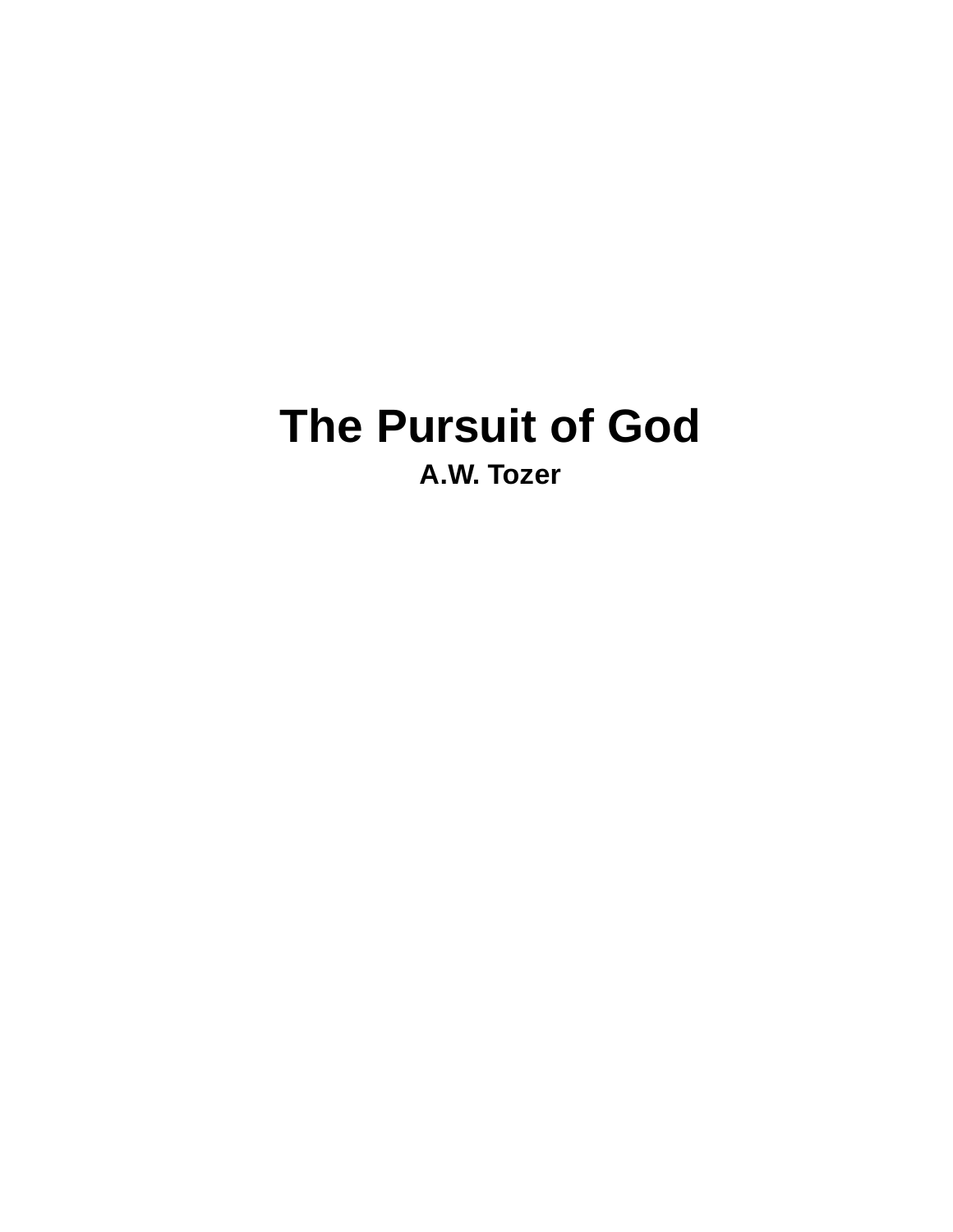#### **Contents**

Introduction by Dr. Samuel Zwemer Preface 1.Following Hard After God 2.The Blessedness of Possessing Nothing 3.Removing the Veil 4.Apprehending God 5.The Universal Presence 6.The Speaking Voice 7.The Gaze of the Soul 8.Restoring the Creator-Creature Relation 9.Meekness and Rest 10.The Sacrament of Living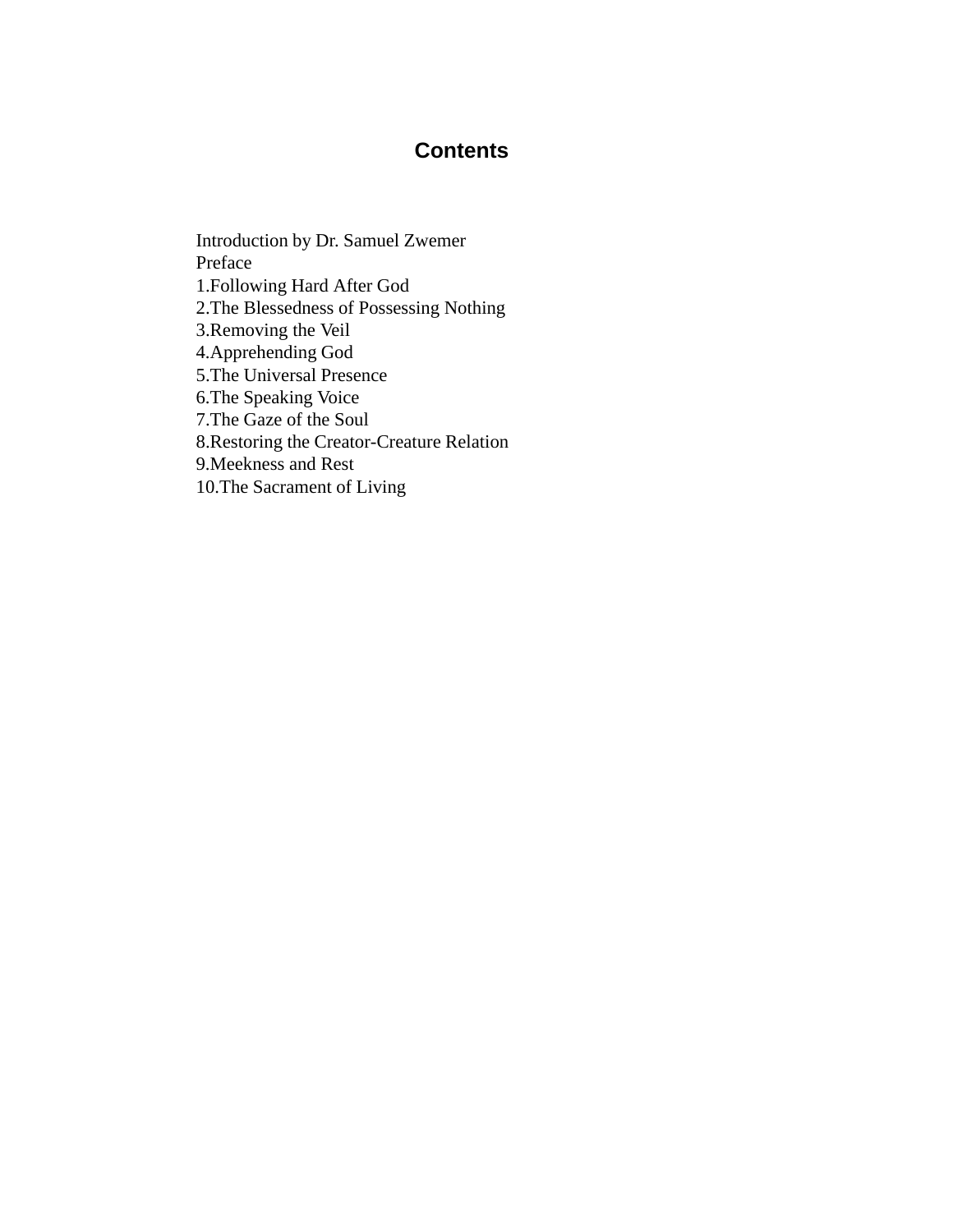#### **Introduction**

Here is a masterly study of the inner life by a heart thirsting after God, eager to grasp at least the outskirts of His ways, the abyss of His love for sinners, and the height of His unapproachable majesty—and it was written by a busy pastor in Chicago!

Who could imagine David writing the twenty-third Psalm on South Halsted Street, or a medieval mystic finding inspiration in a small study on the second floor of a frame house on the vast, flat checkerboard of endless streets

 Where cross the crowded ways of life Where sound the cries of race and clan, In haunts of wretchedness and need, On shadowed threshold dark with fears, And paths where hide the lures of greed...

But even as Dr. Frank Mason North, of New York, says in his immortal poem, so Mr. Tozer says in this book:

Above the noise of selfish strife We hear Thy voice, O Son of Man.

My acquaintence with the author is limited to brief visits and loving fellowship in his church. There I discovered a self-made scholar, an omnivorous reader with a remarkable library of theological and devotional books, and one who seemed to burn the midnight oil in pursuit of God. His book is the result of long meditation and much prayer. It is not a collection of sermons. It does not deal with the pulpit and the pew but with the soul athirst for God. The chapters could be summarized in Moses' prayer, "Show me thy glory," or Paul's exclamation, "O the depth of the riches both of the wisdom and knowledge of God!" It is theology not of the head but of the heart.

There is deep insight, sobriety of style, and a catholicity of outlook that is refreshing. The author has few quotations but he knows the saints and mystics of the centures—Augustine, Nicholas of Cusa, Thomas a Kempis, von Hegel, Finney, Wesley and many more. The ten chapters are heart searching and the prayers at the close of each are for the closet, not pulpit. I felt the nearness of God while reading them.

Here is a book for every pastor, missionary, and devout Christian. It deals with the deep things of God and the riches of His grace. Above all, it has the keynote of sincerity and humility.

Samuel M. Zwemer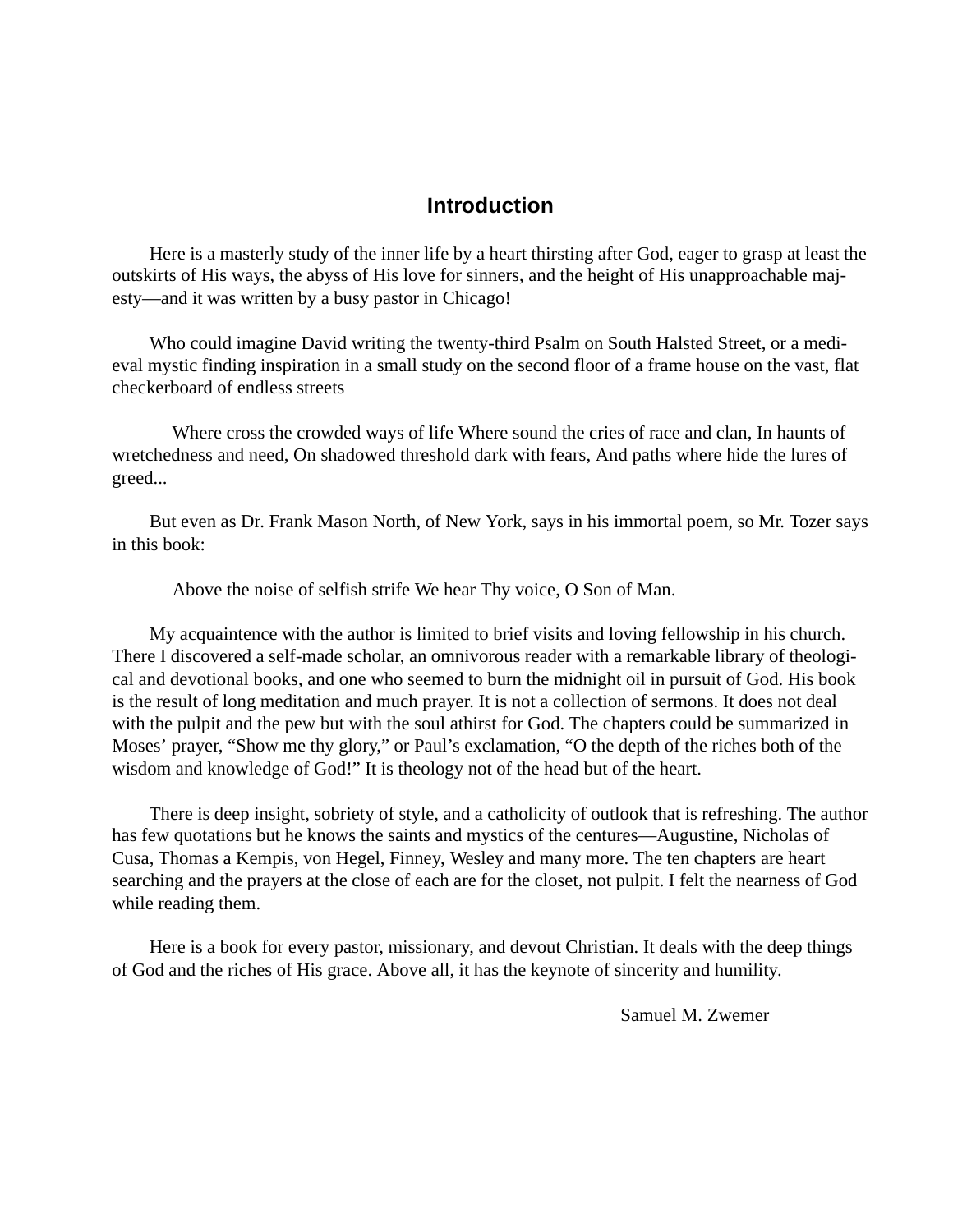#### **Preface**

In this hour of all-but-universal darkness one cheering gleam appears: within the fold of conservative Christianity there are to be found increasing numbers of persons whose religious lives are marked by a growing hunger after God Himself. They are eager for spiritual realities and will not be put off with words, nor will they be content with correct "interpretations" of truth. They are athirst for God, and they will not be satisfied till they have drunk deep at the Fountain of Living Water.

This is the only real harbinger of revival which I have been able to detect anywhere on the religious horizon. It may be the cloud the size of a man's hand for which a few saints here and there have been looking. It can result in a resurrection of life for many souls and a recapture of that radiant wonder which should accompany faith in Christ, that wonder which has all but fled the Church of God in our day.

But this hunger must be recognized by our religious leaders. Current evangelicalism has (to change the figure) laid the altar and divided the sacrifice into parts, but now seems satisfied to count the stones and rearrange the pieces with never a care that there is not a sign of fire upon the top of lofty Carmel. But God be thanked that there are a few who care. They are those who, while they love the altar and delight in the sacrifice, are yet unable to reconcile themselves to the continued absence of fire. They desire God above all. They are athirst to taste for themselves the "piercing sweetness" of the love of Christ about Whom all the holy prophets did write and the psalmists did sing.

There is today no lack of Bible teachers to set forth correctly the principles of the doctrines of Christ, but too many of these seem satisfied to teach the fundamentals of the faith year after year, strangely unaware that there is in their ministry no manifest Presence, nor anything unusual in their personal lives. They minister constantly to believers who feel within their breasts a longing which their teaching simply does not satisfy.

I trust I speak in charity, but the lack in our pulpits is real. Milton's terrible sentence applies to our day as accurately as it did to his: "The hungry sheep look up, and are not fed." It is a solemn thing, and no small scandal in the Kingdom, to see God's children starving while actually seated at the Father's table. The truth of Wesley's words is established before our eyes: "Orthodoxy, or right opinion, is, at best, a very slender part of religion. Though right tempers cannot subsist without right opinions, yet right opinions may subsist without right tempers. There may be a right opinion of God without either love or one right temper toward Him. Satan is proof of this."

Thanks to our splendid Bible societies and to other effective agencies for the dissemination of the Word, there are today many millions of people who hold "right opinions," probably more than ever before in the history of the Church. Yet I wonder if there was ever a time when true spiritual worship was at a lower ebb. To great sections of the Church the art of worship has been lost entirely, and in its place has come that strange and foreign thing called the "program." This word has been borrowed from the stage and applied with sad wisdom to the type of public service which now passes for worship among us.

Sound Bible exposition is an imperative must in the Church of the living God. Without it no church can be a New Testament church in any strict meaning of that term. But exposition may be carried on in such way as to leave the hearers devoid of any true spiritual nourishment whatever. For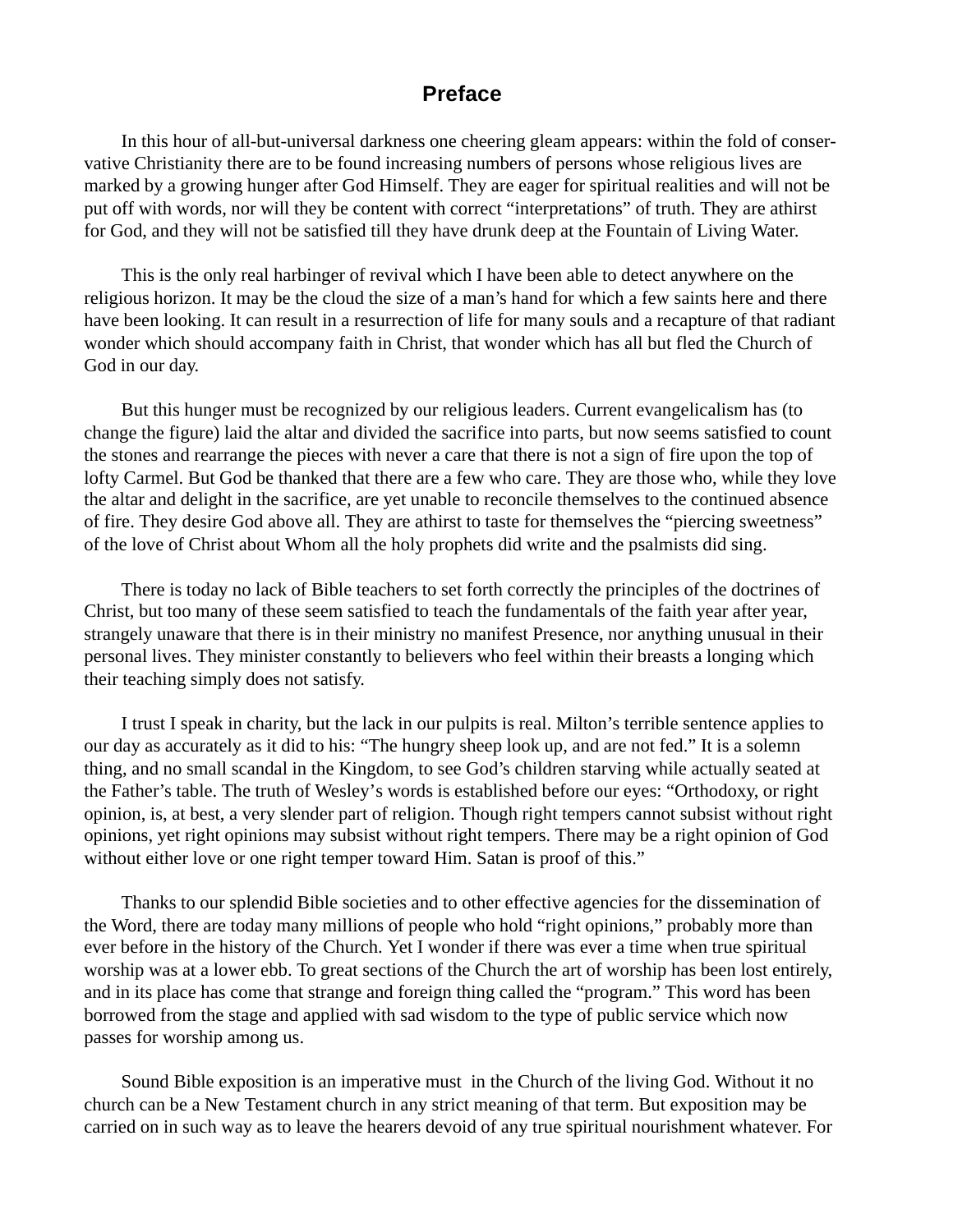it is not mere words that nourish the soul, but God Himself, and unless and until the hearers find God in personal experience, they are not the better for having heard the truth. The Bible is not an end in itself, but a means to bring men to an intimate and satisfying knowledge of God, that they may enter into Him, that they may delight in His Presence, may taste and know the inner sweetness of the very God Himself in the core and center of their hearts.

This book is a modest attempt to aid God's hungry children so to find Him. Nothing here is new except in the sense that it is a discovery which my own heart has made of spiritual realities most delightful and wonderful to me. Others before me have gone much farther into these holy mysteries than I have done, but if my fire is not large it is yet real, and there may be those who can light their candle at its flame.

A. W. Tozer Chicago, Ill. June 16, 1948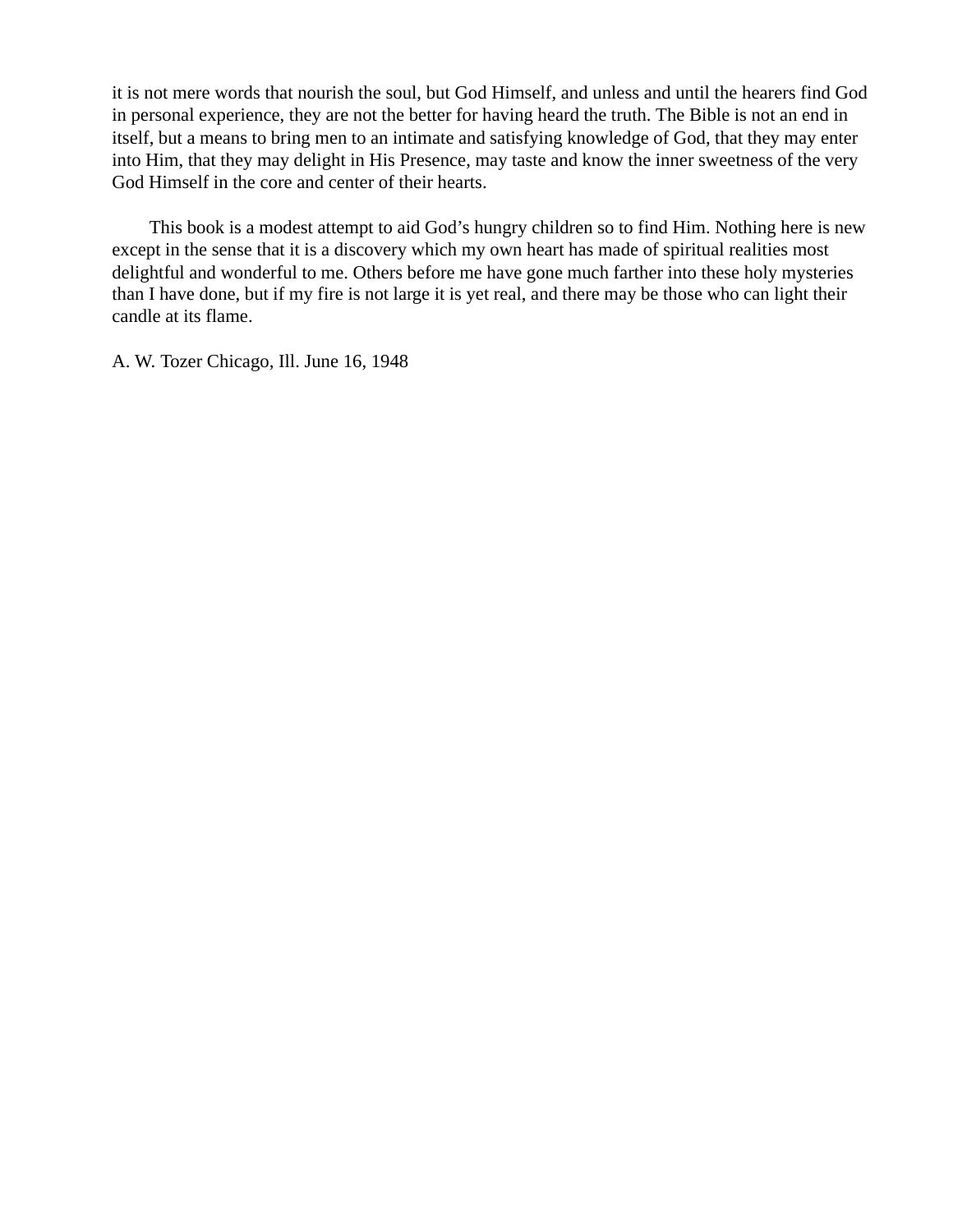#### **Following Hard After God**

 *My soul followeth hard after thee: thy right hand upholdeth me. — Ps 63:8*

Christian theology teaches the doctrine of prevenient grace, which briefly stated means this, that before a man can seek God, God must first have sought the man.

Before a sinful man can think a right thought of God, there must have been a work of enlightenment done within him; imperfect it may be, but a true work nonetheless, and the secret cause of all desiring and seeking and praying which may follow.

We pursue God because, and only because, He has first put an urge within us that spurs us to the pursuit. "No man can come to me," said our Lord, "except the Father which hath sent me draw him," and it is by this very prevenient drawing that God takes from us every vestige of credit for the act of coming. The impulse to pursue God originates with God, but the outworking of that impulse is our following hard after Him; and all the time we are pursuing Him we are already in His hand: "Thy right hand upholdeth me."

In this divine "upholding" and human "following" there is no contradiction. All is of God, for as von Hegel teaches, God is always previous. In practice, however, (that is, where God's previous working meets man's present response) man must pursue God. On our part there must be positive reciprocation if this secret drawing of God is to eventuate in identifiable experience of the Divine. In the warm language of personal feeling this is stated in the Forty-second Psalm: "As the hart panteth after the water brooks, so panteth my soul after thee, O God. My soul thirsteth for God, for the living God: when shall I come and appear before God?" This is deep calling unto deep, and the longing heart will understand it.

The doctrine of justification by faith — a Biblical truth, and a blessed relief from sterile legalism and unavailing self-effort — has in our time fallen into evil company and been interpreted by many in such manner as actually to bar men from the knowledge of God. The whole transaction of religious conversion has been made mechanical and spiritless. Faith may now be exercised without a jar to the moral life and without embarrassment to the Adamic ego. Christ may be "received" without creating any special love for Him in the soul of the receiver. The man is "saved," but he is not hungry nor thirsty after God. In fact he is specifically taught to be satisfied and encouraged to be content with little.

The modern scientist has lost God amid the wonders of His world; we Christians are in real danger of losing God amid the wonders of His Word. We have almost forgotten that God is a Person and, as such, can be cultivated as any person can. It is inherent in personality to be able to know other personalities, but full knowledge of one personality by another cannot be achieved in one encounter. It is only after long and loving mental intercourse that the full possibilities of both can be explored.

All social intercourse between human beings is a response of personality to personality, grading upward from the most casual brush between man and man to the fullest, most intimate communion of which the human soul is capable. Religion, so far as it is genuine, is in essence the response of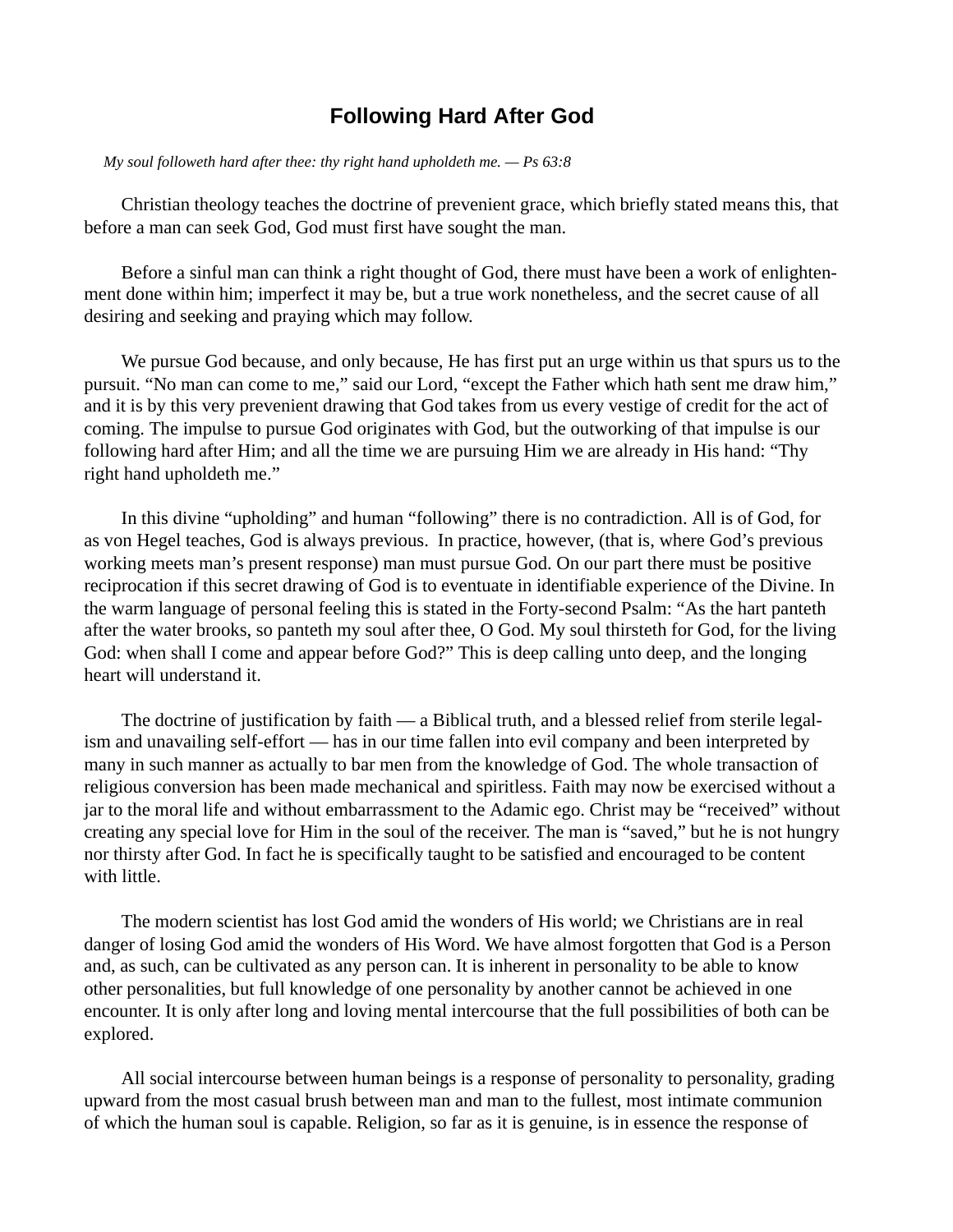created personalities to the Creating Personality, God. "This is life eternal, that they might know thee, the only true God, and Jesus Christ, whom thou hast sent."

God is a Person, and in the deep of His mighty nature He thinks, wills, enjoys, feels, loves, desires and suffers as any other person may. In making Himself known to us He stays by the familiar pattern of personality. He communicates with us through the avenues of our minds, our wills and our emotions. The continuous and unembarrassed interchange of love and thought between God and the soul of the redeemed man is the throbbing heart of New Testament religion.

This intercourse between God and the soul is known to us in conscious personal awareness. It is personal: that is, it does not come through the body of believers, as such, but is known to the individual, and to the body through the individuals which compose it. And it is conscious: that is, it does not stay below the threshold of consciousness and work there unknown to the soul (as, for instance, infant baptism is thought by some to do), but comes within the field of awareness where the man can "know" it as he knows any other fact of experience.

You and I are in little (our sins excepted) what God is in large. Being made in His image we have within us the capacity to know Him. In our sins we lack only the power. The moment the Spirit has quickened us to life in regeneration our whole being senses its kinship to God and leaps up in joyous recognition. That is the heavenly birth without which we cannot see the Kingdom of God. It is, however, not an end but an inception, for now begins the glorious pursuit, the heart's happy exploration of the infinite riches of the Godhead. That is where we begin, I say, but where we stop no man has yet discovered, for there is in the awful and mysterious depths of the Triune God neither limit nor end.

Shoreless Ocean, who can sound Thee? Thine own eternity is round Thee, Majesty divine!

To have found God and still to pursue Him is the soul's paradox of love, scorned indeed by the too-easily-satisfied religionist, but justified in happy experience by the children of the burning heart. St. Bernard stated this holy paradox in a musical quatrain that will be instantly understood by every worshipping soul:

 We taste Thee, O Thou Living Bread, And long to feast upon Thee still: We drink of Thee, the Fountainhead And thirst our souls from Thee to fill.

Come near to the holy men and women of the past and you will soon feel the heat of their desire after God. They mourned for Him, they prayed and wrestled and sought for Him day and night, in season and out, and when they had found Him the finding was all the sweeter for the long seeking. Moses used the fact that he knew God as an argument for knowing Him better. "Now, therefore, I pray thee, if I have found grace in thy sight, show me now thy way, that I may know thee, that I may find grace in thy sight"; and from there he rose to make the daring request, "I beseech thee, show me thy glory." God was frankly pleased by this display of ardor, and the next day called Moses into the mount, and there in solemn procession made all His glory pass before him.

David's life was a torrent of spiritual desire, and his psalms ring with the cry of the seeker and the glad shout of the finder. Paul confessed the mainspring of his life to be his burning desire after Christ. "That I may know Him," was the goal of his heart, and to this he sacrificed everything. "Yea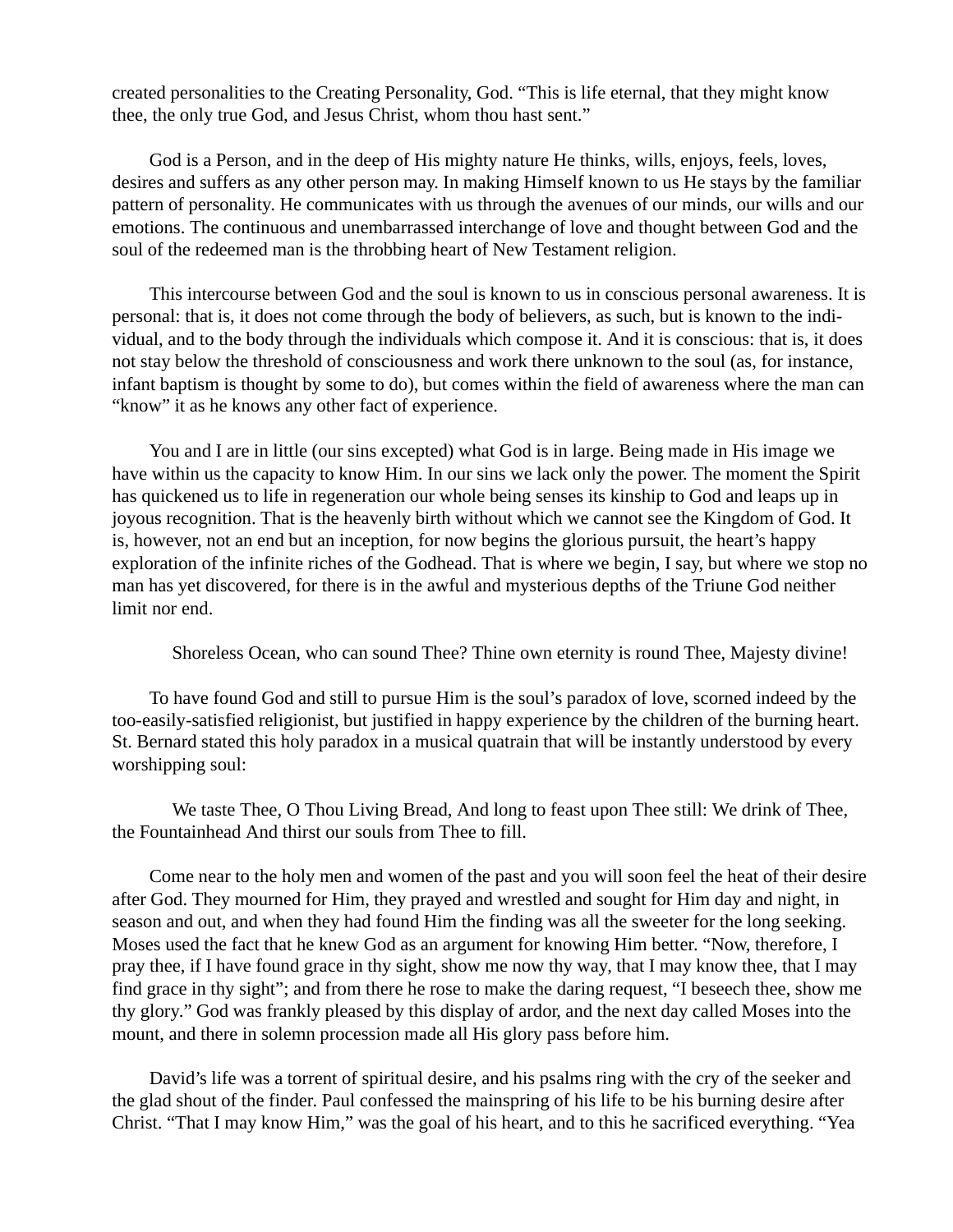doubtless, and I count all things but loss for the excellency of the knowledge of Christ Jesus my Lord: for whom I have suffered the loss of all things, and do count them but refuse, that I may win Christ."

Hymnody is sweet with the longing after God, the God whom, while the singer seeks, he knows he has already found. "His track I see and I'll pursue," sang our fathers only a short generation ago, but that song is heard no more in the great congregation. How tragic that we in this dark day have had our seeking done for us by our teachers. Everything is made to center upon the initial act of "accepting" Christ (a term, incidentally, which is not found in the Bible) and we are not expected thereafter to crave any further revelation of God to our souls. We have been snared in the coils of a spurious logic whcih insists that if we have found Him we need no more seek Him. This is set before us as the last word in orthodoxy, and it is taken for granted that no Bible-taught Christian ever believed otherwise. Thus the whole testimony of the worshipping, seeking, singing Church on that subject is crisply set aside. The experiential heart-theology of a grand army of fragrant saints is rejected in favor of a smug interpretation of Scripture which would certainly have sounded strange to an Augustine, a Rutherford or a Branierd.

In the midst of this great chill there are some, I rejoice to acknowledge, who will not be content with shallow logic. They will admit the force of the argument, and then turn away with tears to hunt some lonely place and pray, "O God, show me thy glory." They want to taste, to touch with their hearts, to see with their inner eyes the wonder that is God.

I want deliberately to encourage this mighty longing after God. The lack of it has brought us to our present low estate. The stiff and wooden quality about our religious lives is a result of our lack of holy desire. Complacency is a deadly foe of all spiritual growth. Acute desire must be present or there will be no manifestation of Christ to His people. He waits to be wanted. Too bad that with many of us He waits so long, so very long, in vain.

Every age has its own characteristics. Right now we are in an age of religious complexity. The simplicity which is in Christ is rarely found among us. In its stead are programs, methods, organizations and a world of nervous activities which occupy time and attention but can never satisfy the longing of the heart. The shallowness of our inner experience, the hollowness of our worship, and the servile imitation of the world which marks our promotional methods all testify that we, in this day, know God only imperfectly, and the peace of God scarcely at all.

If we would find God amid all the religious externals we must first determine to find Him, and then proceed in the way of simplicity. Now as always God discovers Himself to "babes" and hides Himself in thick darkness from the wise and the prudent. We must simplify our approach to Him. We must strip down to essentials (and they will be found to be blessedly few). We must put away all effort to impress, and come with the guileless candor of childhood. If we do this, without doubt God will quickly respond.

When religion has said its last word, there is little that we need other than God Himself. The evil habit of seeking God-and effectively prevents us from finding God in full revelation. In the "and" lies our great woe. If we omit the "and", we shall soon find God, and in Him we shall find that for which we have all our lives been secretly longing.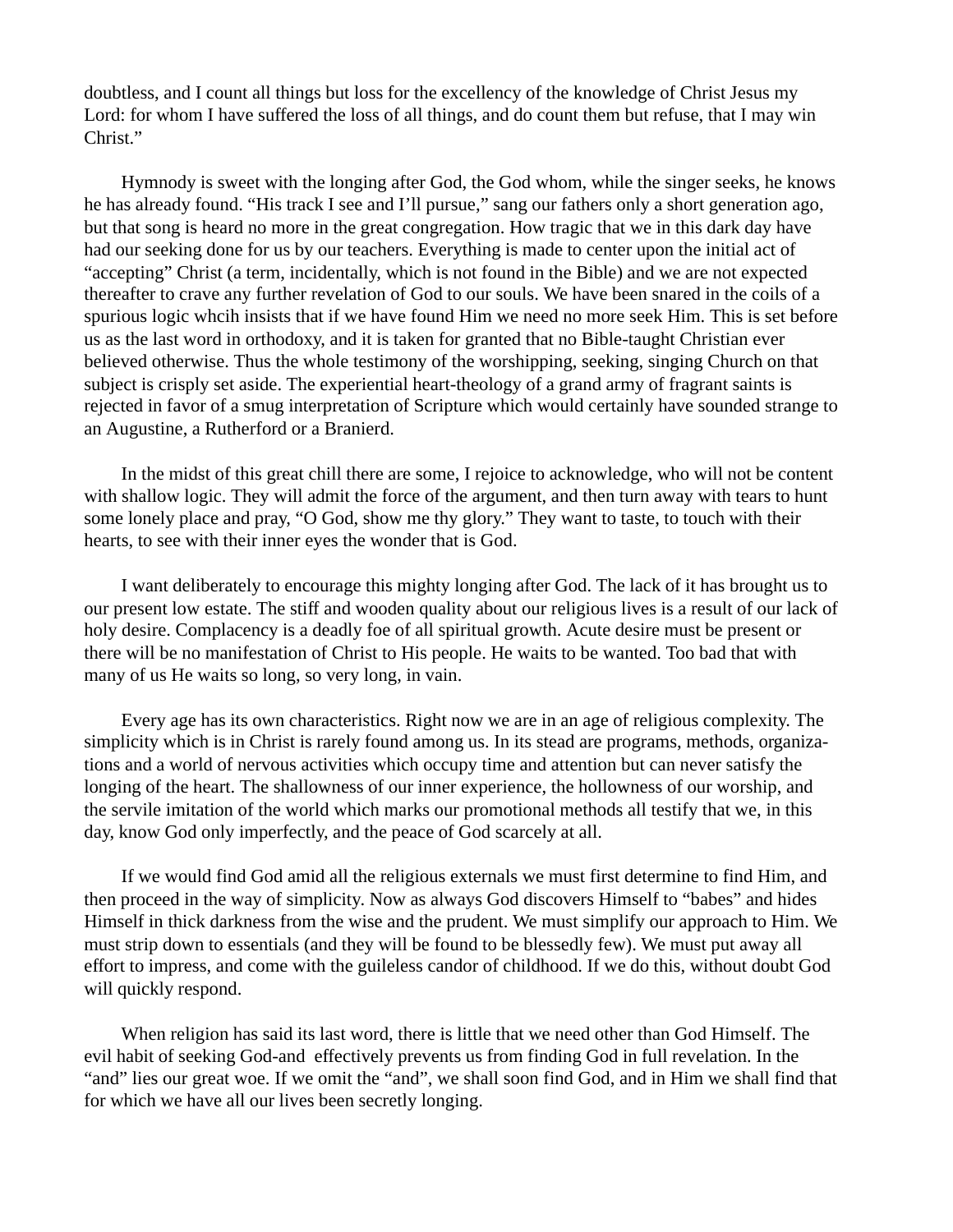We need not fear that in seeking God only we may narrow our lives or restrict the motions of our expanding hearts. The opposite is true. We can well afford to make God our All, to concentrate, to sacrifice the many for the One.

The author of the quaint old English classic, The Cloud of Unknowing, teaches us how to do this. "Lift up thine heart unto God with a meek stirring of love; and mean Himself, and none of His goods. And thereto, look thee loath to think on aught but God Himself. So that nought work in thy wit, nor in thy will, but only God Himself. This is the work of the soul that most pleaseth God."

Again, he recommends that in prayer we practice a further stripping down of everything, even of our theology. "For it sufficeth enough, a naked intent direct unto God without any other cause than Himself." Yet underneath all his thinking lay the broad foundation of New Testament truth, for he explains that by "Himself" he means "God that made thee, and bought thee, and that graciously called thee to thy degree." And he is all for simplicity: If we would have religion "lapped and folden in one word, for that thou shouldst have better hold thereupon, take thee but a little word of one syllable: for so it is better than of two, for even the shorter it is the better it accordeth with the work of the Spirit. And such a word is this word God or this word love."

When the Lord divided Canaan among the tribes of Israel, Levi received no share of the land. God said to him simply, "I am thy part and thine inheritance," and by those words made him richer than all his brethren, richer than all the kings and rajas who have ever lived in the world. And there is a spiritual principle here, a principle still valid for every priest of the Most High God.

The man who has God for his treasure has all things in One. Many ordinary treasures may be denied him, or if he is allowed to have them, the enjoyment of them will be so tempered that they will never be necessary to his happiness. Or if he must see them go, one after one, he will scarcely feel a sense of loss, for having the Source of all things he has in One all satisfaction, all pleasure, all delight. Whatever he may lose he has actually lost nothing, for he now has it all in One, and he has it purely, legitimately and forever.

 *O God, I have tasted Thy goodness, and it has both satisfied me and made me thirsty for more. I am painfully conscious of my need of further grace. I am ashamed of my lack of desire. O God, the Triune God, I want to want Thee; I long to be filled with longing; I thirst to be made more thirsty still. Show me Thy glory, I pray Thee, that so I may know Thee indeed. Begin in mercy a new work of love within me. Say to my soul, "Rise up, my love, my fair one, and come away." Then give me grace to rise and follow Thee up from this misty lowland where I have wandered so long. In Jesus' name, Amen*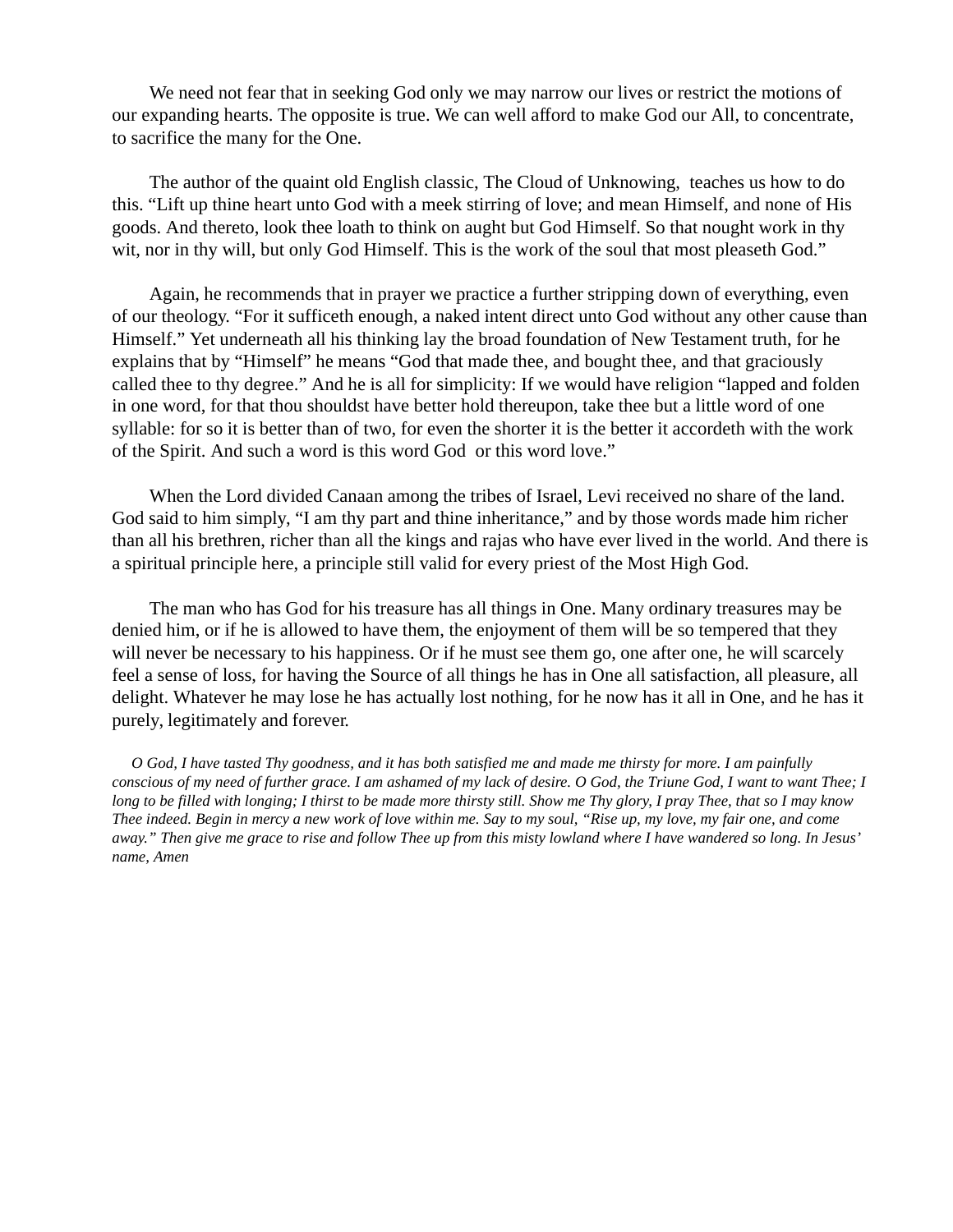#### **The Blessedness of Possessing Nothing**

 *Blessed are the poor in spirit: for theirs is the kingdom of heaven. — Matt 5:3*

Before the Lord God made man upon the earth He first prepared for him by creating a world of useful and pleasant things for his sustenance and delight. In the Genesis account of the creation these are called simply "things." They were made for man's uses, but they were meant always to be external to the man and subservient to him. In the deep heart of the man was a shrine where none but God was worthy to come. Within him was God; without, a thousand gifts which God had showered upon him.

But sin has introduced complications and has made those very gifts of God a potential source of ruin to the soul.

Our woes began when God was forced out of His central shrine and "things" were allowed to enter. Within the human heart "things" have taken over. Men have now by nature no peace within their hearts, for God is crowned there no longer, but there in the moral dusk stubborn and aggressive usurpers fight among themselves for first place on the throne.

This is not a mere metaphor, but an accurate analysis of our real spiritual trouble. There is within the human heart a tough fibrous root of fallen life whose nature is to possess, always to possess. It covets "things" with a deep and fierce passion. The pronouns "my" and "mine" look innocent enough in print, but their constant and universal use is significant. They express the real nature of the old Adamic man better than a thousand volumes of theology could do. They are verbal symptoms of our deep disease. The roots of our hearts have grown down into things, and we dare not pull up one rootlet lest we die. Things have become necessary to us, a development never originally intended. God's gifts now take the place of God, and the whole course of nature is upset by the monstrous substitution.

Our Lord referred to this tyranny of things when He said to His disciples, "If any man will come after me, let him deny himself, and take up his cross, and follow me. For whosoever will save his life shall lose it: and whosoever shall lose his life for my sake shall find it."

Breaking this truth into fragments for our better understanding, it would seem that there is within each of us an enemy which we tolerate at our peril. Jesus called it "life" and "self," or as we would say, the self-life. Its chief characteristic is its possessiveness: the words "gain" and "profit" suggest this. To allow this enemy to live is in the end to lose everything. To repudiate it and give up all for Christ's sake is to lose nothing at last, but to preserve everything unto life eternal. And possibly also a hint is given here as to the only effective way to destroy this foe: it is by the Cross: "Let him take up his cross and follow me."

The way to deeper knowledge of God is through the lonely valleys of soul-poverty and abnegation of all things. The blessed ones who possess the Kingdom are they who have repudiated every external thing and have rooted from their hearts all sense of possessing. They are "poor in spirit." They have reached an inward state paralleling the outward circumstances of the common beggar in the streets of Jerusalem; that is what the word "poor" as Christ used it actually means. These blessed poor are no longer slaves to the tyranny of things. They have broken the yoke of the oppressor; and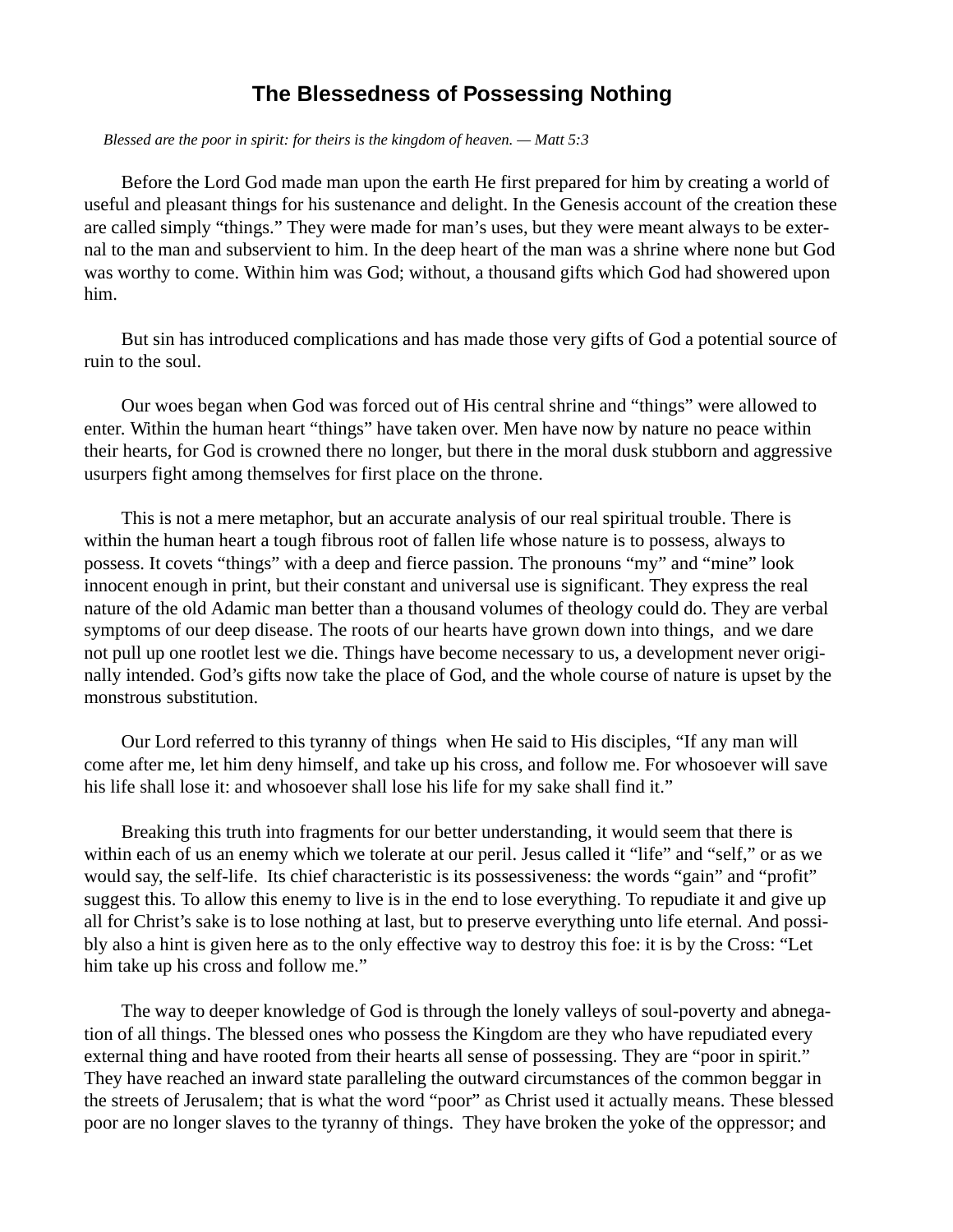this they have done not by fighting but by surrendering. Though free from all sense of possessing, they yet possess all things. "Theirs is the kingdom of heaven."

Let me exhort you to take this seriously. It is not to be understood as mere Bible teaching to be stored away in the mind along with an inert mass of other doctrines. It is a marker on the road to greener pastures, a path chiseled against the steep sides of the mount of God. We dare not try to bypass it if we would follow on in this holy pursuit. We must ascend a step at a time. If we refuse one step we bring our progress to an end.

As is frequently true, this New Testament principle of spiritual life finds its best illustration in the Old Testament. In the story of Abraham and Isaac we have a dramatic picture of the surrendered life as well as an excellent commentary on the first Beatitude.

Abraham was old when Isaac was born, old enough indeed to have been his grandfather, and the child became at once the delight and idol of his heart. From that moment when he first stooped to take the tiny form awkwardly in his arms he was an eager love-slave of his son. God went out of His way to comment on the strength of this affection. And it is not hard to understand. The baby represented everything sacred to his father's heart: the promises of God, the covenants, the hopes of the years and the long messianic dream. As he watched him grow from babyhood to young manhood the heart of the old man was knit closer and closer with the life of his son, till at last the relationship bordered upon the perilous. It was then that God stepped in to save both father and son from the consequences of an uncleansed love.

"Take now thy son," said God to Abraham, "thine only son Isaac, whom thou lovest, and get thee into the land of Moriah; and offer him there for a burnt-offering upon one of the mountains which I will tell thee of." The sacred writer spares us a close-up of the agony that night on the slopes near Beersheba when the aged man had it out with his God, but respectful imagination may view in awe the bent form and convulsive wrestling alone under the stars. Possibly not again until a Greater than Abraham wrestled in the Garden of Gethsemane did such mortal pain visit a human soul. If only the man himself might have been allowed to die. That would have been easier a thousand times, for he was old now, and to die would have been no great ordeal for one who had walked so long with God. Besides, it would have been a last sweet pleasure to let his dimming vision rest upon the figure of his stalwart son who would live to carry on the Abrahamic line and fulfill in himself the promises of God made long before in Ur of the Chaldees.

How should he slay the lad! Even if he could get the consent of his wounded and protesting heart, how could he reconcile the act with the promise, "In Isaac shall thy seed be called"? This was Abraham's trial by fire, and he did not fail in the crucible. While the stars still shone like sharp white points above the tent where the sleeping Isaac lay, and long before the gray dawn had begun to lighten the east, the old saint had made up his mind. He would offer his son as God had directed him to do, and then trust God to raise him from the dead. This, says the writer to the Hebrews, was the solution his aching heart found sometime in the dark night, and he rose "early in the morning" to carry out the plan. It is beautiful to see that, while he erred as to God's method, he had correctly sensed the secret of His great heart. And the solution accords well with the New Testament Scripture, "Whosoever will lose... for my sake shall find..."

God let the suffering old man go through with it up to the point where He knew there would be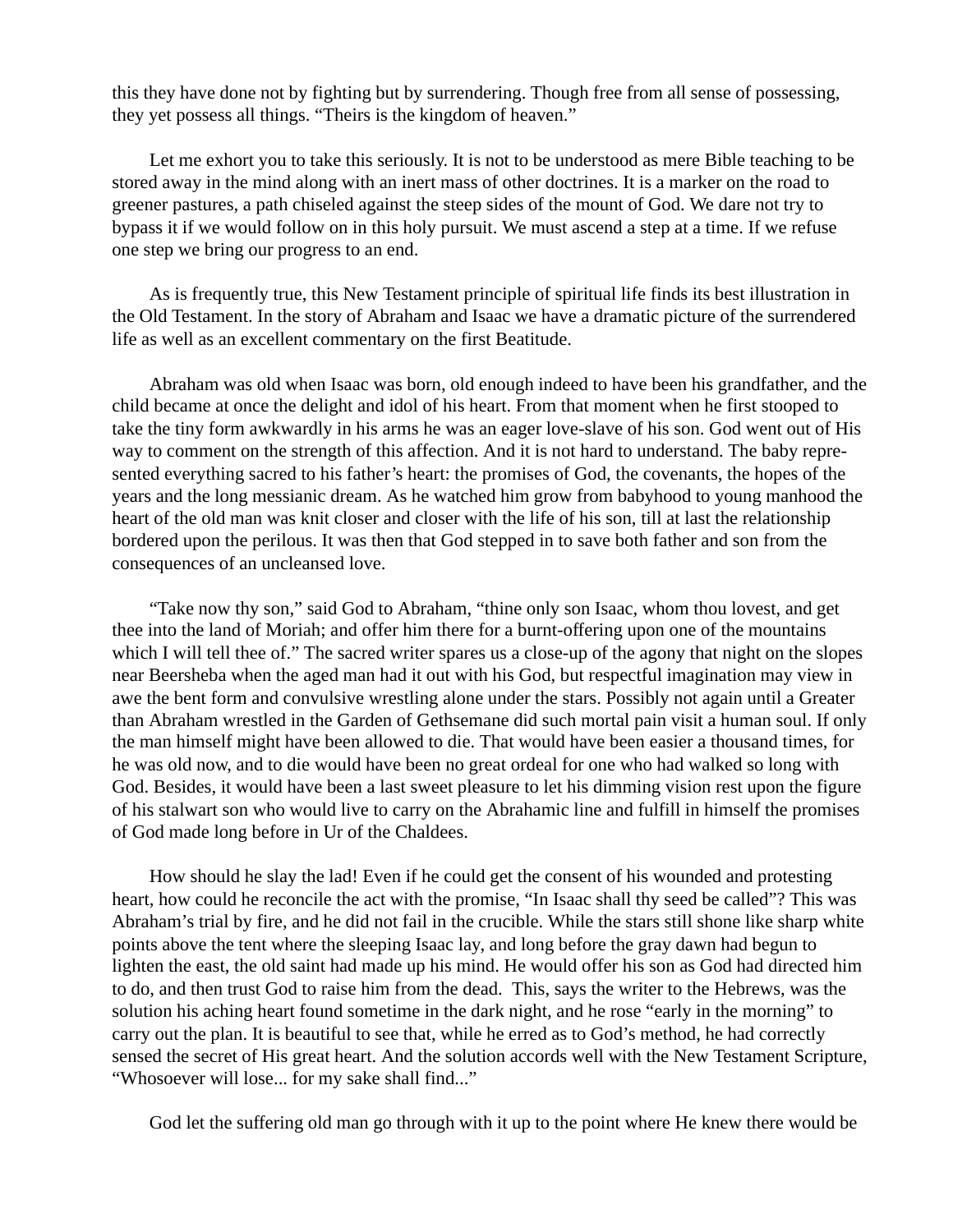no retreat, and then forbade him to lay a hand upon the boy. To the wondering patriarch He now says in effect, "It's all right, Abraham. I never intended that you should actually slay the lad. I only wanted to remove him from the temple of your heart that I might reign unchallenged there. I wanted to correct the perversion that existed in your love. Now you may have the boy, sound and well. Take him and go back to your tent. Now I know that thou fearest God, seeing that thou hast not withheld thy son, thine only son, from me."

Then heaven opened and a voice was heard saying to him, "By myself I have sworn, saith the Lord, for because thou hast done this thing, and hast not withheld thy son, thine only son: that in blessing I will bless thee, and in multiplying I will multiply thy seed as the stars of the heaven, and as the sand which is upon the sea shore; and thy seed shall possess the gate of his enemies; and in thy seed shall all the nations of the earth be blessed; because thou hast obeyed my voice."

The old man of God lifted his head to respond to the Voice, and stood there on the mount strong and pure and grand, a man marked out by the Lord for special treatment, a friend and favorite of the Most High. Now he was a man wholly surrendered, a man utterly obedient, a man who possessed nothing. He had concentrated his all in the person of his dear son, and God had taken it from him. God could have begun out on the margin of Abraham's life and worked inward to the center; He chose rather to cut quickly to the heart and have it over in one sharp act of separation. In dealing thus He practiced an economy of means and time. It hurt cruelly, but it was effective.

I have said that Abraham possessed nothing. Yet was not this poor man rich? Everything he had owned before was still his to enjoy: sheep, camels, herds, and goods of every sort. He had also his wife and his friends, and best of all he had his son Isaac safe by his side. He had everything, but he possessed nothing. There is the spiritual secret. There is the sweet theology of the heart which can be learned only in the school of renunciation. The books on systematic theology overlook this, but the wise will understand.

After that bitter and blessed experience I think the words "my" and "mine" never had again the same meaning for Abraham. The sense of possession which they connote was gone from his heart. Things had been cast out forever. They had now become external to the man. His inner heart was free from them. The world said, "Abraham is rich," but the aged patriarch only smiled. He could not explain it to them, but he knew that he owned nothing, that his real treasures were inward and eternal.

There can be no doubt that this possessive clinging to things is one of the most harmful habits in the life. Because it is so natural it is rarely recognized for the evil that it is; but its outworkings are tragic.

We are often hindered from giving up our treasures to the Lord out of fear for their safety; this is especially true when those treasures are loved relatives and friends. But we need have no such fears. Our Lord came not to destroy but to save. Everything is safe which we commit to Him, and nothing is really safe which is not so committed.

Our gifts and talents should also be turned over to Him. They should be recognized for what they are, God's loan to us, and should never be considered in any sense our own. We have no more right to claim credit for special abilities than for blue eyes or strong muscles. "For who maketh thee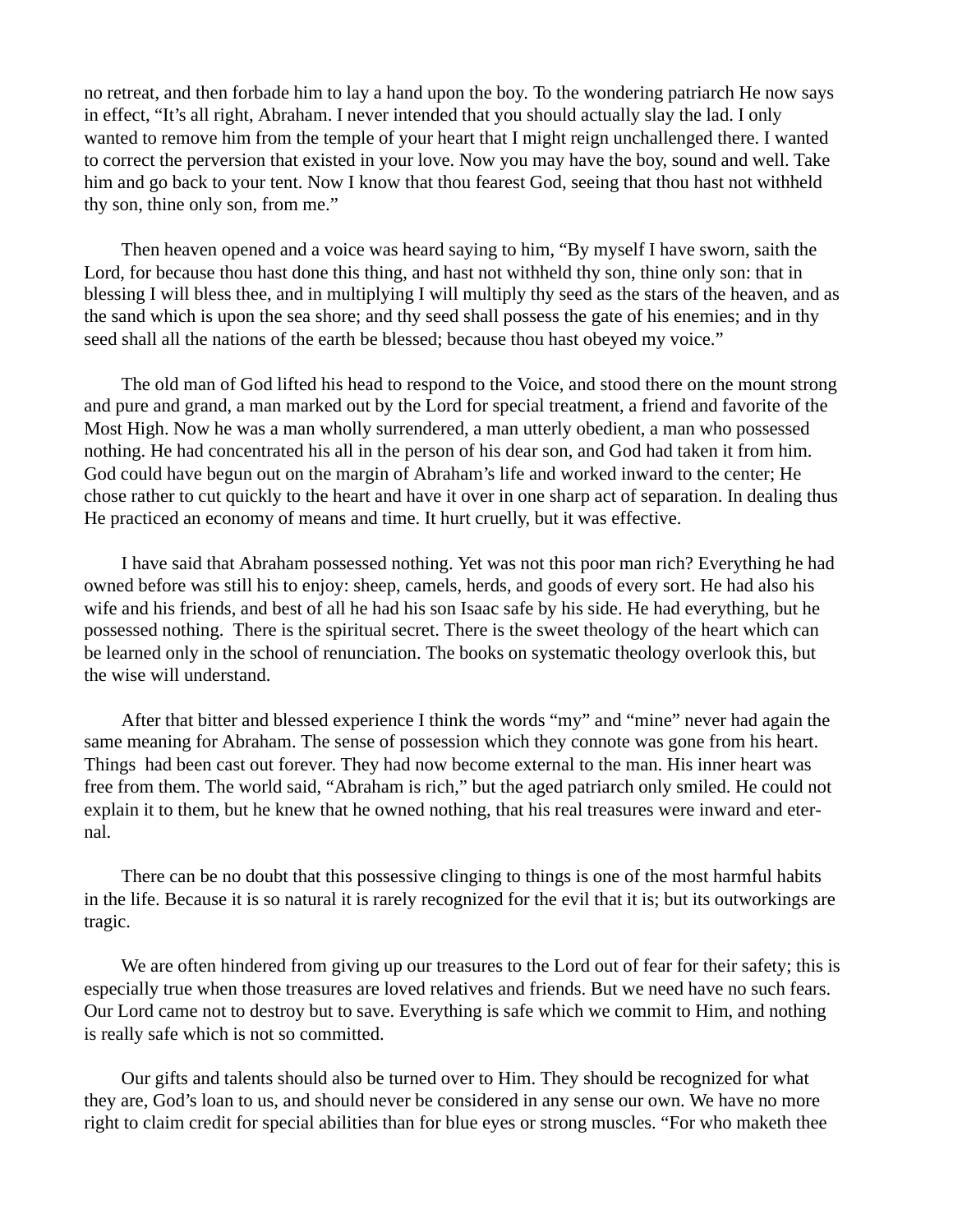to differ from another? and what hast thou that thou didst not receive?"

The Christian who is alive enough to know himself even slightly will recognize the symptoms of this possession malady, and will grieve to find them in his own heart. If the longing after God is strong enough within him he will want to do something about the matter. Now, what should he do?

First of all he should put away all defense and make no attempt to excuse himself either in his own eyes or before the Lord. Whoever defends himself will have himself for his defense, and he will have no other; but let him come defenseless before the Lord and he will have for his defender no less than God Himself. Let the inquiring Christian trample under foot every slippery trick of his deceitful heart and insist upon frank and open relations with the Lord.

 Then he should remember that this is holy business. No careless or casual dealings will suffice. Let him come to God in full determination to be heard. Let him insist that God accept his all, that He take things out of his heart and Himself reign there in power. It may be he will need to become specific, to name things and people by their names one by one. If he will become drastic enough he can shorten the time of his travail from years to minutes and enter the good land long before his slower brethren who coddle their feelings and insist upon caution in their dealings with God.

Let us never forget that such a truth as this cannot be learned by rote as one would learn the facts of physical science. They must be experienced before we can really know them. We must in our hearts live through Abraham's harsh and bitter experiences if we would know the blessedness which follows them. The ancient curse will not go out painlessly; the tough old miser within us will not lie down and die obedient to our command. He must be torn out of our heart like a plant from the soil; he must be extracted in agony and blood like a tooth from the jaw. He must be expelled from our soul by violence as Christ expelled the money changers from the temple. And we shall need to steel ourselves against his piteous begging, and to recognize it as springing out of self-pity, one of the most reprehensible sins of the human heart.

If we would indeed know God in growing intimacy we must go this way of renunciation. And if we are set upon the pursuit of God, He will sooner or later bring us to this test. Abraham's testing was, at the time, not known to him as such, yet if he had taken some course other than the one he did, the whole history of the Old Testament would have been different. God would have found His man, no doubt, but the loss to Abraham would have been tragic beyond the telling. So we will be brought one by one to the testing place, and we may never know when we are there. At that testing place there will be no dozen possible choices for us; just one and an alternative, but our whole future will be conditioned by the choice we make.

 *Father, I want to know Thee, but my coward heart fears to give up its toys. I cannot part with them without inward bleeding, and I do not try to hide from Thee the terror of the parting. I come trembling, but I do come. Please root from my heart all those things which I have cherished so long and which have become a very part of my living self, so that Thou mayest enter and dwell there without a rival. Then shalt Thou make the place of Thy feet glorious. Then shall my heart have no need of the sun to shine in it, for Thyself wilt be the light of it, and there shall be no night there. In Jesus' name, Amen.*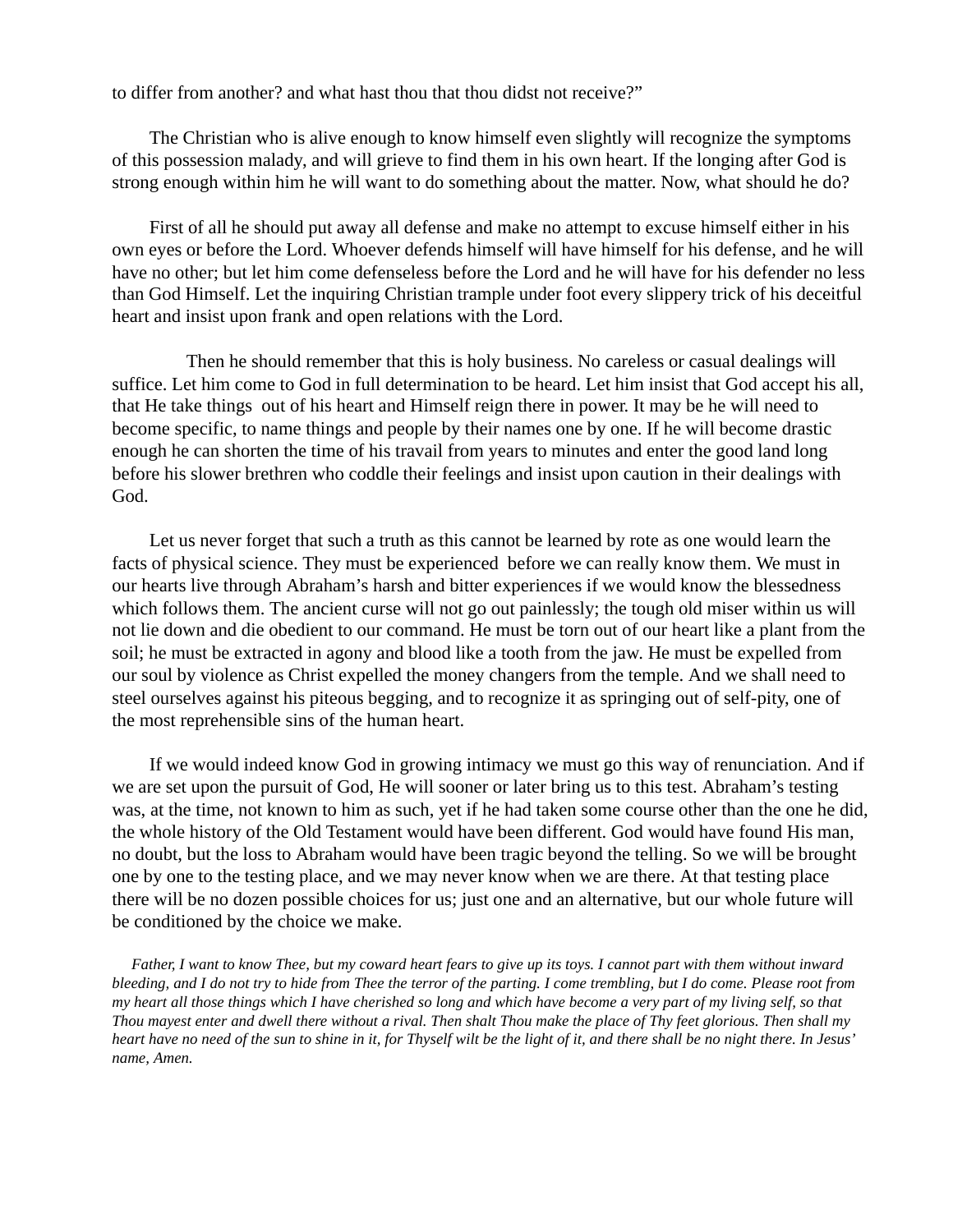#### **Removing the Veil**

 *Having therefore, brethren, boldness to enter into the holiest by the blood of Jesus. — Heb 10:19*

Among the famous sayings of the Church fathers none is better know than Augustine's "Thou hast formed us for Thyself, and our hearts are restless till they find rest in Thee."

The great saint states here in few words the origin and interior history of the human race. God made us for Himself: that is the only explanation that satisfies the heart of a thinking man, whatever his wild reason may say. Should faulty education and perverse reasoning lead a man to conclude otherwise, there is little that any Christian can do for him. For such a man I have no message. My appeal is addressed to those who have been previously taught in secret by the wisdom of God; I speak to thirsty hearts whose longings have been wakened by the touch of God within them, and such as they need no reasoned proof. Their restless hearts furnish all the proof they need.

God formed us for Himself. The Shorter Catechism, "Agreed upon by the Reverend Assembly of Divines at Westminister," as the old New-England Primer has it, asks the ancient questions what and why and answers them in one short sentence hardly matched in any uninspired work.

 "Question: What is the chief End of Man? Answer: Man's chief End is to glorify God and enjoy Him forever."

With this agree the four and twenty elders who fall on their faces to worship Him that liveth for ever and ever, saying, "Thou art worthy, O Lord, to receive glory and honour and power: for thou hast created all things, and for thy pleasure they are and were created."

God formed us for His pleasure, and so formed us that we as well as He can in divine communion enjoy the sweet and mysterious mingling of kindred personalities. He meant us to see Him and live with Him and draw our life from His smile. But we have been guilty of that "foul revolt" of which Milton speaks when describing the rebellion of Satan and his hosts. We have broken with God. We have ceased to obey Him or love Him and in guilt and fear have fled as far as possible from His Presence.

Yet who can flee from His Presence when the heaven of heavens cannot contain Him? When as the wisdom of Solomon testifies, "the Spirit of the Lord filleth the world"? The omnipresence of the Lord is one thing, and is a solemn fact necessary to His perfection; the manifest Presence is another thing altogether, and from that Presence we have fled, like Adam, to hide among the trees of the garden, or like Peter to shrink away crying, "Depart from me, for I am a sinful man, O Lord."

So the life of man upon the earth is a life away from the Presence, wrenched loose from that "blissful center" which is our right and proper dwelling place, our first estate which we kept not, the loss of which is the cause of our unceasing restlessness.

The whole work of God in redemption is to undo the tragic effects of that foul revolt, and to bring us back again into right and eternal relationship with Himself. This required that our sins be disposed of satisfactorily, that a full reconciliation be effected and the way opened for us to return again into conscious communion with God and to live again in the Presence as before. Then by His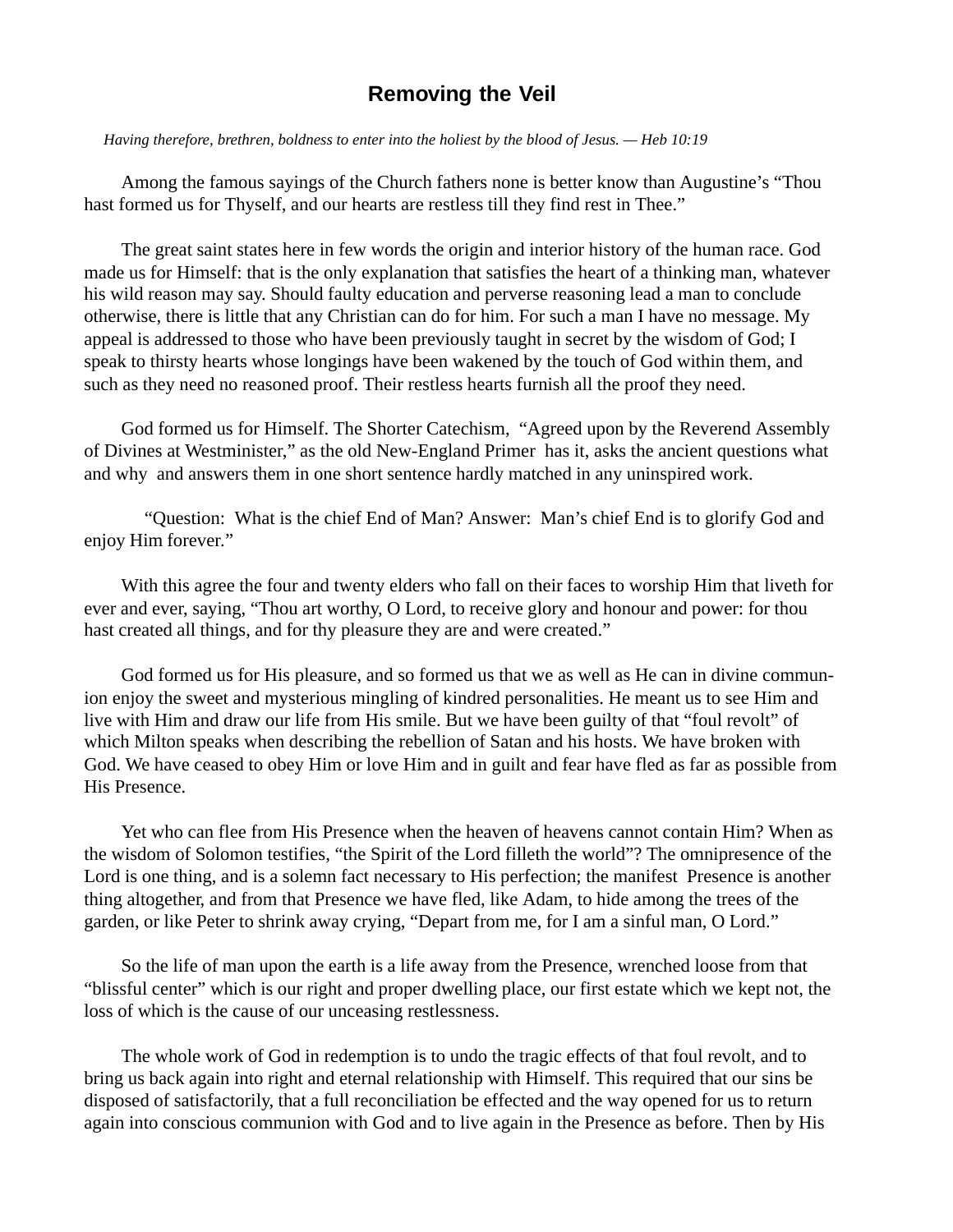prevenient working within us He moves us to return. This first comes to our notice when our restless hearts feel a yearning for the Presence of God and we say within ourselves, "I will arise and go to my Father." That is the first step, and as the Chinese sage Lao-tze has said, "The journey of a thousand miles begins with a first step."

The interior journey of the soul from the wilds of sin into the enjoyed Presence of God is beautifully illustrated in the Old Testament tabernacle. The returning sinner first entered the outer court where he offered a blood sacrifice on the brazen altar and washed himself in the laver that stood near it. Then through a veil he passed into the holy place where no natural light could come, but the golden candlestick which spoke of Jesus the Light of the World threw its soft glow over all. There also was the shewbread to tell of Jesus, the Bread of Life, and the altar of incense, a figure of unceasing prayer.

Though the worshipper had enjoyed so much, still he had not yet entered the Presence of God. Another veil separated from the Holy of Holies where above the mercy seat dwelt the very God Himself in awful and glorious manifestation. While the tabernacle stood, only the high priest could enter there, and that but once a year, with blood which he offered for his sins and the sins of the people. It was this last veil which was rent when our Lord gave up the ghost on Calvary, and the sacred writer explains that this rending of the veil opened the way for every worshipper in the world to come by the new and living way straight into the divine Presence.

Everything in the New Testament accords with this Old Testament picture. Ransomed men need no longer pause in fear to enter the Holy of Holies. God wills that we should push on into his presence and live our whole life there. This is to be known to us in conscious experience. It is more than a doctrine to be held, it is a life to be enjoyed every moment of every day.

This Flame of the Presence was the beating heart of the Levitical order. Without it all the appointments of the tabernacle were characters of some unknown language; they had no meaning for Israel or for us. The greatest fact of the tabernacle was that Jehovah was there; a Presence was waiting within the veil. Similarly the Presence of God is the central fact of Christianity. At the heart of the Christian message is God Himself waiting for His redeemed children to push in to conscious awareness of His Presence. That type of Christianity which happens now to be the vogue knows this Presence only in theory. It fails to stress the Christian's privilege of present realization. According to its teachings we are in the Presence of God positionally, and nothing is said about the need to experience that Presence actually. The fiery urge that drove men like McCheyne is wholly missing. And the present generation of Christians measures itself by this imprefect rule. Ignoble contentment takes the place of burning zeal. We are satisfied to rest in our judicial possessions and for the most part we bother ourselves very little about the absence of personal experience.

Who is this within the veil who dwells in fiery manifestations? It is none other than God Himself, "One God the Father Almighty, Maker of heaven and earth, and of all things visible and invisible," and "One Lord Jesus Christ, the only begotten Son of God; begotten of His Father before all worlds, God of God, Light of Light, Very God of Very God; begotten, not made; being of one substance with the Father," and "the Holy Ghost, the Lord and Giver of life, Who proceedeth from the Father and the Son, Who with the Father and the Son together is worshipped and glorified." Yet this holy Trinity is One God, for "we worship one God in Trinity, and Trinity in Unity; neither confounding the Persons, nor dividing the Substance. For there is one Person of the Father, another of the Son,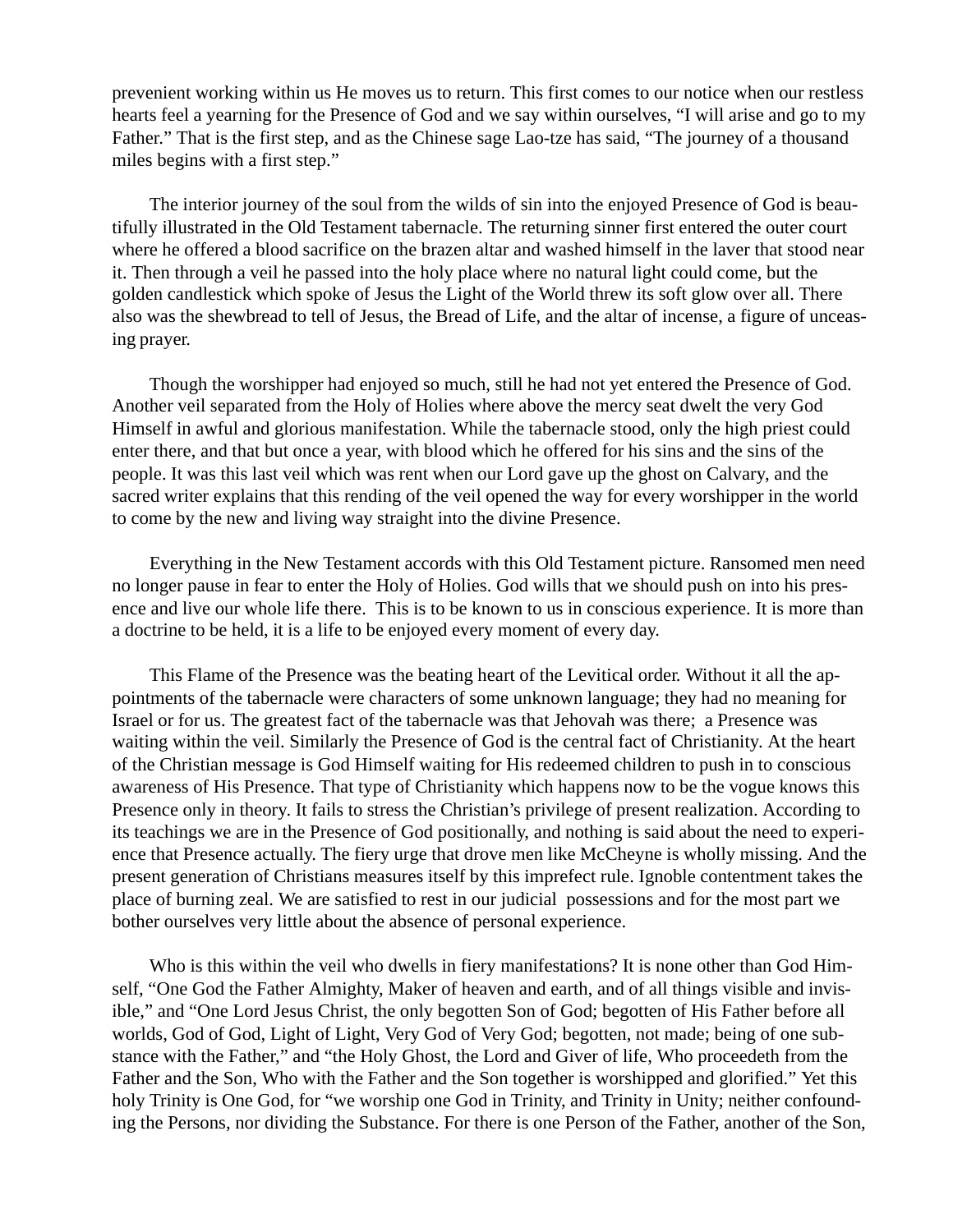and another of the Holy Ghost. But the Godhead of the Father, of the Son, and of the Holy Ghost, is all one: the glory equal and the majesty co-eternal." So in part run the ancient creeds, and so the inspired Word declares.

Behind the veil is God, that God after Whom the world, with strange inconsistency, has felt, "if haply they might find Him." He has discovered Himself to some extent in nature, but more perfectly in the Incarnation; now He waits to show Himself in ravishing fulness to the humble of soul and the pure in heart.

The world is perishing for lack of the knowledge of God and the Church is famishing for want of His Presence. The instant cure of most of our religious ills would be to enter the Presence in spiritual experience, to become suddenly aware that we are in God and that God is in us. This would lift us out of our pitiful narrowness and cause our hearts to be enlarged. This would burn away the impurities from our lives as the bugs and fungi were burned away by the fire that dwelt in the bush.

What a broad world to roam in, what a sea to swim in is this God and Father of our Lord Jesus Christ. He is eternal, which means that He antedates time and is wholly independent of it. Time began in Him and will end in Him. To it He pays no tribute and from it He suffers no change. He is immutable, which means that He has never changed and can never change in any smallest measure. To change He would need to go from better to worse or from worse to better. He cannot do either, for being perfect He cannot become more perfect, and if He were to become less perfect He would be less than God. He is omniscient, which means that He knows in one free and effortless act all matter, all spirit, all relationships, all events. He has no past and He has no future. He is, and none of the limiting and qualifying terms used of creatures can apply to Him. Love and mercy and righteousness are His, and holiness so ineffable that no comparisons or figures will avail to express it. Only fire can give even a remote conception of it. In fire He appeared at the burning bush; in the pillar of fire He dwelt through all the long wilderness journey. The fire that glowed between the wings of the cherubim in the holy place was called the "shekinah," the Presence, through the years of Israel's glory, and when the Old had given place to the New, He came at Pentecost as a fiery flame and rested upon each disciple.

Spinoza wrote of the intellectual love of God, and he had a measure of truth there; but the highest love of God is not intellectual, it is spiritual. God is spirit and only the spirit of man can know Him really. In the deep spirit of a man the fire must glow or his love is not the true love of God. The great of the Kingdom have been those who loved God more than others did. We all know who they have been and gladly pay tribute to the depths and sincerity of their devotion. We have but to pause for a moment and their names come trooping past us smelling of myrrh and aloes and cassia out of the ivory palaces.

Fredrick Faber was one whose soul panted after God as the roe pants after the water brook, and the measure in which God revealed Himself to his seeking heart set the good man's whole life afire with a burning adoration rivaling that of the seraphim before the throne. His love for God extended to the three Persons of the Godhead equally, yet he seemed to feel for each One a special kind of love reserved for Him alone. Of God the Father he sings:

 Only to sit and think of God, Oh what a joy it is! To think the thought, to breathe the Name; Earth has no higher bliss.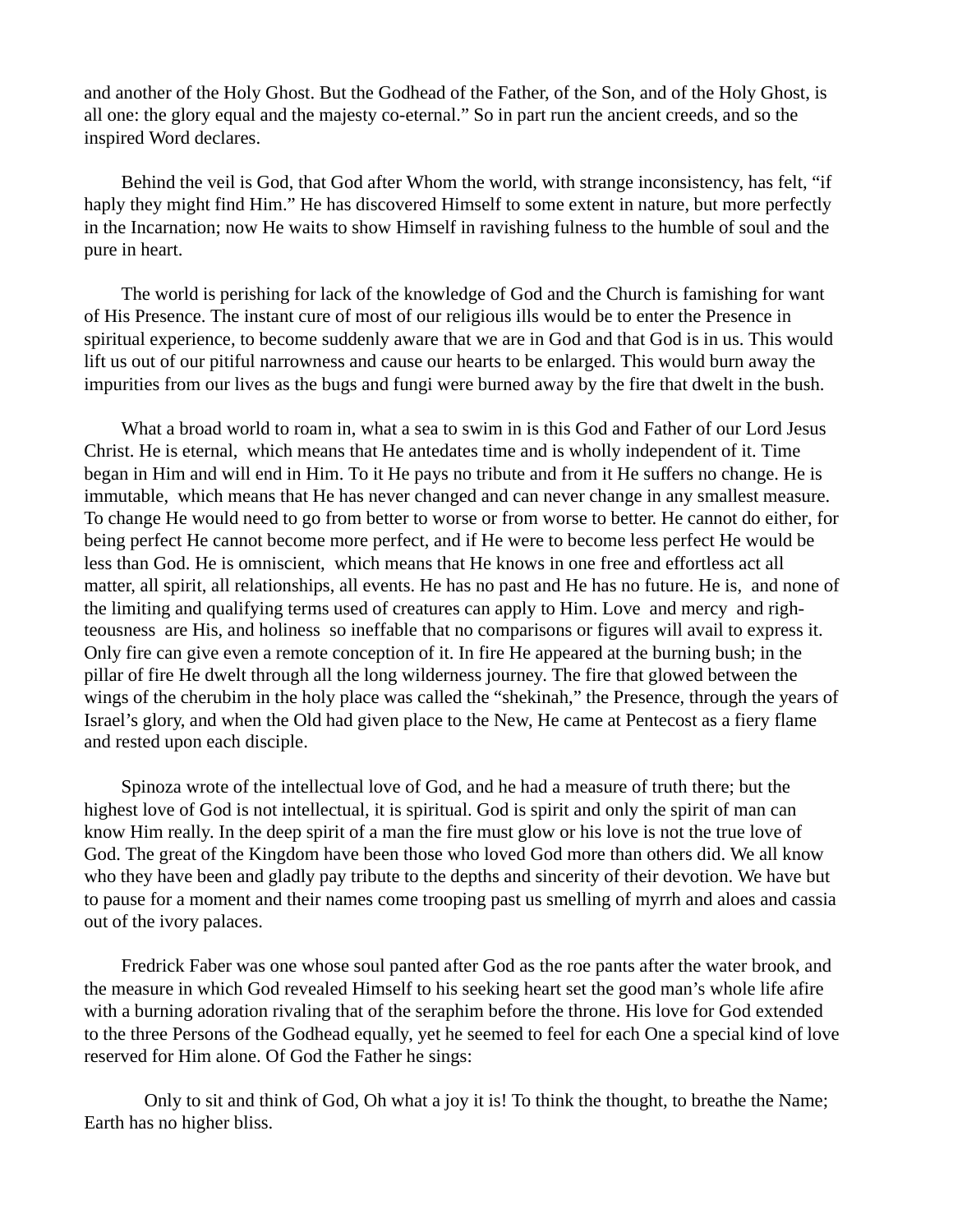Father of Jesus, love's reward! What rapture will it be, Prostrate before Thy throne to lie, And gaze and gaze on Thee!

His love for the Person of Christ was so intense that it threatened to consume him; it burned within him as a sweet and holy madness and flowed from his lips like molten gold. In one of his sermons he says, "Wherever we turn in the church of God, there is Jesus. He is the beginning, middle and end of everything to us. ... There is nothing good, nothing holy, nothing beautiful, nothing joyous which He is not to His servants. No one need be poor, because, if he chooses, he can have Jesus for his own property and possession. No one need be downcast, for Jesus is the joy of heaven, and it is His joy to enter into sorrowful hearts. We can exaggerate about many things; but we can never exaggerate our obligation to Jesus, or the compassionate abundance of the love of Jesus to us. All our lives long we might talk of Jesus, and yet we should never come to an end of the sweet things that might be said of Him. Eternity will not be long enough to learn all He is, or to praise Him for all He has done, but then, that matters not; for we shall be always with Him, and we desire nothing more." And addressing our Lord directly he says to Him:

 "I love Thee so, I know not how My transports to control; Thy love is like a burning fire Within my very soul."

Faber's blazing love extended also to the Holy Spirit. Not only in his theology did he acknowledge His deity and full equality with the Father and the Son, but he celebrated it constantly in his songs and in his prayers. He literally pressed his forehead to the ground in his eager fervid worship of the Third Person of the Godhead. In one of his great hymns to the Holy Spirit he sums up his burning devotion thus:

 "O Spirit, beautiful and dread! My heart is fit to break With love of all Thy tenderness For us poor sinners' sake.

I have risked the tedium of quotation that I might show by pointed example what I have set out to say, viz., that God is so vastly wonderful, so utterly and completely delightful that He can, without anything other than Himself, meet and overflow the deepest demands of our total nature, mysterious and deep as that nature is. Such worship as Faber knew (and he is but one of a great company which no man can number) can never come from a mere doctrinal knowledge of God. Hearts that are "fit to break" with love for the Godhead are those who have been in the Presence and have looked with opened eye upon the majesty of Deity. Men of the breaking hearts had a quality about them not known to or understood by common men. They habitually spoke with spiritual authority. They had been in the Presence of God and they reported what they saw there. They were prophets, not scribes, for the scribe tells us what he has read, and the prophet tells us what he has seen.

The distinction is not an imaginary one. Between the scribe who has read and the prophet who has seen there is a difference as wide as the sea. We are today overrun with orthodox scribes, but the prophets, where are they? The hard voice of the scribe sounds over evangelicalism, but the Church waits for the tender voice of the saint who has penetrated the veil and has gazed with inward eye upon the Wonder that is God. And yet, thus to penetrate, to push in sensitive living experience into the holy Presence, is a privilege open to every child of God.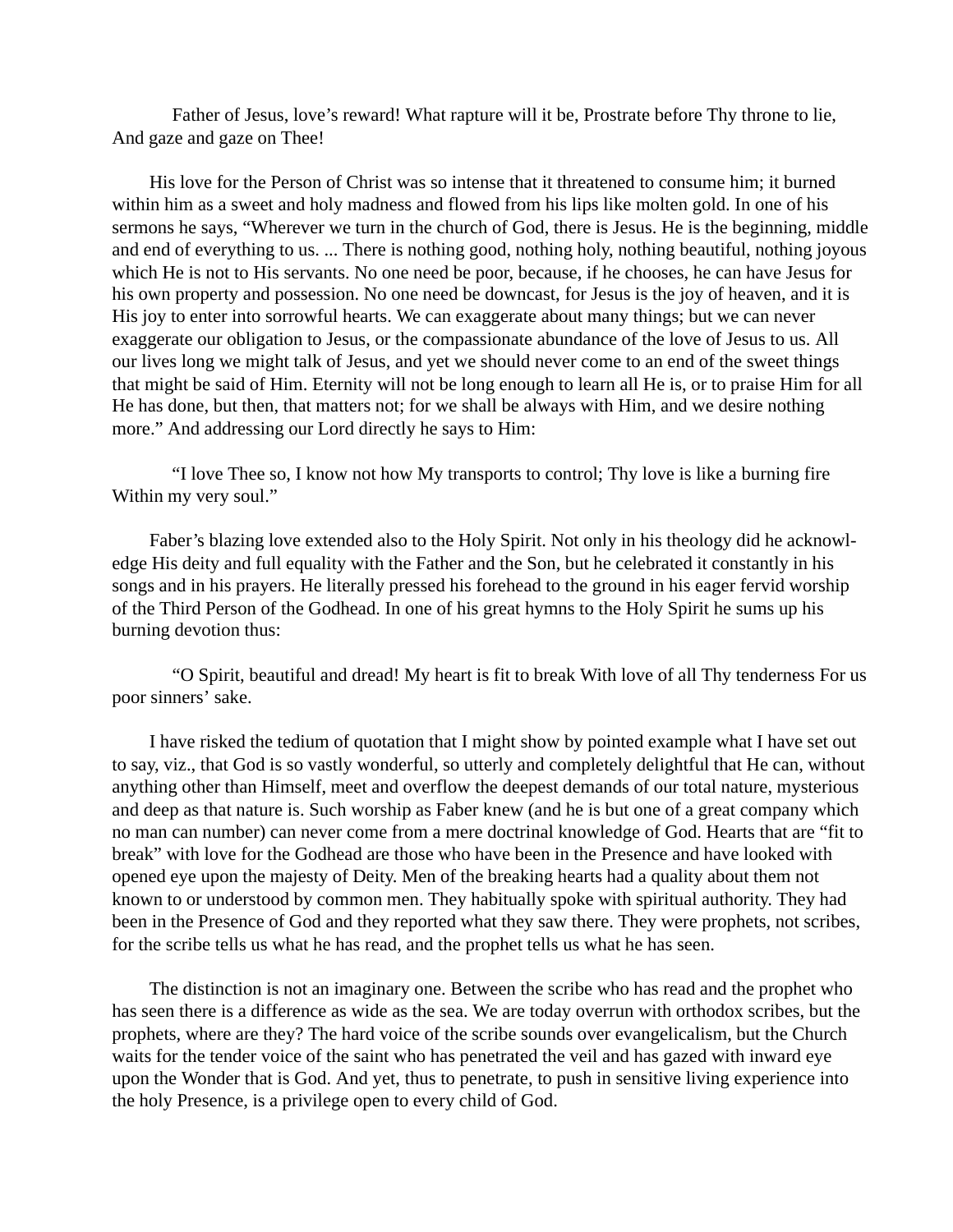With the veil removed by the rending of Jesus' flesh, with nothing on God's side to prevent us from entering, why do we tarry without? Why do we consent to abide all our days just outside the Holy of Holies and never enter at all to look upon God? We hear the Bridegroom say, "Let me see thy countenance, let me hear thy voice; for sweet is thy voice and thy countenance is comely." We sense that the call is for us, but still we fail to draw near, and the years pass and we grow old and tired in the outer courts of the tabernacle. What doth hinder us?

The answer usually given, simply that we are "cold," will not explain all the facts. There is something more serious than coldness of heart, something that may be back of that coldness and be the cause of its existence. What is it? What but the presence of a veil in our hearts? a veil not taken away as the first veil was, but which remains there still shutting out the light and hiding the face of God from us. It is the veil of our fleshly fallen nature living on, unjudged within us, uncrucified and unrepudiated. It is the close-woven veil of the self-life which we have never truly acknowledged, of which we have been secretly ashamed, and which for these reasons we have never brought to the judgment of the cross. It is not too mysterious, this opaque veil, nor is it hard to identify. We have but to look in our own hearts and we shall see it there, sewn and patched and repaired it may be, but there nevertheless, an enemy to our lives and an effective block to our spiritual progress.

This veil is not a beautiful thing and it is not a thing about which we commonly care to talk, but I am addressing the thirsting souls who are determined to follow God, and I know they will not turn back because the way leads temporarily through the blackened hills. The urge of God within them will assure their continuing the pursuit. They will face the facts however unpleasant and endure the cross for the joy set before them. So I am bold to mane the threads out of which this inner veil is woven.

It is woven of the fine threads of the self-life, the hyphenated sins of the human spirit. They are not something we do, they are something we are, and therein lies both their subtlety and their power.

To be specific, the self-sins are these: self-righteousness, self-pity, self-confidence, self-sufficiency, self-admiration, self-love and a host of others like them. They dwell too deep within us and are too much a part of our natures to come to our attention till the light of God is focused upon them. The grosser manifestations of these sins, egotism, exhibitionism, self-promotion, are strangely tolerated in Christian leaders even in circles of impeccable orthodoxy. They are so much in evidence as actually, for many people, to become identified with the gospel. I trust it is not a cynical observation to say that they appear these days to be a requisite for popularity in some sections of the Church visible. Promoting self under the guise of promoting Christ is currently so common as to excite little notice.

One should suppose that proper instruction in the doctrines of man's depravity and the necessity for justification through the righteousness of Christ alone would deliver us from the power of the self-sins; but it does not work out that way. Self can live unrebuked at the very altar. It can watch the bleeding Victim die and not be in the least affected by what it sees. It can fight for the faith of the Reformers and preach eloquently the creed of salvation by grace, and gain strength by its efforts. To tell all the truth, it seems actually to feed upon orthodoxy and is more at home in a Bible Conference than in a tavern. Our very state of longing after God may afford it an excellent condition under which to thrive and grow.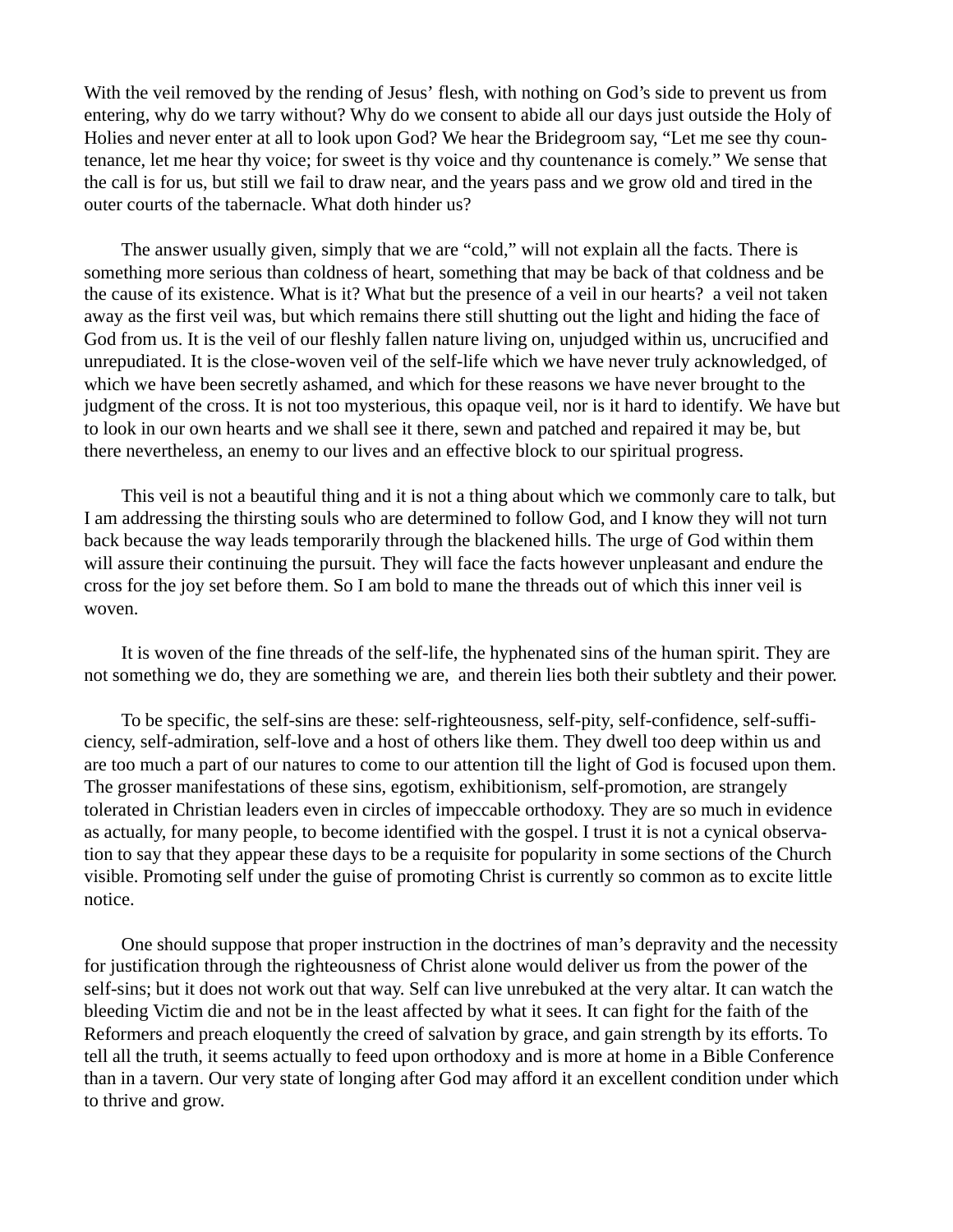Self is the opaque veil that hides the Face of God from us. It can be removed only in spiritual experience, never by mere instruction. As well try to instruct leprosy out of our system. There must be a work of God in destruction before we are free. We must invite the cross to do its deadly work within us. We must bring our self-sins to the cross for judgment. We must prepare ourselves for an ordeal of suffering in some measure like that through which our Saviour passed when He suffered under Pontius Pilate.

Let us remember: when we talk of the rending of the veil we are speaking in a figure, and the thought of it is poetical, almost pleasant; but in actuality there is nothing pleasant about it. In human experience that veil is made of living spiritual tissue; it is composed of the sentient, quivering stuff of which our whole beings consist, and to touch it is to touch us where we feel pain. To tear it away is to injure us, to hurt us and make us bleed. To say otherwise is to make the cross no cross and death no death at all. It is never fun to die. To rip through the dear and tender stuff of which life is made can never be anything but deeply painful. Yet that is what the cross did to Jesus and it is what the cross would do to every man to set him free.

Let us beware of tinkering with our inner life in hope ourselves to rend the veil. God must do everything for us. Our part is to yield and trust. We must confess, forsake, repudiate the self-life, and then reckon it crucified. But we must be careful to distinguish lazy "acceptance" from the real work of God. We must insist upon the work being done. We dare not rest content with a neat doctrine of self-crucifixion. That is to imitate Saul and spare the best of the sheep and the oxen.

Insist that the work be done in very truth and it will be done. The cross is rough, and it is deadly, but it is effective. It does not keep its victim hanging there forever. There comes a moment when its work is finished and the suffering victim dies. After that is resurrection glory and power, and the pain is forgotten for joy that the veil is taken away and we have entered in actual spiritual experience the Presence of the living God.

 *Lord, how excellent are Thy ways, and how devious and dark are the ways of man. Show us how to die, that we may rise again to newness of life. Rend the veil of our self-life from the top down as Thou didst rend the veil of the Temple. We would draw near in full assurance of faith. We would dwell with Thee in daily experience here on this earth so that we may be accustomed to the glory when we enter Thy heaven to dwell with Thee there. In Jesus' name, Amen.*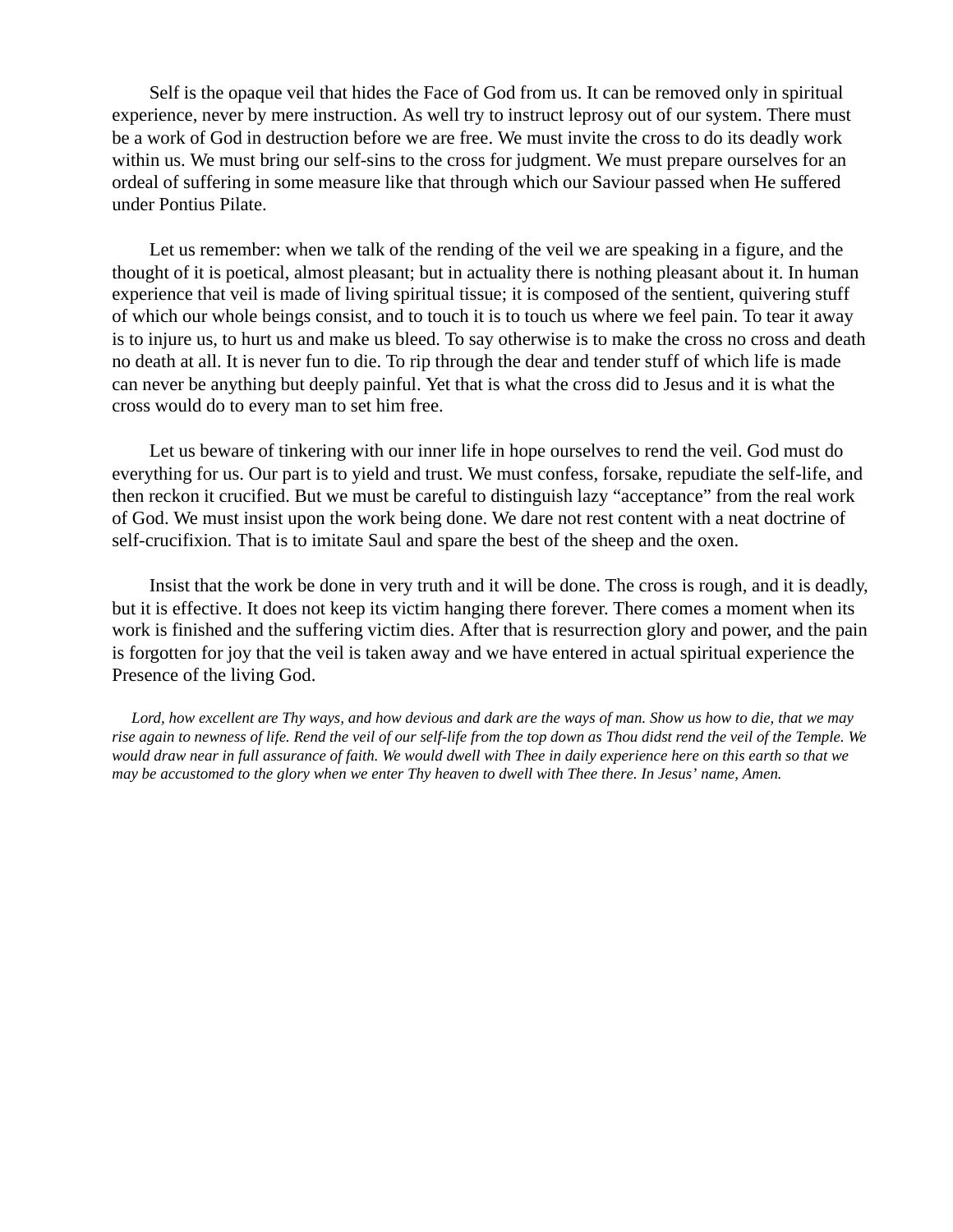### **Apprehending God**

 *O taste and see. — Ps 34:8*

It was Canon Holmes, of India, who more than twenty-five years ago called attention to the inferential character of the average man's faith in God. To most people God is an inference, not a reality. He is a deduction from evidence which they consider adequate; but He remains personally unknown to the individual. "He must be," they say, "therefore we believe He is." Others do not go even so far as this; they know of Him only by hearsay. They have never bothered to think the matter out for themselves, but have heard about Him from others, and have put belief in Him into the back of their minds along with the various odds and ends that make up their total creed. To many others God is but an ideal, another name for goodness, or beauty, or truth; or He is law, or life, or the creative impulse back of the phenomena of existence.

These notions about God are many and varied, but they who hold them have one thing in common: they do not know God in personal experience. The possibility of intimate acquaintance with Him has not entered their minds. While admitting His existence they do not think of Him as knowable in the sense that we know things or people.

Christians, to be sure, go further than this, at least in theory. Their creed requires them to believe in the personality of God, and they have been taught to pray, "Our Father, which art in heaven." Now personality and fatherhood carry with them the idea of the possibility of personal acquaintance. This is admitted, I say, in theory, but for millions of Christians, nevertheless, God is no more real than He is to the non-Christian. They go through life trying to love an ideal and be loyal to a mere principle.

Over against all this cloudy vagueness stands the clear scriptural doctrine that God can be known in personal experience. A loving Personality dominates the Bible, walking among the trees of the garden and breathing fragrance over every scene. Always a living Person is present, speaking, pleading, loving, working, and manifesting Himself whenever and wherever His people have the receptivity necessary to receive the manifestation.

The Bible assumes as a self-evident fact that men can know God with at least the same degree of immediacy as they know any other person or thing that comes within the field of their experience. The same terms are used to express the knowledge of God as are used to express knowledge of physical things. "O taste and see that the Lord is good." "All thy garments smell of myrrh, and aloes, and cassia, out of the ivory palaces." "My sheep hear my voice." "Blessed are the pure in heart, for they shall see God." These are but four of countless such passages from the Word of God. And more important than any proof text is the fact that the whole import of the Scripture is toward this belief.

What can all this mean except that we have in our hearts organs by means of which we can know God as certainly as we know material things through our familiar five senses? We apprehend the physical world by exercising the faculties given us for the purpose, and we possess spiritual faculties by means of which we can know God and the spiritual world if we will obey the Spirit's urge and begin to use them.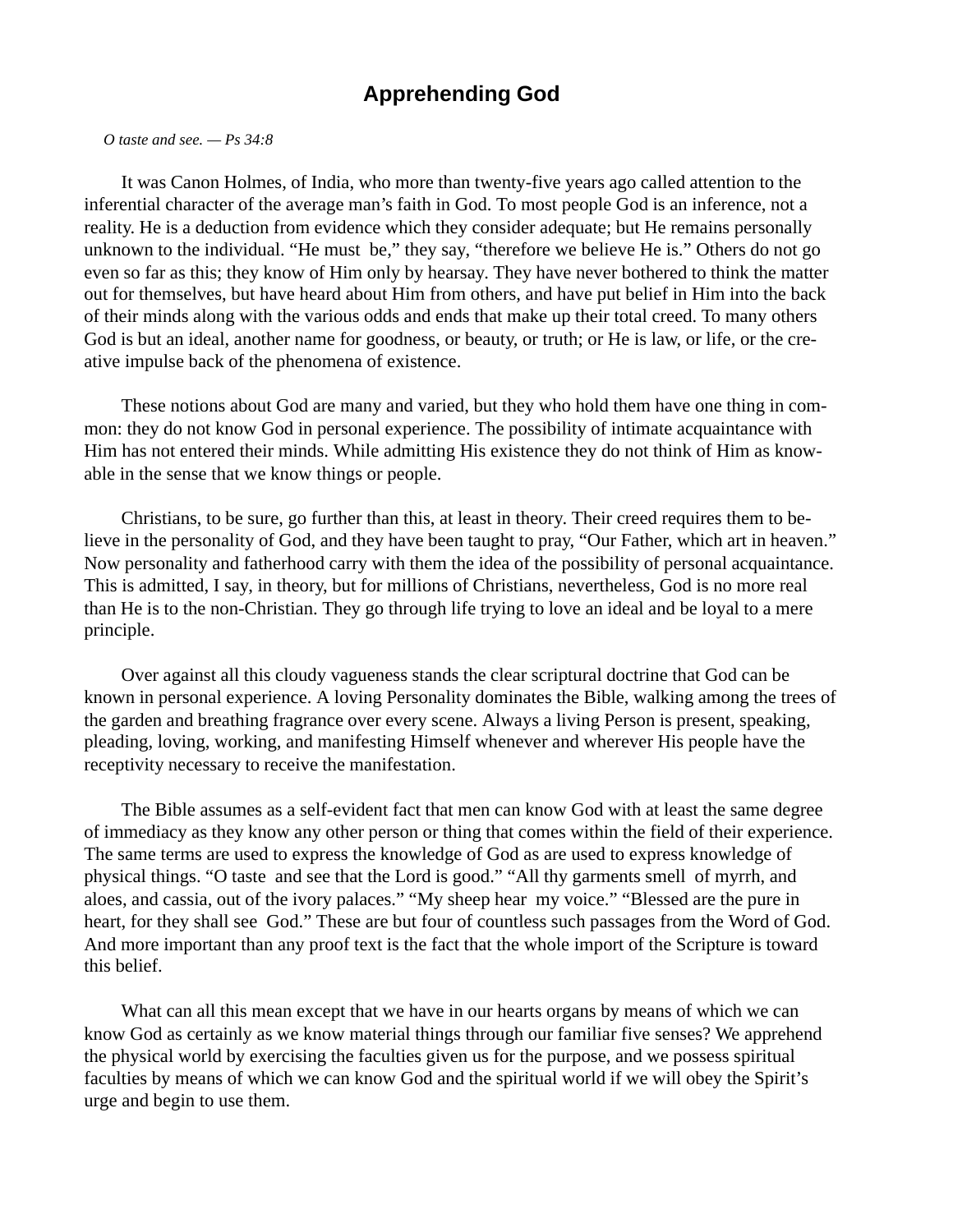That a saving work must first be done in the heart is taken for granted here. The spiritual faculties of the unregenerate man lie asleep in his nature, unused and for every purpose dead; that is the stroke which has fallen upon us by sin. They may be quickened to active life again by the operation of the Holy Spirit in regeneration; that is one of the immeasuable benefits which come to us through Christ's atoning work on the cross.

But the very ransomed children of God themselves: why do they know so little of that habitual conscious communion with God which the Scriptures seem to offer? The answer is our chronic unbelief. Faith enables our spiritual sense to function. Where faith is defective the result will be inward insensibility and numbness toward spiritual things. This is the condition of vast numbers of Christians today. No proof is necessary to support that statement. We have but to converse with the first Christian we meet or enter the first church we find open to acquire all the proof we need.

A spiritual kingdom lies all about us, enclosing us, embracing us, altogether within reach of our inner selves, waiting for us to recognize it. God Himself is here waiting our response to His Presence. This eternal world will come alive to us the moment we begin to reckon upon its reality.

I have just now used two words which demand definition; or if definition is impossible, I must at least make clear what I mean when I use them. They are "reckon" and "reality."

What do I mean by reality? I mean that which has existence apart from any idea any mind may have of it, and which would exist if there were no mind anywhere to entertain a thought of it. That which is real has being in itself. It does not depend upon the observer for its validity.

I am aware that there are those who love to poke fun at the plain man's idea of reality. They are the idealists who spin endless proofs that nothing is real outside of the mind. They are the relativists who like to show that there are no fixed points in the universe from which we can measure anything. They smile down upon us from their lofty intellectual peaks and settle us to their own satisfaction by fastening upon us the reproachful term "absolutist." The Christian is not put out of countenance by this show of contempt. He can smile right back at them, for he knows that there is only One who is Absolute, that is God. But he knows also that the Absolute One has made this world for man's uses, and, while there is nothing fixed or real in the last meaning of the words (the meaning as applied to God) for every purpose of human life we are permitted to act as if there were. And every man does act thus except the mentally sick. These unfortunates also have trouble with reality, but they are consistent; they insist upon living in accordance with their ideas of things. They are honest, and it is their very honesty that constitutes them a social problem.

The idealists and relativists are not mentally sick. They prove their soundness by living their lives according to the very notions of reality which they in theory repudiate and by counting upon the very fixed points which they prove are not there. They could earn a lot more respect for their notions if they were willing to live by them; but this they are careful not to do. Their ideas are brain-deep, not life-deep. Wherever life touches them they repudiate their theories and live like other men.

The Christian is too sincere to play with ideas for their own sake. He takes no pleasure in the mere spinning of gossamer webs for display. All his beliefs are practical. They are geared into his life. By them he lives or dies, stands or falls for this world and for all time to come. From the insincere man he turns away.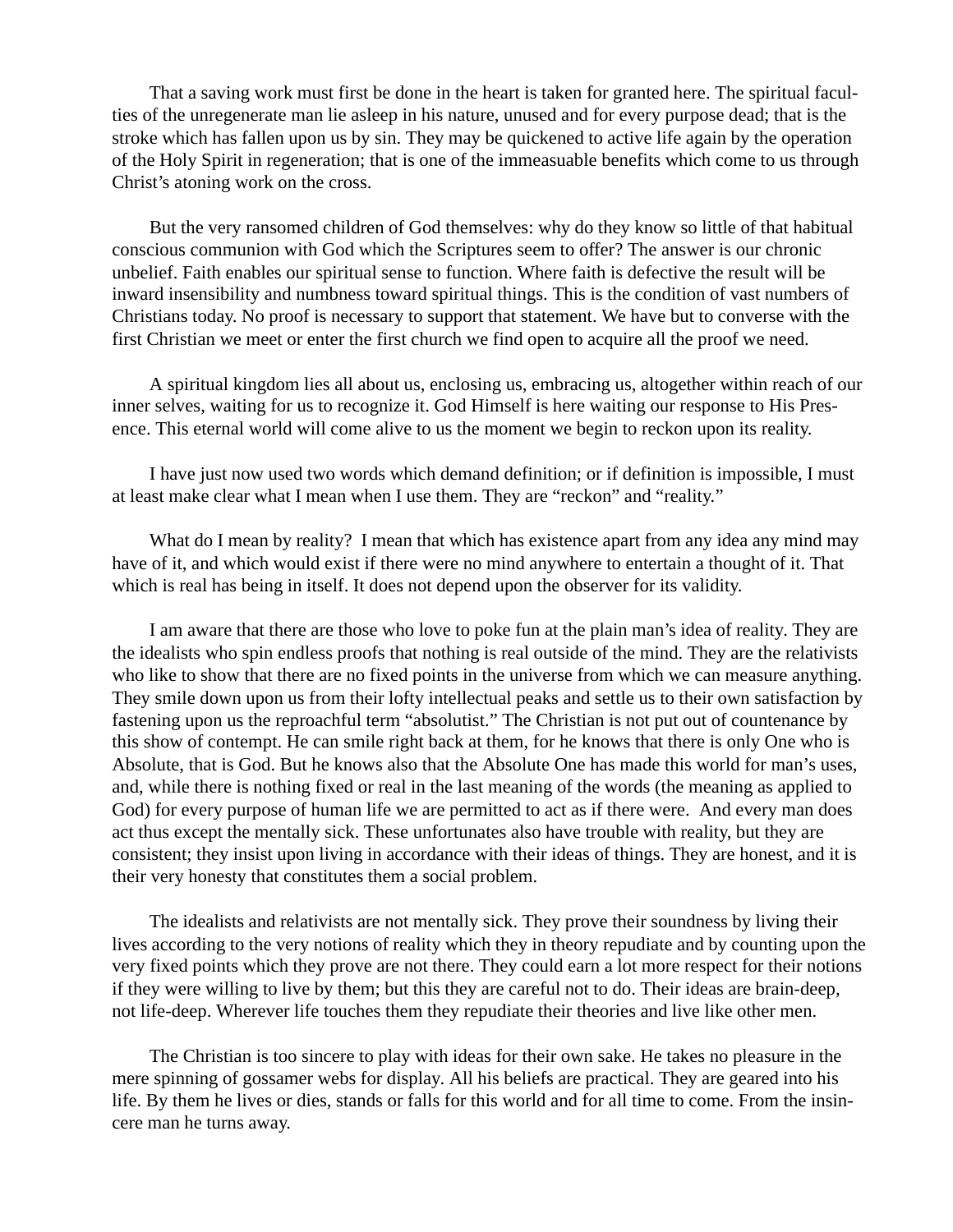The sincere plain man knows that the world is real. He finds it here when he wakes to consciousness, and he knows that he did not think it into being. It was here waiting for him when he came, and he knows that when he prepares to leave this earthly scene it will be here still to bid him good-bye as he departs. By the deep wisdom of life he is wiser than a thousand men who doubt. He stands upon the earth and feels the wind and rain in his face and he knows that they are real. He sees the sun by day and the stars by night. He sees the hot lightning play out of the dark thundercloud. He hears the sounds of nature and the cries of human joy and pain. These he knows are real. He lies down on the cool earth at night and has no fear that it will prove illusory or fail him while he sleeps. In the morning the firm ground will be under him, the blue sky above him and the rocks and trees around him as when he closed his eyes the night before. So he lives and rejoices in a world of reality.

With his five senses he engages this real world. All things necessary to his physical existence he apprehends by the faculties with which he has been equipped by the God who created him and placed him in such a world as this.

Now by our definition also God is real. He is real in the absolute and final sense that nothing else is. All other reality is contingent upon His. The great Reality is God who is the Author of that lower and dependent reality which makes up the sum of created things, including ourselves. God has objective existence independent of and apart from any notions which we may have concerning Him. The worshipping heart does not create its Object. It finds Him here when it wakes from its moral slumber in the morning of its regeneration.

Another word that must be cleared up is the word reckon. This does not mean to visualize or imagine. Imagination is not faith. The two are not only different from, but stand in sharp opposition to, each other. Imagination projects unreal images out of the mind and seeks to attach reality to them. Faith creates nothing; it simply reckons upon that which is already there.

God and the spiritual world are real. We can reckon upon them with as much assurance as we reckon upon the familiar world around us. Spiritual things are there (or rather we should say here) inviting our attention and challenging our trust.

Our trouble is that we have established bad thought habits. We habitually think of the visible world as real and doubt the reality of any other. We do not deny the existence of the spiritual world but we doubt that it is real in the accepted meaning of the word.

The world of sense intrudes upon our attention day and night for the whole of our lifetime. It is clamorous, insistent and self-demonstrating. It does not appeal to our faith; it is here, assaulting our five senses, demanding to be accepted as real and final. But sin has so clouded the lenses of our hearts that we cannot see that other reality, the City of God, shining around us. The world of sense triumphs. The visible becomes the enemy of the invisible; the temporal, of the eternal. That is the curse inherited by every member of Adam's tragic race.

At the root of the Christian life lies belief in the invisible. The object of the Christian's faith is unseen reality.

Our uncorrected thinking, influenced by the blindness of our natural hearts and the intrusive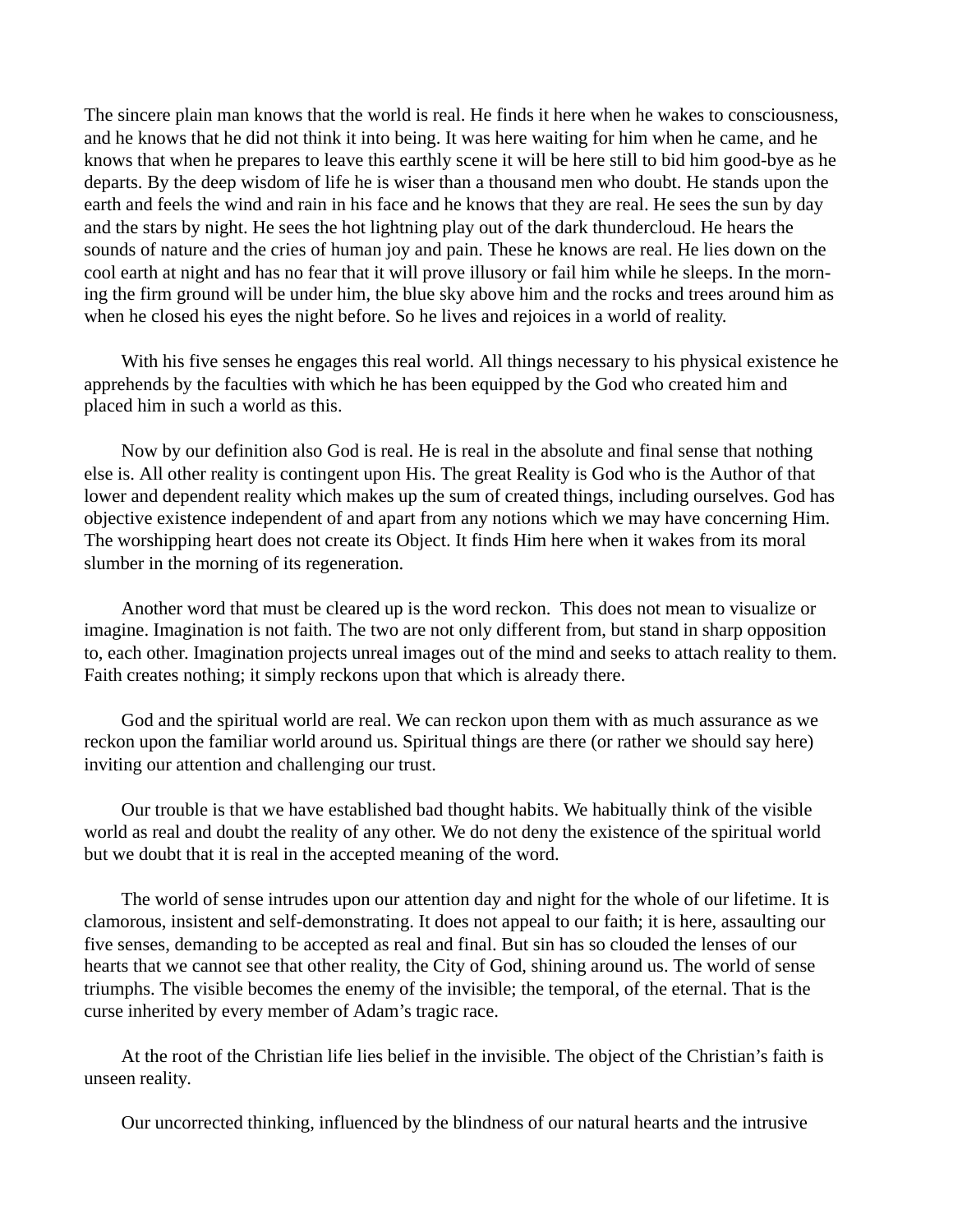ubiquity of visible things, tends to draw a contrast between the spiritual and the real; but actually no such contrast exists. The antithesis lies elsewhere: between the real and the imaginary, between the spiritual and the material, between the temporal and the eternal; but between the spiritual and the real, never. The spiritual is real.

If we would rise into that region of light and power plainly beckoning us through the Scriptures of truth we must break the evil habit of ignoring the spiritual. We must shift our interest from the seen to the unseen. For the great unseen Reality is God. "He that cometh to God must believe that he is, and that he is a rewarder of them that diligently seek him." This is basic in the life of faith. From there we can rise to unlimited heights. "Ye believe in God," said our Lord Jesus Christ, "believe also in me." Without the first there can be no second.

If we truly want to follow God we must seek to be other-worldly. This I say knowing well that that word has been used with scorn by the sons of this world and applied to the Christian as a badge of reproach. So be it. Every man must choose his world. If we who follow Christ, with all the facts before us and knowing what we are about, deliberately choose the Kingdom of God as our sphere of interest I see no reason why anyone should object. If we lose by it, the loss is our own; if we gain we rob no one by so doing. The "other world," which is the object of this world's disdain and the subject of the drunkard's mocking song, is our carefully chosen goal and the object of our holiest longing.

But we must avoid the common fault of pushing the "other world" into the future. It is not future, but present. It parallels our familiar physical world, and the doors between the two worlds are open. "Ye are come," says the writer to the Hebrews (and the tense is plainly present), "unto Mount Zion, and unto the city of the living God, the heavenly Jerusalem, and to an innumerable company of angels, to the general assembly and church of the firstborn, which are written in heaven, and to God the Judge of all, and to the spirits of just men made perfect, and to Jesus the mediator of the new covenant, and to the blood of sprinkling, that speaketh better things than that of Abel" All these things are contrasted with "the mount that might be touched" and "the sound of a trumpet and the voice of words" that might be heard. May we not safely conclude that, as the realities of Mount Sinai were apprehended by the senses, so the realities of Mount Zion are to be grasped by the soul? And this not by any trick of the imagination, but in downright actuality. The soul has eyes with which to see and ears with which to hear. Feeble they may be from long disuse, but by the life-giving touch of Christ alive now and capable of sharpest sight and most sensitive hearing.

As we begin to focus upon God the things of the spirit will take shape before our inner eyes. Obedience to the word of Christ will bring an inward revelation of the Godhead (John 14:21-23). It will give acute perception enabling us to see God even as is promised to the pure in heart. A new God-consciousness will seize upon us and we shall begin to taste and hear and inwardly feel the God who is our life and our all. There will be seen the constant shining of the light that lighteth every man that cometh into the world. More and more, as our faculties grow sharper and more sure, God will become to us the great All, and His Presence the glory and wonder of our lives.

 *O God, quicken to life every power within me, that I may lay hold on eternal things. Open my eyes that I may see; give me acute spiritual perception; enable me to taste Thee and know that Thou art good. Make heaven more real to me than any earthly thing has ever been. Amen.*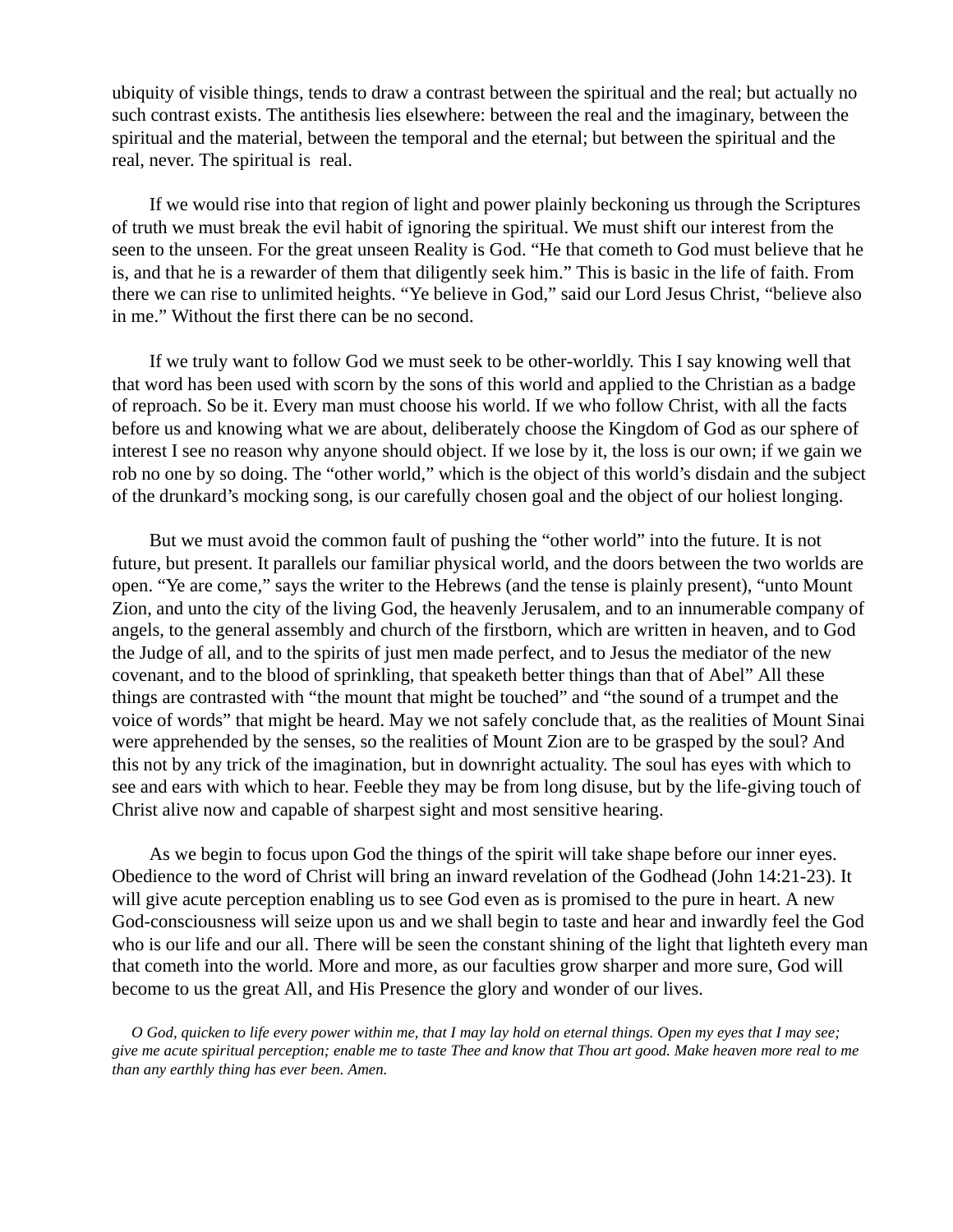#### **The Universal Presence**

 *Whither shall I go from thy spirit? or whither shall I flee from thy presence? — Ps 139:7*

In all Christian teaching certain basic truths are found, hidden at times, and rather assumed than asserted, but necessary to all truth as the primary colors are found in and necessary to the finished painting. Such a truth is the divine immanence.

God dwells in His creation and is everywhere indivisibly present in all His works. This is boldly taught by prophet and apostle and is accepted by Christian theology generally. That is, it appears in the books, but for some reason it has not sunk into the average Christian's heart so as to become a part of his believing self. Christian teachers shy away from its full implications, and, if they mention it at all, mute it down till it has little meaning. I would guess the reason for this to be the fear of being charged with pantheism; but the doctrine of the divine Presence is definitely not pantheism.

Pantheism's error is too palpable to deceive anyone. It is that God is the sum of all created things. Nature and God are one, so that whoever touches a leaf or a stone touches God. That is of course to degrade the glory of the incorruptible Deity and, in an effort to make all things divine, banish all divinity from the world entirely.

The truth is that while God dwells in His world He is separated from it by a gulf forever impassable. However closely He may be identified with the work of His hands they are and must eternally be other than He, and He is and must be antecedent to and independent of them. He is transcendent above all His works even while He is immanent within them.

What now does the divine immanence mean in direct Christian experience? It means simply that God is here. Wherever we are, God is here. There is no place, there can be no place, where He is not. Ten million intelligences standing at as many points in space and separated by incomprehensible distances can each one say with equal truth, God is here. No point is nearer to God than any other point. It is exactly as near to God from any place as it is from any other place. No one is in mere distance any further from or any nearer to God than any other person is.

These are truths believed by every instructed Christian. It remains for us to think on them and pray over them until they begin to glow within us.

"In the beginning God." Not matter, for matter is not self-causing. It requires an antecedent cause, and God is that Cause. Not law, for law is but a name for the course which all creation follows. That course had to be planned, and the Planner is God. Not mind, for mind also is a created thing and must have a Creator back of it. In the beginning God, the uncaused Cause of matter, mind and law. There we must begin.

Adam sinned and, in his panic, frantically tried to do the impossible: he tried to hide from the Presence of God. David also must have had wild thoughts of trying to escape from the Presence, for he wrote, "Whither shall I go from thy Spirit? or whither shall I flee from thy presence?" Then he proceeded through one of his most beautiful psalms to celebrate the glory of the divine immanence. "If I ascend up into heaven, thou art there: if I make my bed in hell, behold, thou art there. If I take the wings of the morning, and dwell in the uttermost parts of the sea; even there shall thy hand lead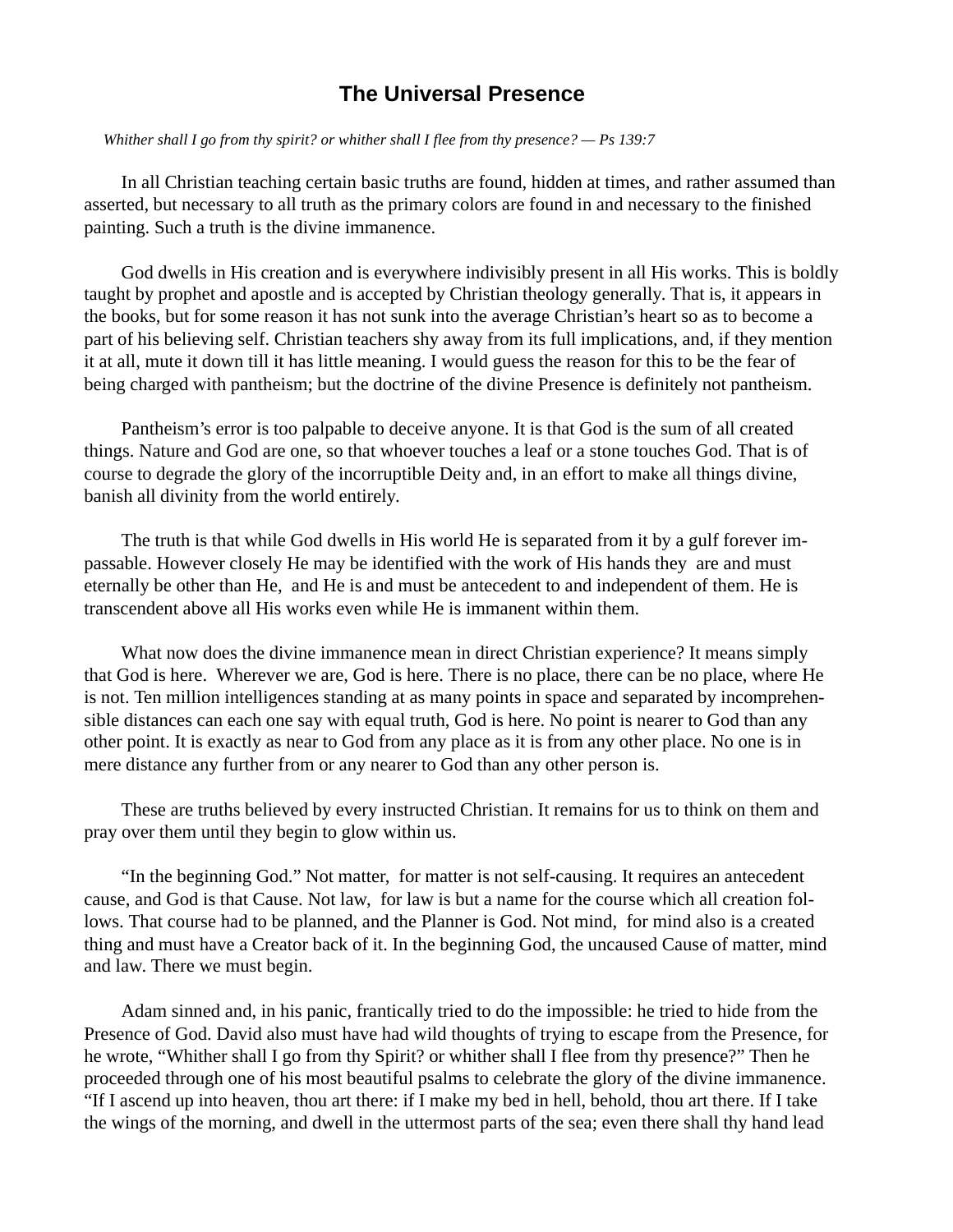me, and thy right hand shall hold me." And he knew that God's being and God's seeing are the same, that the seeing Presence had been with him even before he was born, watching the mystery of unfolding life. Solomon exclaimed, "But will God indeed dwell on the earth? Behold the heaven and the heaven of heavens cannot contain thee: how much less this house which I have builded." Paul assured the Athenians that "God is not far from any one of us: for in him we live, and move, and have our being."

If God is present at every point in space, if we cannot go where He is not, cannot even conceive of a place where He is not, why then has not that Presence become the one universally celebrated fact of the world? The patriarch Jacob, "in the waste howling wilderness," gave the answer to that question. He saw a vision of God and cried out in wonder, "Surely the Lord is in this place; and I knew it not." Jacob had never been for one small division of a moment outside the circle of that allpervading Presence. But he knew it not. That was his trouble, and it is ours. Men do not know that God is here. What a difference it would make if they knew.

The Presence and the manifestation of the Presence are not the same. There can be the one without the other. God is here when we are wholly unaware of it. He is manifest only when and as we are aware of His Presence. On our part there must be surrender to the Spirit of God, for His work it is to show us the Father and the Son. If we co-operate with Him in loving obedience God will manifest Himself to us, and that manifestation will be the difference between a nominal Christian life and a life radiant with the light of His face.

Always, everywhere God is present, and always He seeks to discover Himself. To each one he would reveal not only that He is, but what He is as well. He did not have to be persuaded to discover Himself to Moses. "And the Lord descended in the cloud, and stood with him there, and proclaimed the name of the Lord." He not only made a verbal proclamation of His nature but He revealed His very Self to Moses so that the skin of Moses' face shone with the supernatural light. It will be a great moment for some of us when we begin to believe that God's promise of self-revelation is literally true: that He promised much, but promised no more than He intends to fulfill.

Our pursuit of God is successful just because He is forever seeking to manifest Himself to us. The revelation of God to any man is not God coming from a distance upon a time to pay a brief and momentous visit to the man's soul. Thus to think of it is to misunderstand it all. The approach of God to the soul or of the soul to God is not to be thought of in spatial terms at all. There is no idea of physical distance involved in the concept. It is not a matter of miles but of experience.

To speak of being near to or far from God is to use language in a sense always understood when applied to our ordinary human relationships. A man may say, "I feel that my son is coming nearer to me as he gets older," and yet that son has lived by his father's side since he was born and has never been away from home more than a day or so in his entire life. What then can the father mean? Obviously he is speaking of experience. He means that the boy is coming to know him more intimately and with deeper understanding, that the barriers of thought and feeling between the two are disappearing, that father and son are becoming more closely united in mind and heart.

So when we sing, "Draw me nearer, nearer, blessed Lord," we are not thinking of the nearness of place, but of the nearness of relationship. It is for increasing degrees of awareness that we pray, for a more perfect consciousness of the divine Presence. We need never shout across the spaces to an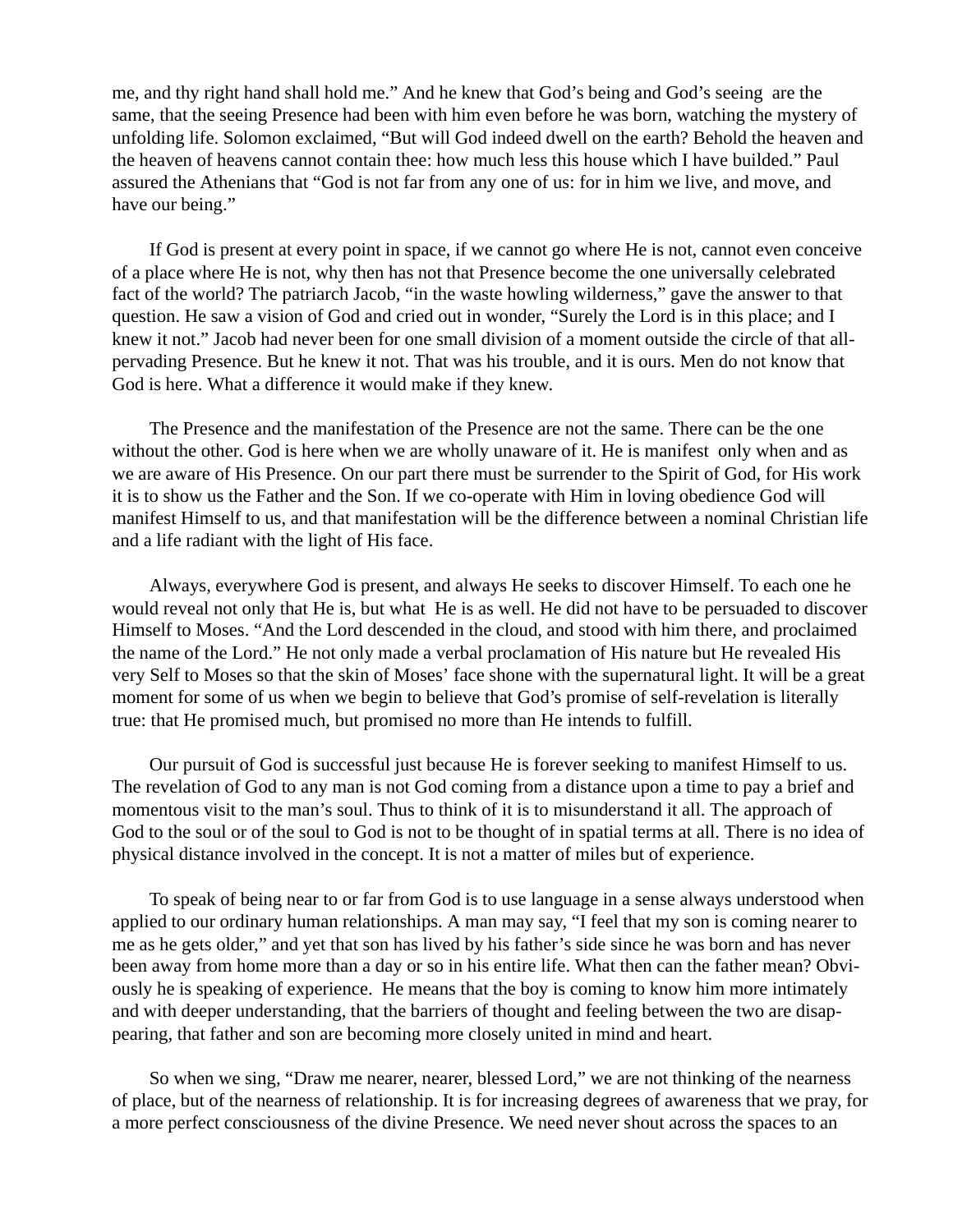absent God. He is nearer than our own soul, closer than our most secret thoughts.

Why do some persons "find" God in a way that others do not? Why does God manifest His Presence to some and let multitudes of others struggle along in the half-light of imperfect Christian experience? Of course the will of God is the same for all. He has no favorites within His household. All He has ever done for any of His children He will do for all of His children. The difference lies not with God but with us.

 Pick at random a score of great saints whose lives and testimonies are widely known. Let them be Bible characters or well known Christians of post-Biblical times. You will be struck instantly with the fact that the saints were not alike. Sometimes the unlikenesses were so great as to be positively glaring. How different for example was Moses from Isaiah; how different was Elijah from David; how unlike each other were John and Paul, St. Francis and Luther, Finney and Thomas a Kempis. The differences are as wide as human life itself: differences of race, nationality, education, temperament, habit and personal qualities. Yet they all walked, each in his day, upon a high road of spiritual living far above the common way.

Their differences must have been incidental and in the eyes of God of no significance. In some vital quality they must have been alike. What was it?

I venture to suggest that the one vital quality which they had in common was spiritual receptivity. Something in them was open to heaven, something which urged them Godward. Without attempting anything like a profound analysis I shall say simply that they had spiritual awareness and that they went on to cultivate it until it became the biggest thing in their lives. They differed from the average person in that when they felt the inward longing they did something about it. They acquired the lifelong habit of spiritual response. They were not disobedient to the heavenly vision. As David put it neatly, "When thou saidst, Seek ye my face; my heart said unto thee, Thy face, Lord, will I seek."

As with everything good in human life, back of this receptivity is God. The sovereignty of God is here, and is felt even by those who have not placed particular stress upon it theologically. The pious Michael Angelo confessed this in a sonnet:

 My unassisted heart is barren clay, That of its native self can nothing feed: Of good and pious works Thou art the seed, That quickens only where Thou sayest it may: Unless Thou show to us Thine own true way No man can find it: Father! Thou must lead.

These words will repay study as the deep and serious testimony of a great Christian.

Important as it is that we recognize God working in us, I would yet warn against a too-great preoccupation with the thought. It is a sure road to sterile passivity. God will not hold us responsible to understand the mysteries of election, predestination and the divine sovereignty. The best and safest way to deal with these truths is to raise our eyes to God and in deepest reverence say, "O Lord, Thou knowest." Those things belong to the deep and mysterious Profound of God's omniscience. Prying into them may make theologians, but it will never make saints.

Receptivity is not a single thing; it is a compound rather, a blending of several elements within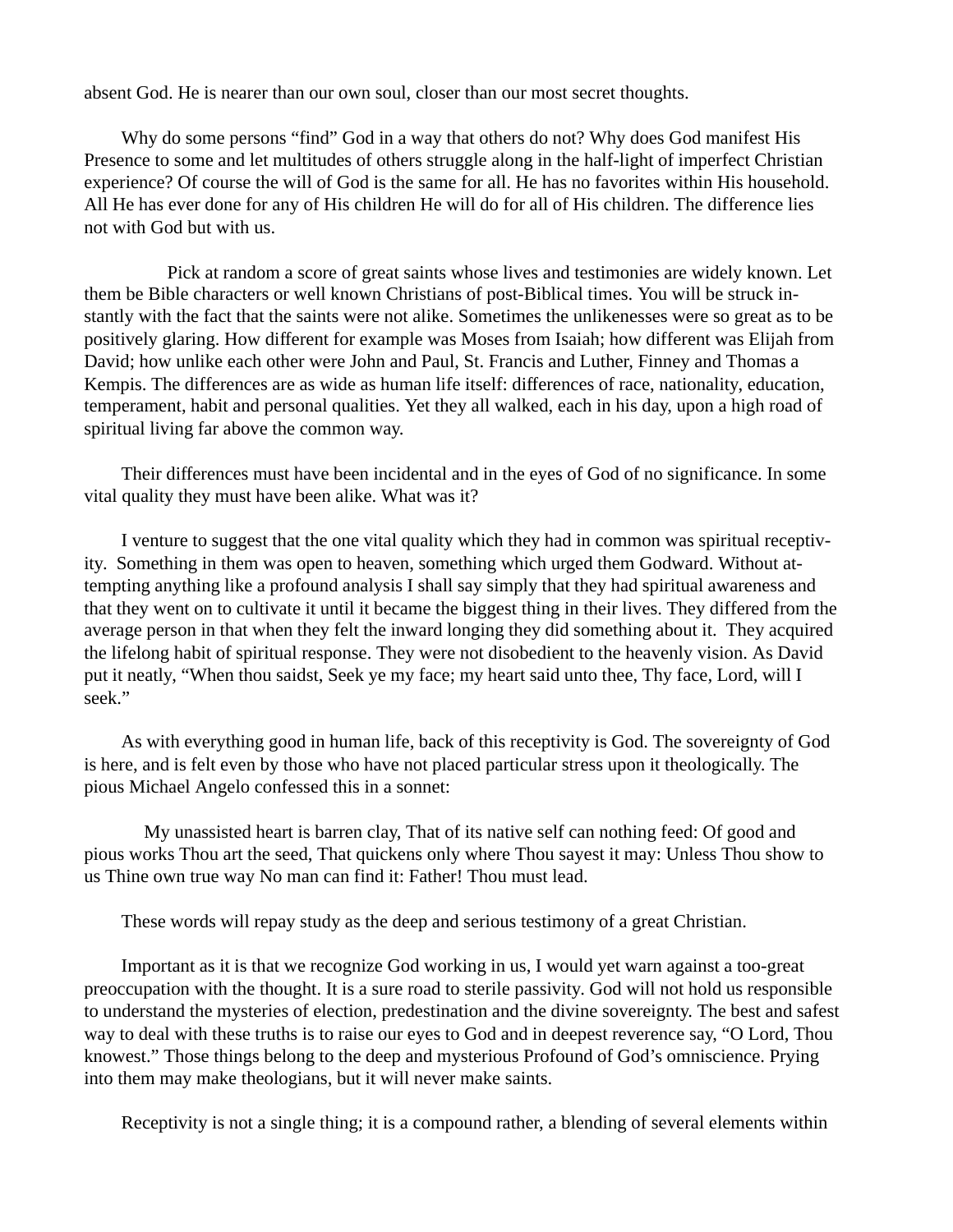the soul. It is an affinity for, a bent toward, a sympathetic response to, a desire to have. From this it may be gathered that it can be present in degrees, that we may have little or more or less, depending upon the individual. It may be increased by exercise or destroyed by neglect. It is not a sovereign and irresistible force which comes upon us as a seizure from above. It is a gift of God, indeed, but one which must be recognized and cultivated as any other gift if it is to realize the purpose for which it was given.

Failure to see this is the cause of a very serious breakdown in modern evangelicalism. The idea of cultivation and exercise, so dear to the saints of old, has now no place in our total religious picture. It is too slow, too common. We now demand glamour and fast flowing dramatic action. A generation of Christians reared among push buttons and automatic machines is impatient of slower and less direct methods of reaching their goals. We have been trying to apply machine-age methods to our relations with God. We read our chapter, have our short devotions and rush away, hoping to make up for our deep inward bankruptcy by attending another gospel meeting or listening to another thrilling story told by a religious adventurer lately returned from afar.

The tragic results of this spirit are all about us. Shallow lives, hollow religious philosophies, the preponderance of the element of fun in gospel meetings, the glorification of men, trust in religious externalities, quasi-religious fellowships, salesmanship methods, the mistaking of dynamic personality for the power of the Spirit: these and such as these are the symptoms of an evil disease, a deep and serious malady of the soul.

For this great sickness that is upon us no one person is responsible, and no Christian is wholly free from blame. We have all contributed, directly or indirectly, to this sad state of affairs. We have been too blind to see, or too timid to speak out, or too self-satisfied to desire anything better than the poor average diet with which others appear satisfied. To put it differently, we have accepted one another's notions, copied one another's lives and made one another's experiences the model for our own. And for a generation the trend has been downward. Now we have reached a low place of sand and burnt wire grass and, worst of all, we have made the Word of Truth conform to our experience and accepted this low plane as the very pasture of the blessed.

It will require a determined heart and more than a little courage to wrench ourselves loose from the grip of our times and return to Biblical ways. But it can be done. Every now and then in the past Christians have had to do it. History has recorded several large-scale returns led by such men as St. Francis, Martin Luther and George Fox. Unfortunately there seems to be no Luther or Fox on the horizon at present. Whether or not another such return may be expected before the coming of Christ is a question upon which Christians are not fully agreed, but that is not of too great importance to us now.

What God in His sovereignty may yet do on a world-scale I do not claim to know: but what He will do for the plain man or woman who seeks His face I believe I do know and can tell others. Let any man turn to God in earnest, let him begin to exercise himself unto godliness, let him seek to develop his powers of spiritual receptivity by trust and obedience and humility, and the results will exceed anything he may have hoped in his leaner and weaker days.

 Any man who by repentance and a sincere return to God will break himself out of the mold in which he has been held, and will go to the Bible itself for his spiritual standards, will be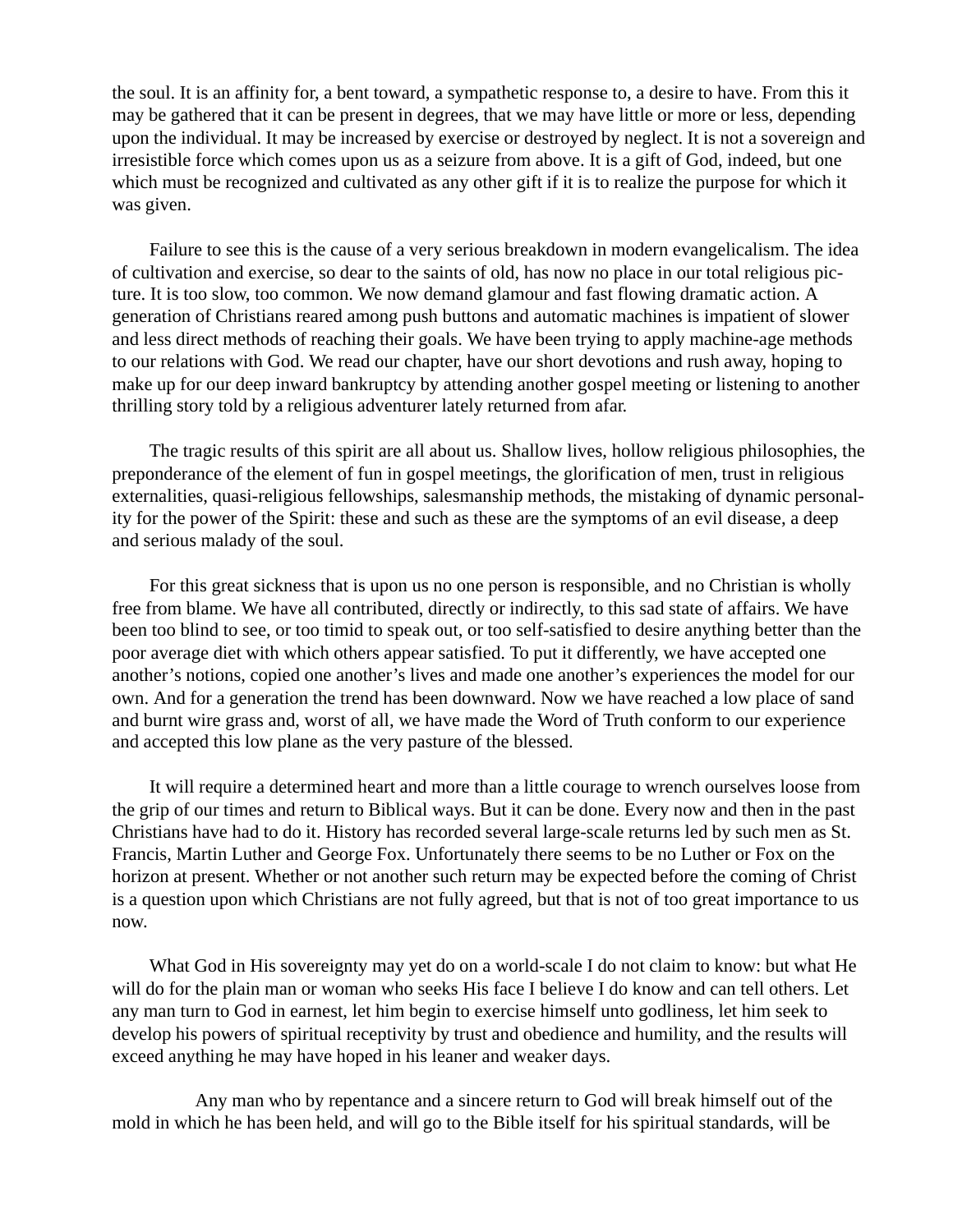delighted with what he finds there.

Let us say it again: The Universal Presence is a fact. God is here. The whole universe is alive with His life. And He is no strange or foreign God, but the familiar Father of our Lord Jesus Christ whose love has for these thousands of years enfolded the sinful race of men. And always He is trying to get our attention, to reveal Himself to us, to communicate with us. We have within us the ability to know Him if we will but respond to His overtures. (And this we call pursuing God!) We will know Him in increasing degree as our receptivity becomes more perfect by faith and love and practice.

 *O God and Father, I repent of my sinful preoccupation with visible things. The world has been too much with me. Thou hast been here and I knew it not. I have been blind to Thy Presence. Open my eyes that I may behold Thee in and around me. For Christ's sake. Amen.*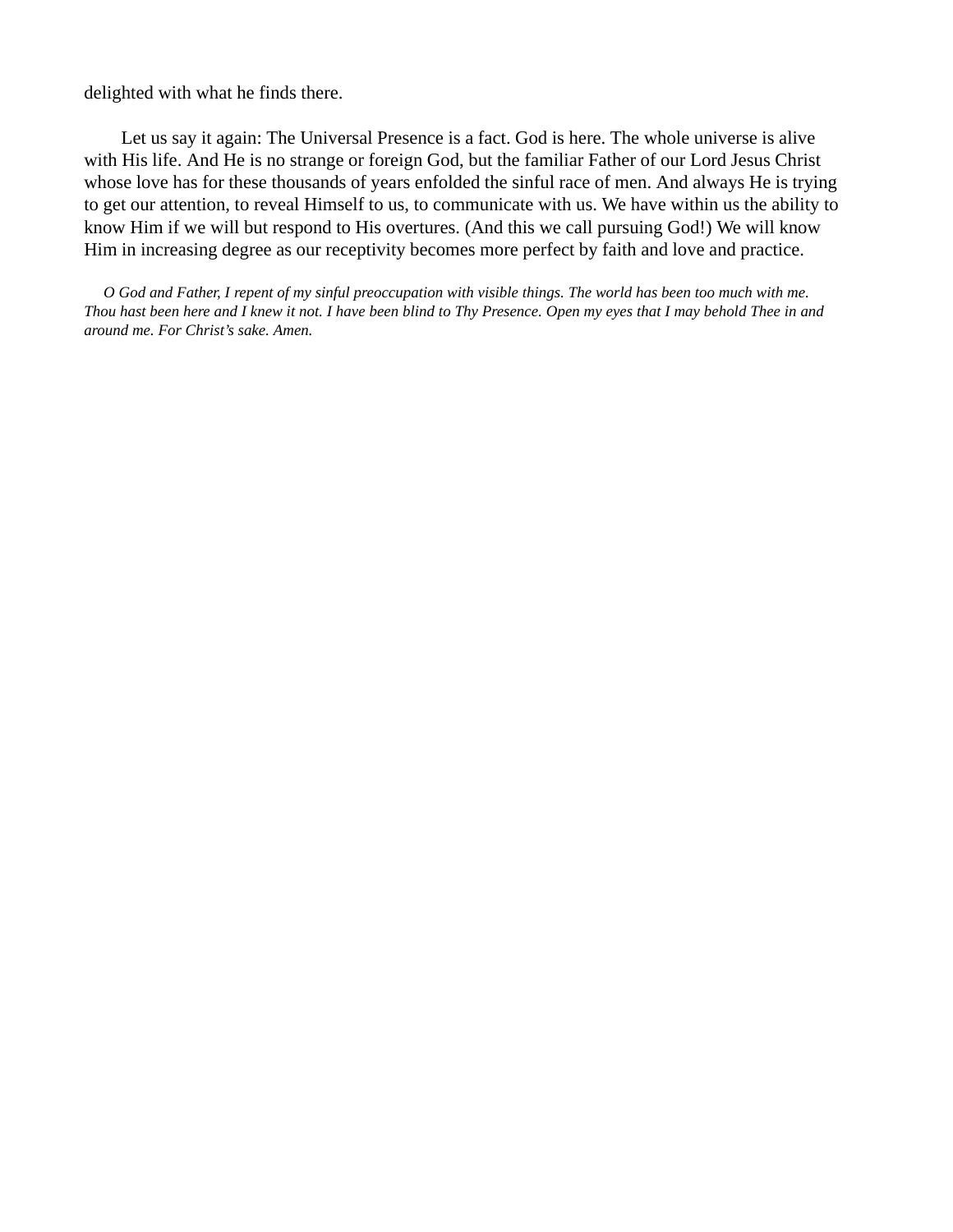#### **The Speaking Voice**

 *In the beginning was the Word, and the Word was with God, and the Word was God. — John 1:1*

An intelligent plain man, untaught in the truths of Christianity, coming upon this text, would likely conclude that John meant to teach that it is the nature of God to speak, to communicate His thoughts to others. And he would be right. A word is a medium by which thoughts are expressed, and the application of the term to the Eternal Son leads us to believe that self-expression is inherent in the Godhead, that God is forever seeking to speak Himself out to His creation. The whole Bible supports the idea. God is speaking. Not God spoke, but God is speaking. He is by His nature continuously articulate. He fills the world with His speaking Voice.

One of the great realities with which we have to deal is the Voice of God in His world. The briefest and only satisfying cosmogony is this: "He spake and it was done." The why of natural law is the living Voice of God immanent in His creation. And this word of God which brought all worlds into being cannot be understood to mean the Bible, for it is not a written or printed word at all, but the expression of the will of God spoken into the structure of all things. This word of God is the breath of God filling the world with living potentiality. The Voice of God is the most powerful force in nature, indeed the only force in nature, for all energy is here only because the power-filled Word is being spoken.

The Bible is the written word of God, and because it is written it is confined and limited by the necessities of ink and paper and leather. The Voice of God, however, is alive and free as the sovereign God is free. "The words that I speak unto you, they are spirit, and they are life." The life is in the speaking words. God's word in the Bible can have power only because it corresponds to God's word in the universe. It is the present Voice which makes the written Word all-powerful. Otherwise it would lie locked in slumber within the covers of a book.

We take a low and primitive view of things when we conceive of God at the creation coming into physical contact with things, shaping and fitting and building like a carpenter. The Bible teaches otherwise: "By the word of the Lord were the heavens made; and all the host of them by the breath of his mouth. ... For he spake, and it was done; he commanded, and it stood fast." "Through faith we understand that the worlds were framed by the word of God." Again we must remember that God is referring here not to His written Word, but to His speaking Voice. His world-filling Voice is meant, that Voice which antedates the Bible by uncounted centuries, that Voice which has not been silent since the dawn of creation, but is sounding still throughout the full far reaches of the universe.

The Word of God is quick and powerful. In the beginning He spoke to nothing, and it became something. Chaos heard it and became order, darkness heard it and became light. "And God said and it was so." These twin phrases, as cause and effect, occur throughout the Genesis story of the creation. The said accounts for the so. The so is the said put into the continuous present.

That God is here and that He is speaking — these truths are back of all other Bible truths; without them there could be no revelation at all. God did not write a book and send it by messenger to be read at a distance by unaided minds. He spoke a Book and lives in His spoken words, constantly speaking His words and causing the power of them to persist across the years. God breathed on clay and it became a man; He breathes on men and they become clay. "Return ye children of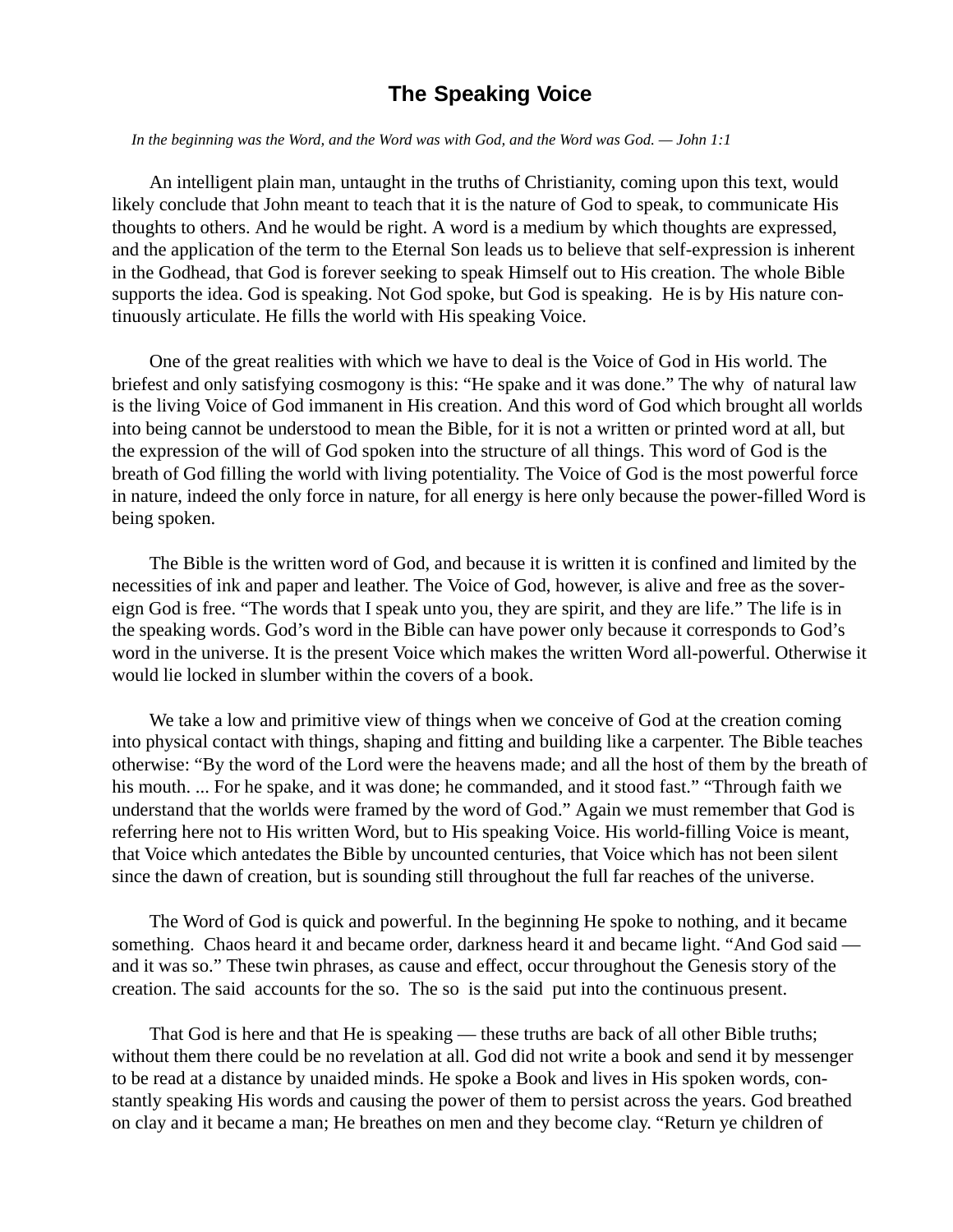men," was the word spoken at the Fall by which God decreed the death of every man, and no added word has He needed to speak. The sad procession of mankind across the face of the earth from birth to the grave is proof that His original Word was enough.

We have not given sufficient attention to that deep utterance in the Book of John, "That was the true Light, which lighteth every man that cometh into the world." Shift the punctuation around as we will and the truth is still there: the Word of God affects the hearts of all men as light in the soul. In the hearts of all men the light shines, the Word sounds, and there is no escaping them. Something like this would of necessity be so if God is alive and in His world. And John says that it is so. Even those persons who have never heard of the Bible have still been preached to with sufficient clarity to remove every excuse from their hearts forever. "Which show the work of the law written in their hearts, their conscience also bearing witness, and their thoughts the meanwhile either accusing or else excusing one another." "For the invisible things of him from the creation of the world are clearly seen, being understood by the things that are made, even his eternal power and Godhead; so that they are without excuse."

This universal Voice of God was by the ancient Hebrews often called Wisdom, and was said to be everywhere sounding and searching throughout the earth, seeking some response from the sons of men. The eighth chapter of the Book of Proverbs begins, "Doth not wisdom cry? and understanding put forth her voice?" The writer then pictures wisdom as a beautiful woman standing "in the top of the high places, by the way in the places of the paths." She sounds her voice from every quarter so that no one may miss hearing it. "Unto you, O men, I call; and my voice is to the sons of men." Then she pleads for the simple and the foolish to give ear to her words. It is spiritual response for which this Wisdom of God is pleading, a response which she has always sought and is but rarely able to secure. The tragedy is that our eternal welfare depends upon our hearing, and we have trained our ears not to hear.

This universal Voice has ever sounded, and it has often troubled men even when they did not understand the source of their fears. Could it be that this Voice distilling like a living mist upon the hearts of men has been the undiscovered cause of the troubled conscience and the longing for immortality confessed by millions since the dawn of recorded history? We need not fear to face up to this. The speaking Voice is a fact. How men have reacted to it is for any observer to note.

When God spoke out of heaven to our Lord, self-centered men who heard it explained it by natural causes: they said, "It thundered." This habit of explaining the Voice by appeals to natural law is at the very root of modern science. In the living breathing cosmos there is a mysterious Something, too wonderful, too awful for any mind to understand. The believing man does not claim to understand. He falls to his knees and whispers, "God." The man of earth kneels also, but not to worship. He kneels to examine, to search, to find the cause and the how of things. Just now we happen to be living in a secular age. Our thought habits are those of the scientist, not those of the worshipper. We are more likely to explain than to adore. "It thundered," we exclaim, and go our earthly way. But still the Voice sounds and searches. The order and life of the world depend upon that Voice, but men are mostly too busy or too stubborn to give attention.

Everyone of us has had experiences which we have not been able to explain: a sudden sense of loneliness, or a feeling of wonder or awe in the face of the universal vastness. Or we have had a fleeting visitation of light like an illumination from some other sun, giving us in a quick flash an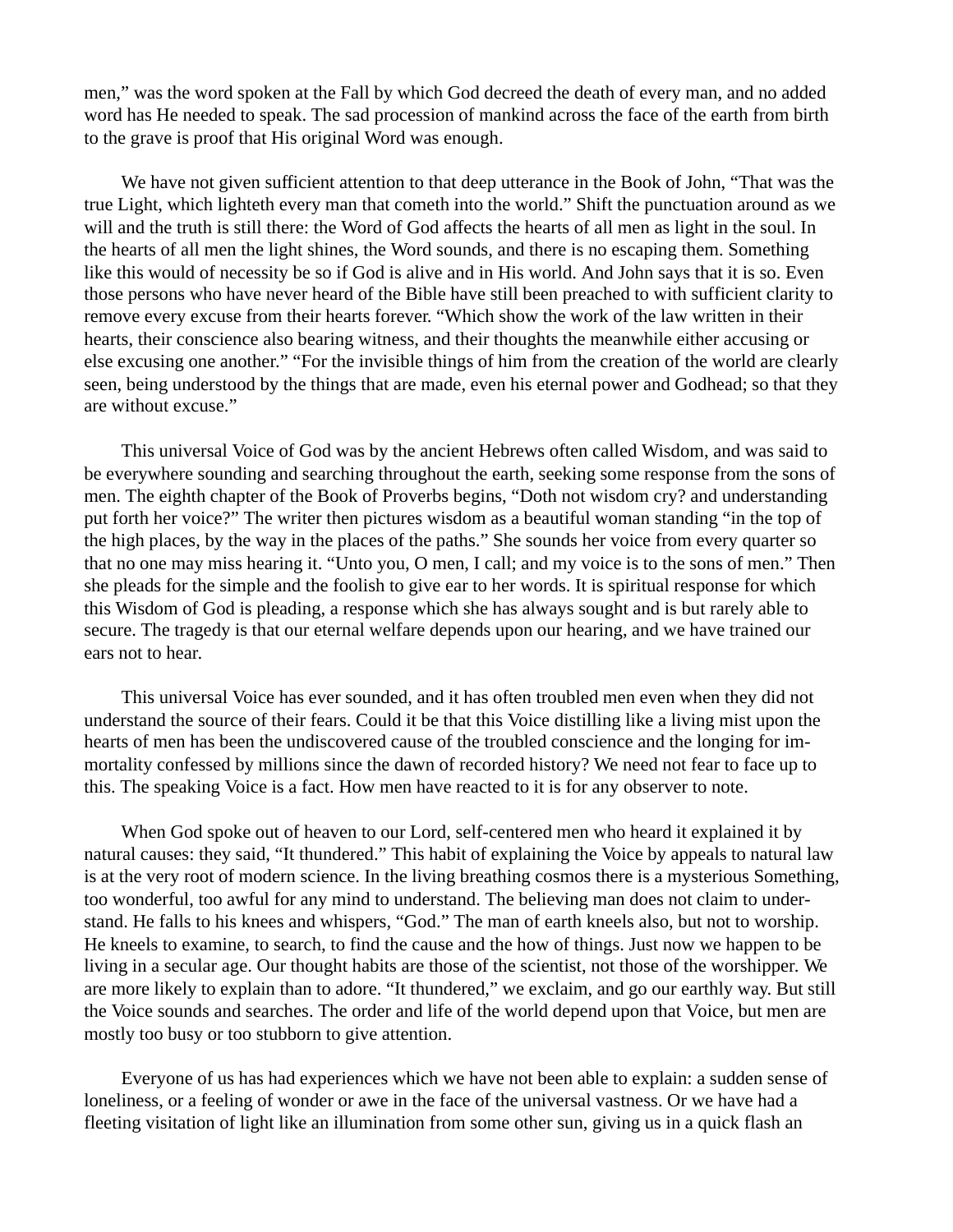assurance that we are from another world, that our origins are divine. What we saw there, or felt, or heard, may have been contrary to all that we had been taught in the schools and at wide variance with all our former beliefs and opinions. We were forced to suspend our acquired doubts while, for a moment, the clouds were rolled back and we saw and heard for ourselves. Explain such things as we will, I think we have not been fair to the facts until we allow at least the possibility that such experiences may arise from the Presence of God in the world and His persistent effort to communicate with mankind. Let us not dismiss such an hypothesis too flippantly.

It is my own belief (and here I shall not feel bad if no one follows me) that every good and beautiful thing which man has produced in the world has been the result of his faulty and sin-blocked response to the creative Voice sounding over the earth. The moral philosophers who dreamed their high dreams of virtue, the religious thinkers who speculated about God and immortality, the poets and artists who created out of common stuff pure and lasting beauty: how can we explain them? It is not enough to say simply, "It was genius." What then is genius? Could it be that a genius is a man haunted by the speaking Voice, laboring and striving like one possessed to achieve ends which he only vaguely understands? That the great man may have missed God in his labors, that he may even have spoken or written against God does not destroy the idea I am advancing. God's redemptive revelation in the Holy Scriptures is necessary to saving faith and peace with God. Faith in a risen Saviour is necessary if the vague stirrings toward immortality are to bring us to restful and satisfying communion with God. To me this is a plausible explanation of all that is best outside of Christ. But you can be a good Christian and not accept my thesis.

The Voice of God is a friendly Voice. No one need fear to listen to it unless he has already made up his mind to resist it. The blood of Jesus has covered not only the human race but all creation as well. "And having made peace through the blood of his cross, by him to reconcile all things unto himself; by him, I say, whether they be things in earth, or things in heaven." We may safely preach a friendly Heaven. The heavens as well as the earth are filled with the good will of Him that dwelt in the bush [Ex.3]. The perfect blood of atonement secures this forever.

Whoever will listen will hear the speaking Heaven. This is definitely not the hour when men take kindly to an exhortation to listen, for listening is not today a part of popular religion. We are at the opposite end of the pole from there. Religion has accepted the monstrous heresy that noise, size, activity and bluster make a man dear to God. But we may take heart. To a people caught in the tempest of the last great conflict God says, "Be still, and know that I am God," and still He says it, as if He means to tell us that our strength and safety lie not in noise but in silence.

It is important that we get still to wait on God. And it is best that we get alone, preferably with our Bible outspread before us. Then if we will we may draw near to God and begin to hear Him speak to us in our hearts. I think for the average person the progression will be something like this: First a sound as of a Presence walking in the garden. Then a voice, more intelligible, but still far from clear. Then the happy moment when the Spirit begins to illuminate the Scriptures, and that which had been only a sound, or at best a voice, now becomes an intelligible word, warm and intimate and clear as the word of a dear friend. Then will come life and light, and best of all, ability to see and rest in and embrace Jesus Christ as Saviour and Lord and All.

The Bible will never be a living Book to us until we are convinced that God is articulate in His universe. To jump from a dead, impersonal world to a dogmatic Bible is too much for most people.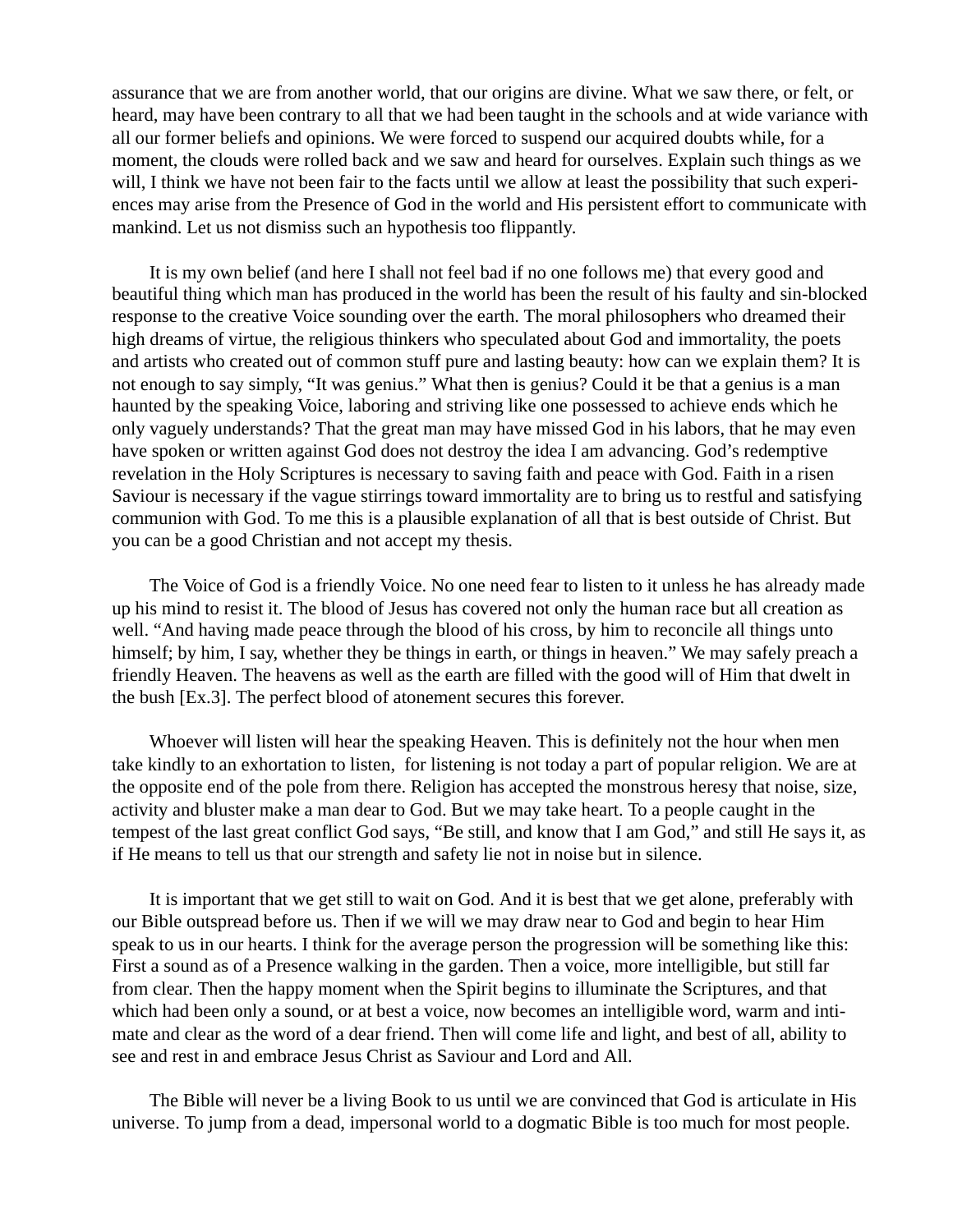They may admit that they should accept the Bible as the Word of God, and they may try to think of it as such, but they find it impossible to believe that the words there on the page are actually for them. A man may say, "These words are addressed to me," and yet in his heart not feel and know that they are. He is the victim of a divided psychology. He tries to think of God as mute everywhere else and vocal only in a book.

I believe that much of our religious unbelief is due to a wrong conception of and a wrong feeling for the Scriptures of Truth. A silent God suddenly began to speak in a book and when the book was finished lapsed back into silence again forever. Now we read the book as the record of what God said when He was for a brief time in a speaking mood. With notions like that in our heads how can we believe? The facts are that God is not silent, has never been silent. It is the nature of God to speak. The second Person of the Holy Trinity is called the Word. The Bible is the inevitable outcome of God's continuous speech. It is the infallible declaration of His mind for us put into our familiar human words.

I think a new world will arise out of the religious mists when we approach our Bible with the idea that it is not only a book which was once spoken, but a book which is now speaking. The prophets habitually said, "Thus saith the Lord." They meant their hearers to understand that God's speaking is in the continuous present. We may use the past tense properly to indicate that at a certain time a certain word of God was spoken, but a word of God once spoken continues to be spoken, as a child once born continues to be alive, or a world once created continues to exist. And those are but imperfect illustrations, for children die and worlds burn out, but the Word of our God endureth forever.

If you would follow on to know the Lord, come at once to the open Bible expecting it to speak to you. Do not come with the notion that it is a thing which you may push around at your convenience. It is more than a thing, it is a voice, a word, the very Word of the living God.

 *Lord, teach me to listen. The times are noisy and my ears are weary with the thousand raucous sounds which continuously assault them. Give me the spirit of the boy Samuel when he said to Thee, "Speak, for thy servant heareth." Let me hear Thee speaking in my heart. Let me get used to the sound of Thy Voice, that its tones may be familiar when the sounds of earth die away and the only sound will be the music of Thy speaking Voice. Amen.*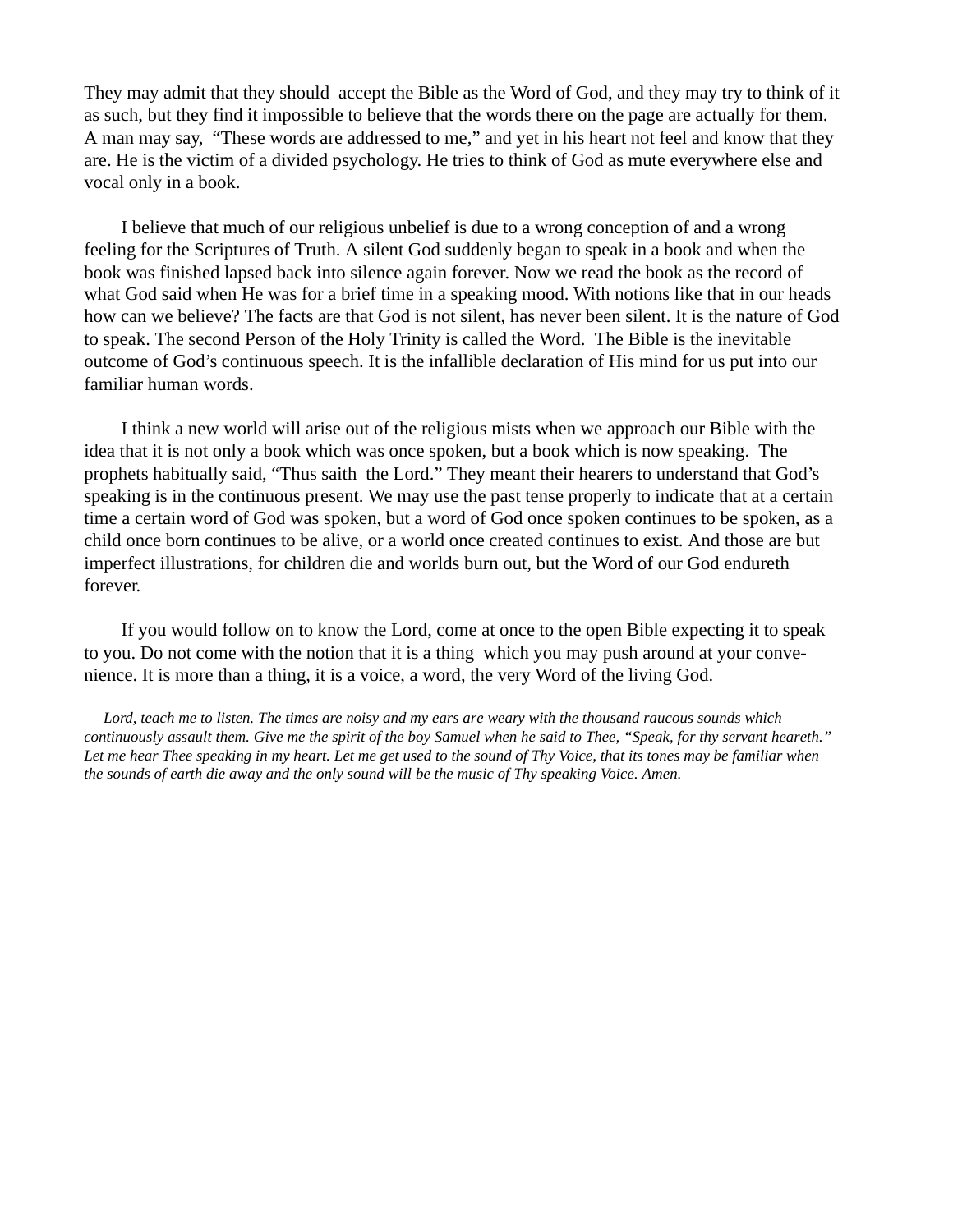## **The Gaze of the Soul**

 *Looking unto Jesus the author and finisher of our faith. — Heb 12:2*

Let us think of our intelligent plain man mentioned in chapter six coming for the first time to the reading of the Scriptures. He approaches the Bible without any previous knowledge of what it contains. He is wholly without prejudice; he has nothing to prove and nothing to defend.

Such a man will not have read long until his mind begins to observe certain truths standing out from the page. They are the spiritual principles behind the record of God's dealings with men, and woven into the writings of holy men as they "were moved by the Holy Ghost." As he reads on he might want to number these truths as they become clear to him and make a brief summary under each number. These summaries will be the tenets of his Biblical creed. Further reading will not affect these points except to enlarge and strengthen them. Our man is finding out what the Bible actually teaches.

High up on the list of things which the Bible teaches will be the doctrine of faith. The place of weighty importance which the Bible gives to faith will be too plain for him to miss. He will very likely conclude: Faith is all-important in the life of the soul. Without faith it is impossible to please God. Faith will get me anything, take me anywhere in the Kingdom of God, but without faith there can be no approach to God, no forgiveness, no deliverance, no salvation, no communion, no spiritual life at all.

By the time our friend has reached the eleventh chapter of Hebrews the eloquent encomium which is there pronounced upon faith will not seem strange to him. He will have read Paul's powerful defense of faith in his Roman and Galatian epistles. Later if he goes on to study church history he will understand the amazing power in the teachings of the Reformers as they showed the central place of faith in the Christian religion.

Now if faith is so vitally important, if it is an indispensable must in our pursuit of God, it is perfectly natural that we should be deeply concerned over whether or not we possess this most precious gift. And our minds being what they are, it is inevitable that sooner or later we should get around to inquiring after the nature of faith. "What is faith?" would lie close to the question "do I have faith?" and would demand an answer if it were anywhere to be found.

 Almost all who preach or write on the subject of faith have much the same things to say concerning it. They tell us that it is believing a promise, that it is taking God at His word, that it is reckoning the Bible to be true and stepping out upon it. The rest of the book or sermon is usually taken up with stories of persons who have had their prayers answered as a result of their faith. These answers are mostly direct gifts of a practical and temporal nature such as health, money, physical protection or success in business. Or if the teacher is of a philosophic turn of mind he may take another course and lose us in a welter of metaphysics or snow us under with psychological jargon as he defines and re-defines, paring the slender hair of faith thinner and thinner till it disappears in gossamer shavings at last. When he is finished we get up disappointed and go out "by that same door where in we went." Surely there must be something better than this.

In the Scriptures there is practically no effort made to define faith. Outside of a brief fourteen word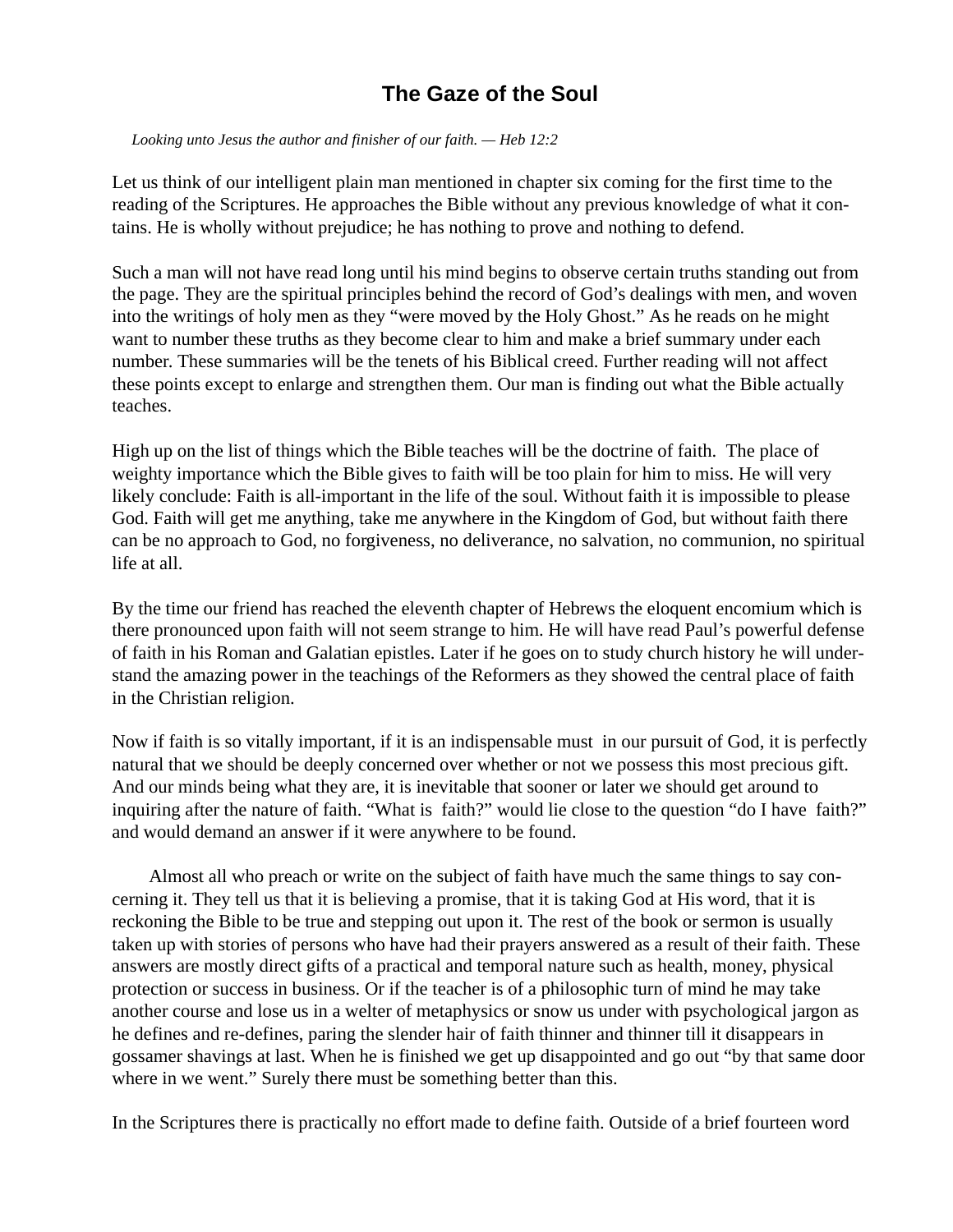definition in Hebrews 11:1, I know of no Biblical definition, and even there faith is defined functionally, not philosophically; that is, it is a statement of what faith is in operation, not what it is in essence. It assumes the presence of faith and shows what it results in, rather than what it is. We will be wise to go just that far and attempt to go no further. We are told from whence it comes and by what means: "Faith is a gift of God," and "Faith cometh by hearing, and hearing by the word of God." This much is clear, and, to paraphrase Thomas a Kempis, "I had rather exercise faith than know the definition thereof."

From here on, when the words "faith is" or their equivalent occur in this chapter I ask that they be understood to refer to what faith is in operation as exercised by a believing man. Right here we drop the notion of definition and think about faith as it may be experienced in action. The complexion of our thoughts will be practical, not theoretical.

In a dramatic story in the Book of Numbers faith is seen in action. Israel became discouraged and spoke against God, and the Lord sent fiery serpents among them. "And they bit the people; and much people of Israel died." Then Moses sought the Lord for them and He heard and gave them a remedy against the bite of the serpents. He commanded Moses to make a serpent of brass and put it upon a pole in sight of all the people, "and it shall come to pass, that everyone that is bitten, when he looketh upon it, shall live." Moses obeyed, "and it came to pass, that if a serpent had bitten any man, when he beheld the serpent of brass, he lived" (Num 21:4-9).

In the New Testament this important bit of history is interpreted for us by no less an authority than our Lord Jesus Christ Himself. He is explaining to His hearers how they may be saved. He tells them that it is by believing. Then to make it clear He refers to this incident in the Book of Numbers. "As Moses lifted up the serpent in the wilderness, even so must the Son of man be lifted up: that whosoever believeth in him should not perish, but have eternal life" (John 3:14-15).

Our plain man in reading this would make an important discovery. He would notice that "look" and "believe" were synonymous terms. "Looking" on the Old Testament serpent is identical with "believing" on the New Testament Christ. That is, the looking and the believing are the same thing. And he would understand that while Israel looked with their external eyes, believing is done with the heart. I think he would conclude that faith is the gaze of a soul upon a saving God.

When he had seen this he would remember passages he had read before, and their meaning would come flooding over him. "They looked unto him, and were lightened: and their faces were not ashamed" (Ps.34:5). "Unto thee lift I up mine eyes, O thou that dwellest in the heavens. Behold, as the eyes of servants look unto the hand of their masters, and as the eyes of a maiden unto the hand of her mistress; so our eyes wait upon the Lord our God, until that he have mercy upon us" (Ps.123:1-2). Here the man seeking mercy looks straight at the God of mercy and never takes his eyes away from Him till mercy is granted. And our Lord Himself looked always at God. "Looking up to heaven, he blessed, and brake, and gave the bread to his disciples" (Matt.14:19). Indeed Jesus taught that He wrought His works by always keeping His inward eyes upon His Father. His power lay in His continuous look at God (John 5:19-21).

In full accord with the few texts we have quoted is the whole tenor of the inspired Word. It is summed up for us in the Hebrew epistle when we are instructed to run life's race "looking unto Jesus the author and finisher of our faith." From all this we learn that faith is not a once-done act, but a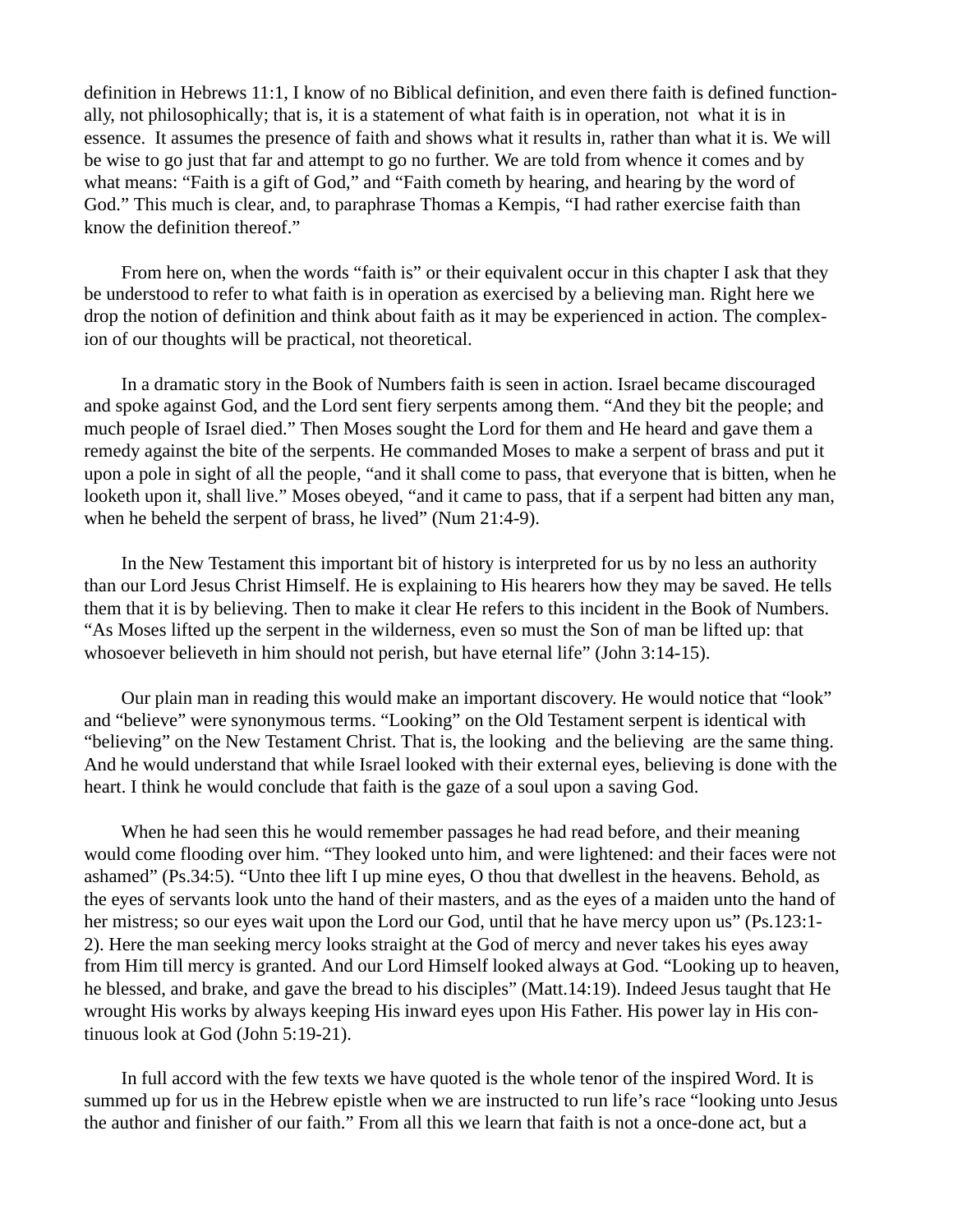continuous gaze of the heart at the Triune God.

Believing, then, is directing the heart's attention to Jesus. It is lifting the mind to "behold the Lamb of God," and never ceasing that heholding for the rest of our lives. At first this may be difficult, but it becomes easier as we look steadily at His wondrous Person, quietly and without strain. Distractions may hinder, but once the heart is committed to Him, after each brief excursion away from Him the attention will return again and rest upon Him like a wandering bird coming back to its window.

I would emphasize this one committal, this one great volitional act which establishes the heart's intention to gaze forever upon Jesus. God takes this intention for our choice and makes what allowances He must for the thousand distractions which beset us in this evil world. He knows that we have set the direction of our hearts toward Jesus, and we can know it too, and comfort ourselves with the knowledge that a habit of soul is forming which will become after a while a sort of spiritual reflex requiring no more conscious effort on our part.

Faith is the least self-regarding of the virtues. It is by its very nature scarcely conscious of its own existence. Like the eye which sees everything in front of it and never sees itself, faith is occupied with the Object upon which it rests and pays no attention to itself at all. While we are looking at God we do not see ourselves — blessed riddance. The man who has struggled to purify himself and has had nothing but repeated failures will experience real relief when he stops tinkering with his soul and looks away to the perfect One. While he looks at Christ the very things he has so long been trying to do will be getting done within him. It will be God working in him to will and to do.

Faith is not in itself a meritorious act; the merit is in the One toward Whom it is directed. Faith is a redirecting of our sight, a getting out of the focus of our own vision and getting God into focus. Sin has twisted our vision inward and made it self-regarding. Unbelief has put self where God should be, and is perilously close to the sin of Lucifer who said, "I will set my throne above the throne of God." Faith looks out instead of in and the whole life falls into line.

All this may seem too simple. But we have no apology to make. To those who would seek to climb into heaven after help or descend into hell God says, "The word is nigh thee, even in the word of faith." The word induces us to lift up our eyes unto the Lord and the blessed work of faith begins.

When we lift our inward eyes to gaze upon God we are sure to meet friendly eyes gazing back at us, for it is written that the eyes of the Lord run to and fro throughout all the earth. The sweet language of experience is "Thou God seest me." When the eyes of the soul looking out meet the eyes of God looking in, heaven has begun right here on this earth.

"When all my endeavour is turned toward Thee because all Thy endeavour is turned toward me; when I look unto Thee alone with all my attention, nor ever turn aside the eyes of my mind, because Thou dost enfold me with Thy constant regard; when I direct my love toward Thee alone because Thou, who are Love's self hast turned Thee toward me alone. And what, Lord, is my life, save that embrace wherein Thy delightsome sweetness doth so lovingly enfold me?" So wrote Nicholas of Cusa four hundred years ago. [Nicholas of Cusa, The Vision of God, E.P. Dutton & Co. Inc., New York, 1928. This and the following quotations used by kind permission of the publishers.]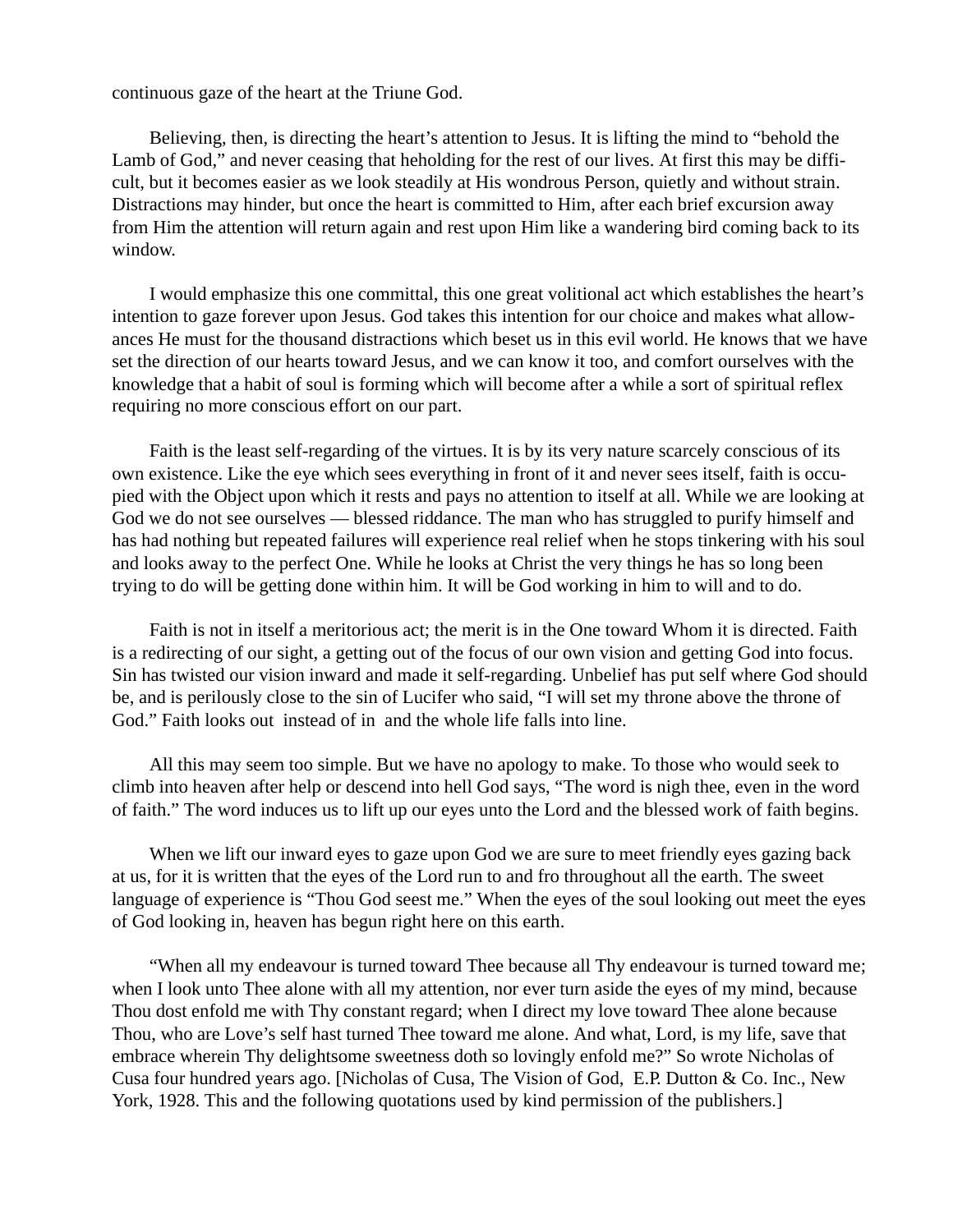I should like to say more about this old man of God. He is not much known today anywhere among Christian believers, and among current Fundamentalists he is known not at all. I feel that we could gain much from a little acquaintance with men of his spiritual flavor and the school of Christian thought which they represent. Christian literature, to be accepted and approved by the evangelical leaders of our times, must follow very closely the same train of thought, a kind of "party line" from which it is scarcely safe to depart. A half-century of this in America has made us smug and content. We imitate each other with slavish devotion and our most strenuous efforts are put forth to try to say the same thing that everyone around us is saying — and yet to find an excuse for saying it, some little safe variation on the approved theme or, if no more, at least a new illustration.

Nicholas was a true follower of Christ, a lover of the Lord, radiant and shining in his devotion to the Person of Jesus. His theology was orthodox, but fragrant and sweet as everything about Jesus might properly be expected to be. His conception of eternal life, for instance, is beautiful in itself and, if I mistake not, is nearer in spirit to John 17:3 than that which is current among us today. Life eternal, says Nicholas, is "nought other than that blessed regard wherewith Thou never ceasest to behold me, yea, even the secret places of my soul. With Thee, to behold is to give life; 'tis unceasingly to impart sweetest love of Thee; 'tis to inflame me to love of Thee by love's imparting, and to feed me by inflaming, and by feeding to kindle my yearning, and by kindling to make me drink of the dew of gladness, and by drinking to infuse in me a fountain of life, and by infusing to make it increase and endure." [The Vision of God]

Now, if faith is the gaze of the heart at God, and if this gaze is but the raising of the inward eyes to meet the all-seeing eyes of God, then it follows that it is one of the easiest things possible to do. It would be like God to make the most vital thing easy and place it within the range of possibility for the weakest and poorest of us.

 Several conclusions may fairly be drawn from all this. The simplicity of it, for instance. Since believing is looking, it can be done without special equipment or religious paraphernalia. God has seen to it that the one life-and-death essential can never be subject to the caprice of accident. Equipment can break down or get lost, water can leak away, records can be destroyed by fire, the minister can be delayed or the church burn down. All these are external to the soul and subject to accident or mechanical failure: but looking is of the heart and can be done successfully by any man standing up or kneeling down or lying in his last agony a thousand miles from any church.

Since believing is looking it can be done any time. No season is superior to another season for this sweetest of all acts. God never made salvation depend upon new moons nor holy days or sabbaths. A man is not nearer to Christ on Easter Sunday than he is, say, on Saturday, August 3, or Monday, October 4. As long as Christ sits on the mediatorial throne, every day is a good day and all days are days of salvation.

Neither does place matter in this blessed work of believing God. Lift your heart and let it rest upon Jesus and you are instantly in a sanctuary though it be a Pullman berth or a factory or a kitchen. You can see God from anywhere if your mind is set to love and obey Him.

Now, someone may ask, "Is not this of which you speak for special persons such as monks or ministers who have by the nature of their calling more time to devote to quiet meditation? I am a busy worker and have little time to spend alone." I am happy to say that the life I describe is for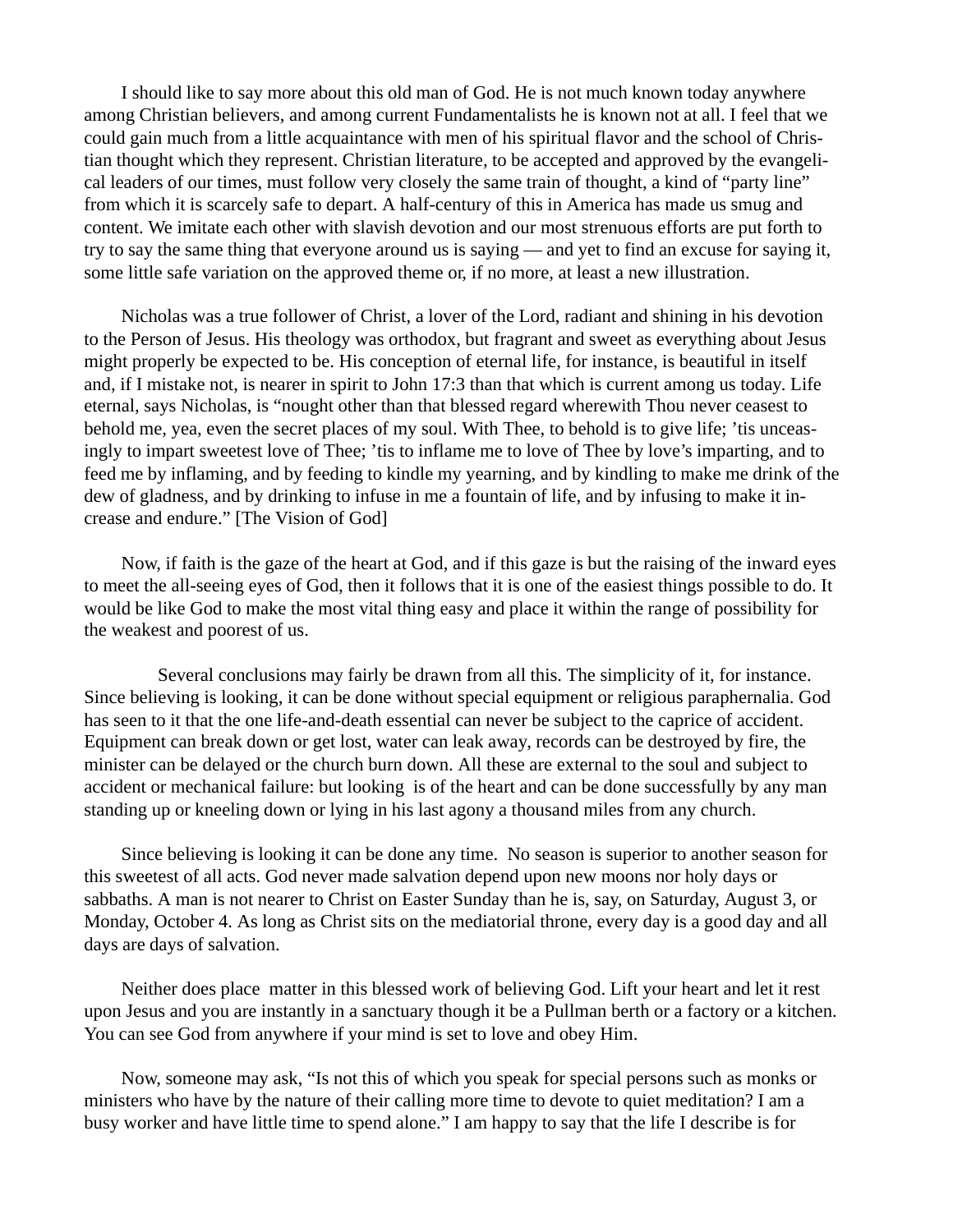everyone of God's children regardless of calling. It is, in fact, happily practiced every day by many hard working persons and is beyond the reach of none.

Many have found the secret of which I speak and, without giving much thought to what is going on within them, constantly practice this habit of inwardly gazing upon God. They know that something inside their hearts sees God. Even when they are compelled to withdraw their conscious attention in order to engage in earthly affairs, there is within them a secret communion always going on. Let their attention but be released for a moment from necessary business and it flies at once to God again. This has been the testimony of many Christians, so many that even as I state it thus I have a feeling that I am quoting, though from whom or from how many I cannot possibly know.

I do not want to leave the impression that the ordinary means of grace have no value. They most assuredly have. Private prayer should be practiced by every Christian. Long periods of Bible meditation will purify our gaze and direct it; church attendance will enlarge our outlook and increase our love for others. Service and work and activity; all are good and should be engaged in by every Christian. But at the bottom of all these things, giving meaning to them, will be the inward habit of beholding God. A new set of eyes (so to speak) will develop within us enabling us to be looking at God while our outward eyes are seeing the scenes of this passing world.

Someone may fear that we are magnifying private religion out of all proportion, that the "us" of the New Testament is being displaced by a selfish "I." Has it ever occurred to you that one hundred pianos all tuned to the same fork are automatically tuned to each other? they are of one accord by being tuned, not to each other, but to another standard to which each one must individually bow. So one hundred worshippers met together, each one looking away to Christ, are in heart nearer to each other than they could possibly be were they to become "unity" conscious and turn their eyes away from God to strive for closer fellowship. Social religion is perfected when private religion is purified. The body becomes stronger as its members become healthier. The whole Church of God gains when the members that compose it begin to seek a better and higher life.

All the foregoing presupposes true repentance and a full committal of the life to God. It is hardly necessary to mention this, for only persons who have made such a committal will have read this far.

When the habit of inwardly gazing Godward becomes fixed within us we shall be ushered onto a new level of spiritual life more in keeping with the promises of God and the mood of the New Testament. The Triune God will be our dwelling place even while our feet walk the low road of simple duty here among men. We will have found life's summum bonum indeed. "There is the source of all delights that can be desired; not only can nought better be thought out by men and angels, but nought better can exist in any mode of being! For it is the absolute maximum of every rational desire, than which a greater cannot be." [The Vision of God]

 *O Lord, I have heard a good word inviting me to look away to Thee and be satisfied. My heart longs to respond, but sin has clouded my vision till I see Thee but dimly. Be pleased to cleanse me in Thine own precious blood, and make me inwardly pure, so that I may with unveiled eyes gaze upon Thee all the days of my earthly pilgrimage. Then shall I be prepared to behold Thee in full splendor in the day whey Thou shalt appear to be glorified in Thy saints and admired in all them that believe. Amen.*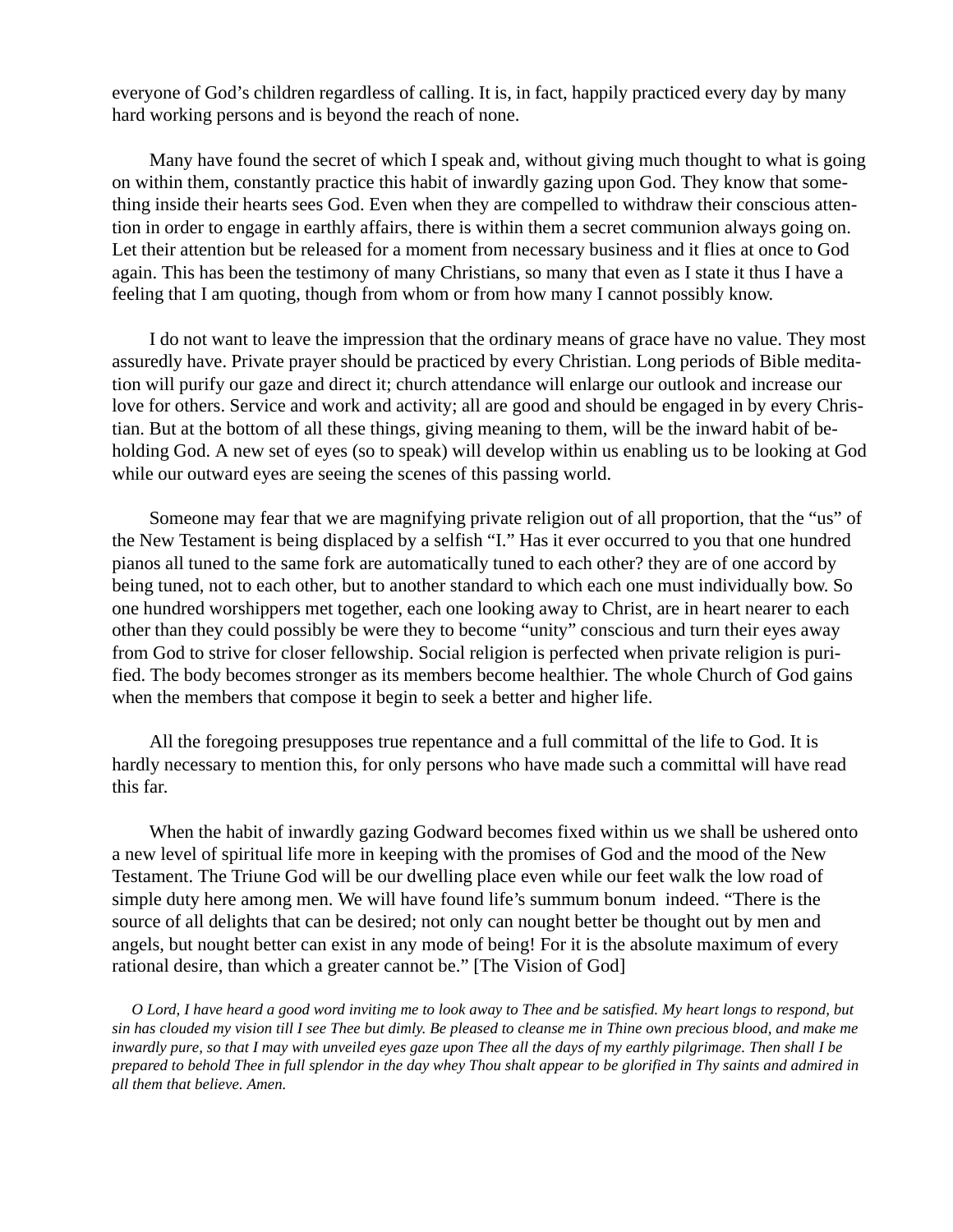#### **Restoring the Creator-Creature Relation**

#### *Be Thou exalted, O God, above the heavens; let thy glory be above all the earth. — Ps 57:5*

It is a truism to say that order in nature depends upon right relationships; to achieve harmony each thing must be in its proper position relative to each other thing. In human life it is not otherwise.

I have hinted before in these chapters that the cause of all our human miseries is a radical moral dislocation, an upset in our relation to God and to each other. For whatever else the Fall may have been, it was most certainly a sharp change in man's relation to his Creator. He adopted toward God an altered attitude, and by so doing destroyed the proper Creator-creature relation in which, unknown to him, his true happiness lay. Essentially salvation is the restoration of a right relation between man and his Creator, a bringing back to normal of the Creator-creature relation.

A satisfactory spiritual life will begin with a complete change in relation between God and the sinner; not a judicial change merely, but a conscious and experienced change affecting the sinner's whole nature. The atonement in Jesus' blood makes such a change judicially possible and the working of the Holy Spirit makes it emotionally satisfying. The story of the prodigal son perfectly illustrates this latter phase. He had brought a world of trouble upon himself by forsaking the position which he had properly held as son of his father. At bottom his restoration was nothing more than a reestablishing of the father-son relation which had existed from his birth and had been altered temporarily by his act of sinful rebellion. This story overlooks the legal aspects of redemption, but it makes beautifully clear the experiential aspects of salvation.

In determining relationships we must begin somewhere. There must be somewhere a fixed center against which everything else is measured, where the law of relativity does not enter and we can say "is" and make no allowances. Such a center is God. When God would make His Name known to mankind He could find no better word than "I am." When He speaks in the first person He says, "I am"; when we speak of Him we say "He is"; when we speak to Him we say, "Thou art." Everyone and everything else measures from that fixed point. "I am that I am," says God, "I change not."

As the sailor locates his position on the sea by "shooting" the sun, so we may get our moral bearings by looking at God. We must begin with God. We are right when and only when we stand in a right position relative to God, and we are wrong so far and so long as we stand in any other position.

 Much of our difficulty as seeking Christians stems from our unwillingness to take God as He is and adjust our lives accordingly. We insist upon trying to modify Him and to bring Him nearer to our own image. The flesh whimpers against the rigor of God's inexorable sentence and begs like Agag for a little mercy, a little indulgence of its carnal ways. It is no use. We can get a right start only by accepting God as He is and learning to love Him for what He is. As we go on to know Him better we shall find it a source of unspeakable joy that God is just what He is. Some of the most rapturous moments we know will be those we spend in reverent admiration of the Godhead. In those holy moments the very thought of change in Him will be too painful to endure.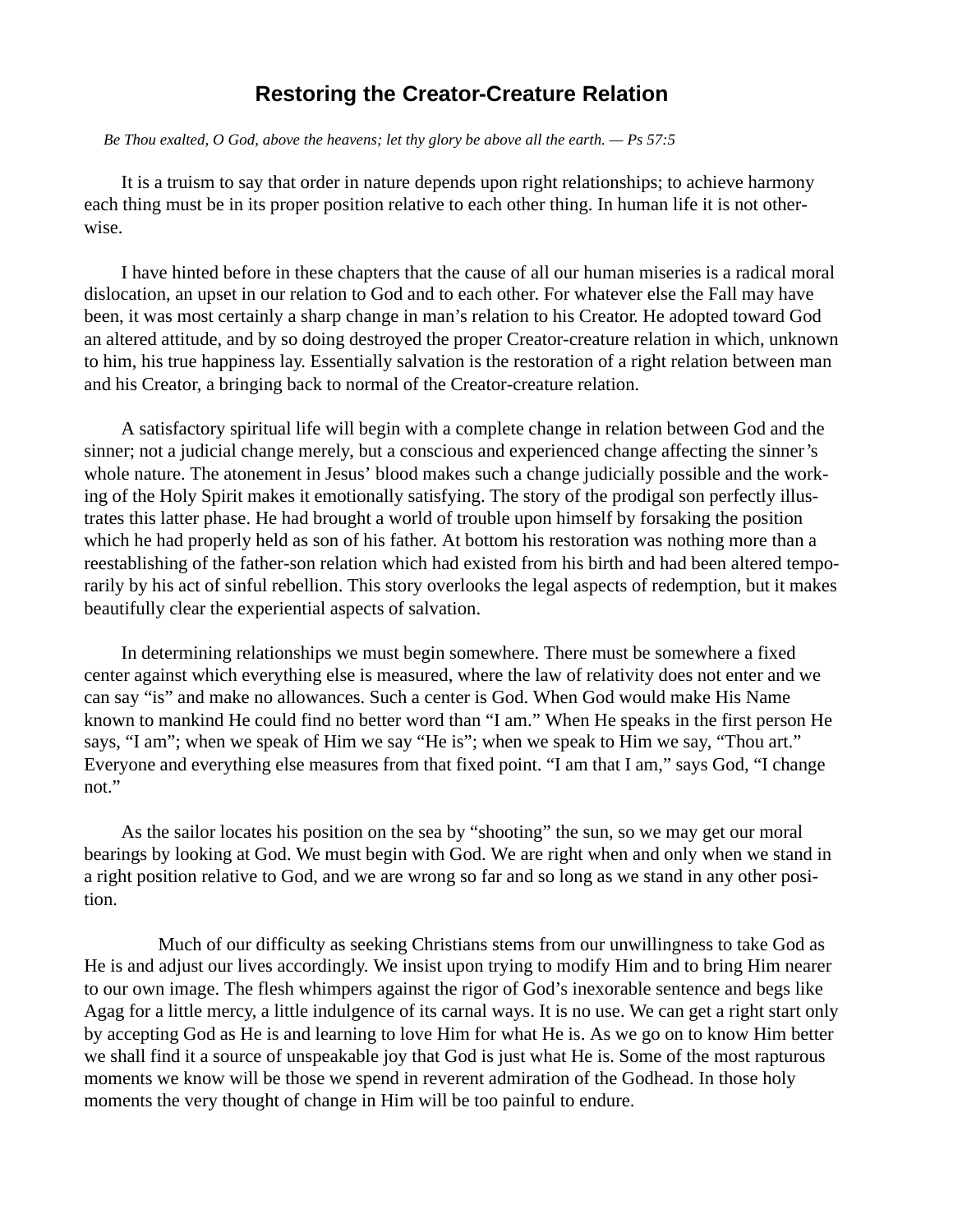So let us begin with God. Back of all, above all, before all is God; first in sequential order, above in rank and station, exalted in dignity and honor. As the self-existent One He gave being to all things, and all things exist out of and for Him. "Thou art worthy, O Lord, to receive glory and honour and power: for Thou hast created all things, and for thy pleasure they are and were created."

Every soul belongs to God and exists by His pleasure. God being Who and What He is, and we being who and what we are, the only thinkable relation between us is one of full lordship on His part and complete submission on ours. We owe Him every honor that it is in our power to give Him. Our everlasting grief lies in giving Him anything less.

The pursuit of God will embrace the labor of bringing our total personality into conformity to His. And this not judicially, but actually. I do not here refer to the act of justification by faith in Christ. I speak of a voluntary exalting of God to His proper station over us and a willing surrender of our whole being to the place of worshipful submission which the Creator-creature circumstance makes proper.

The moment we make up our minds that we are going on with this determination to exalt God over all we step out of the world's parade. We shall find ourselves out of adjustment to the ways of the world, and increasingly so as we make progress in the holy way. We shall acquire a new viewpoint; a new and different psychology will be formed within us; a new power will begin to surprise us by its upsurgings and its outgoings.

Our break with the world will be the direct outcome of our changed relation to God. For the world of fallen men does not honor God. Millions call themselves by His Name, it is true, and pay some token respect to Him, but a simple test will show how little He is really honored among them. Let the average man be put to the proof on the question of who is above, and his true position will be exposed. Let him be forced into making a choice between God and money, between God and men, between God and personal ambition, God and self, God and human love, and God will take second place every time. Those other things will be exalted above. However the man may protest, the proof is in the choices he makes day after day throughout his life.

"Be thou exalted" is the language of victorious spiritual experience. It is a little key to unlock the door to great treasures of grace. It is central in the life of God in the soul. Let the seeking man reach a place where life and lips join to say continually "Be thou exalted," and a thousand minor problems will be solved at once. His Christian life ceases to be the complicated thing it had been before and becomes the very essence of simplicity. By the exercise of his will he has set his course, and on that course he will stay as if guided by an automatic pilot. If blown off course for a moment by some adverse wind he will surely return again as by a secret bent of the soul. The hidden motions of the Spirit are working in his favor, and "the stars in their courses" fight for him. He has met his life problem at its center, and everything else must follow along.

Let no one imagine that he will lose anything of human dignity by this voluntary sell-out of his all to his God. He does not by this degrade himself as a man; rather he finds his right place of high honor as one made in the image of his Creator. His deep disgrace lay in his moral derangement, his unnatural usurpation of the place of God. His honor will be proved by restoring again that stolen throne. In exalting God over all he finds his own highest honor upheld.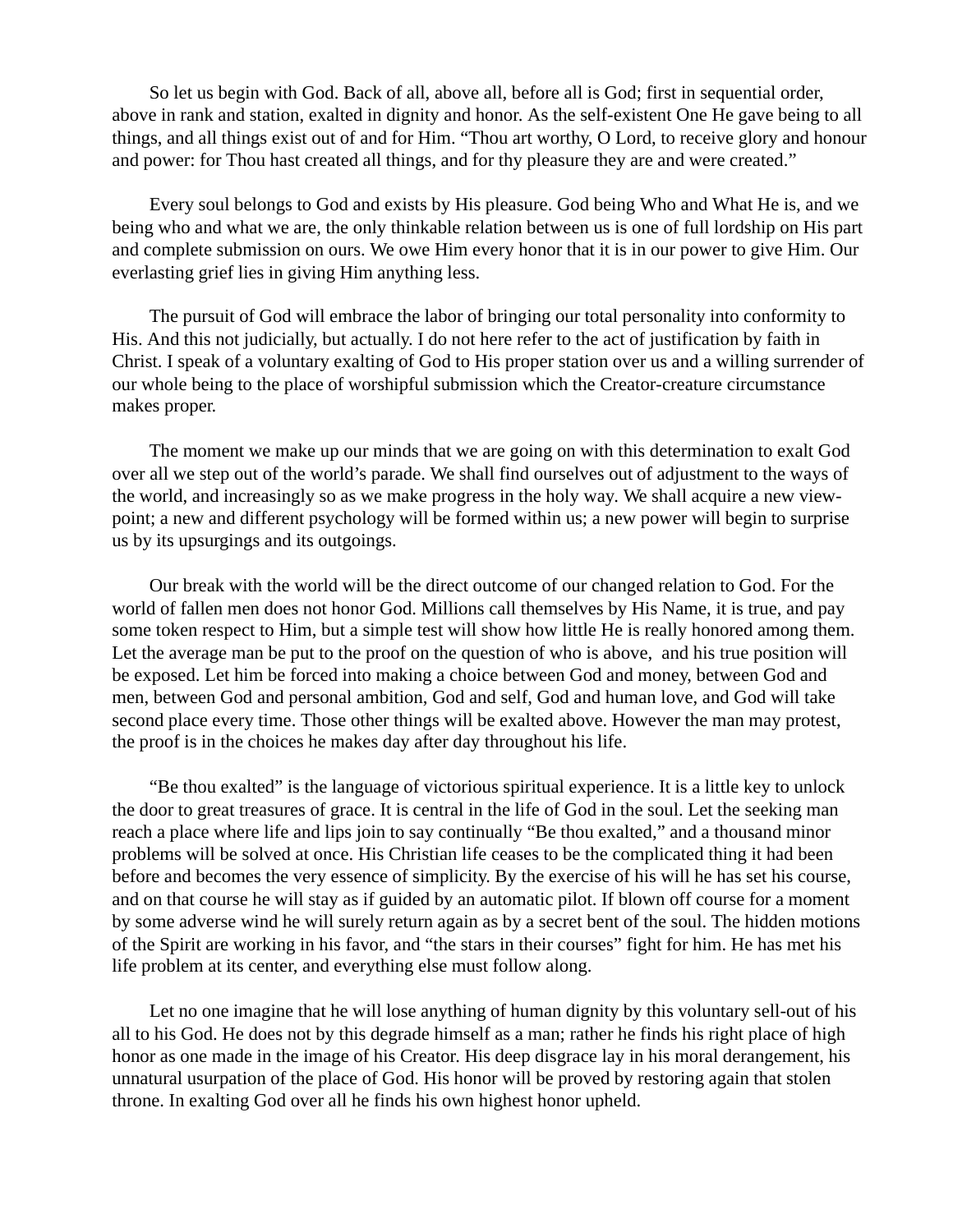Anyone who might feel reluctant to surrender his will to the will of another should remember Jesus' words, "Whosoever committeth sin is the servant of sin." We must of necessity be servant to someone, either to God or to sin. The sinner prides himself on his independence, completely overlooking the fact that he is the weak slave of the sins that rule his members. The man who surrenders to Christ exchanges a cruel slave driver for a kind and gentle Master whose yoke is easy and whose burden is light.

Made as we were in the image of God we scarcely find it strange to take again our God as our All. God was our original habitat and our hearts cannot but feel at home when they enter again that ancient and beautiful abode.

I hope it is clear that there is a logic behind God's claim to pre-eminence. That place is His by every right in earth or heaven. While we take to ourselves the place that is His the whole course of our lives is out of joint. Nothing will or can restore order till our hearts make the great decision: God shall be exalted above.

"Them that honour me I will honour," said God once to a priest of Israel, and that ancient law of the Kingdom stands today unchanged by the passing of time or the changes of dispensation. The whole Bible and every page of history proclaim the perpetuation of that law. "If any man serve me, him will my Father honour," said our Lord Jesus, tying in the old with the new and revealing the essential unity of His ways with men.

Sometimes the best way to see a thing is to look at its opposite. Eli and his sons are placed in the priesthood with the stipulation that they honor God in their lives and ministrations. This they fail to do, and God sends Samuel to announce the consequences. Unknown to Eli this law of reciprocal honor has been all the while secretly working, and now the time has come for judgment to fall. Hophni and Phineas, the degenerate priests, fall in battle, the wife of Hophni dies in childbirth, Israel flees before her enemies, the ark of God is captured by the Philistines and the old man Eli falls backward and dies of a broken neck. Thus stark tragedy followed upon Eli's failure to honor God.

Now set over against this almost any Bible character who honestly tried to glorify God in his earthly walk. See how God winked at weaknesses and overlooked failures as He poured upon His servants grace and blessing untold. Let it be Abraham, Jacob, David, Daniel, Elijah or whom you will; honor followed honor as harvest the seed. The man of God set his heart to exalt God above all; God accepted his intention as fact and acted accordingly. Not perfection, but holy intention made the difference.

In our Lord Jesus Christ this law was seen in simple perfection. In His lowly manhood He humbled Himself and gladly gave all glory to His Father in heaven. He sought not His own honor, but the honor of God who sent Him. "If I honour myself," He said on one occasion, "my honour is nothing; it is my Father that honoureth me." So far had the proud Pharisees departed from this law that they could not understand one who honored God at his own expense. "I honour my Father," said Jesus to them, "and ye do dishonour me."

Another saying of Jesus, and a most disturbing one, was put in the form of a question, "How can ye believe, which receive honour one of another, and seek not the honour that cometh from God alone?" If I understand this correctly Christ taught here the alarming doctrine that the desire for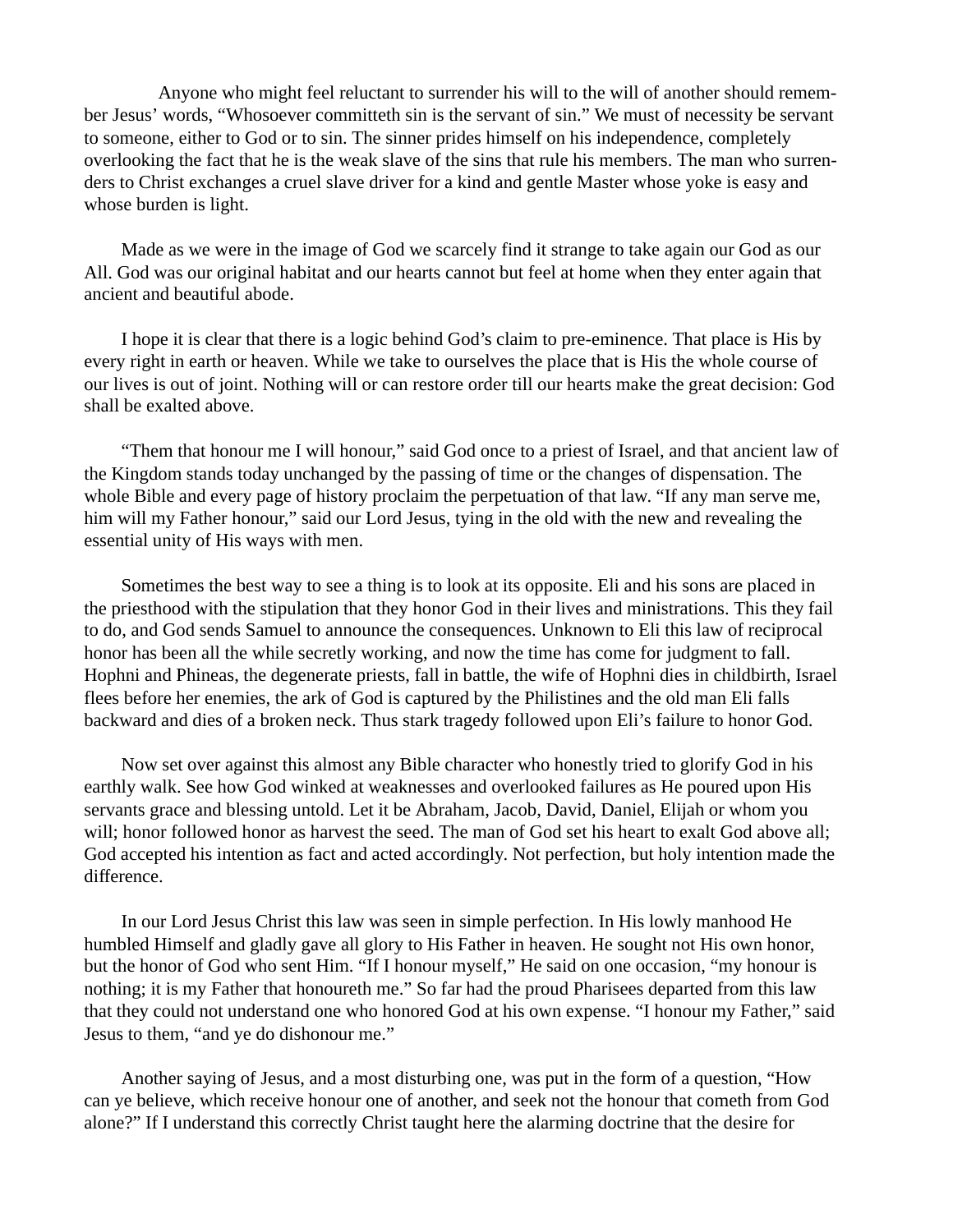honor among men made belief impossible. Is this sin at the root of religious unbelief? Could it be that those "intellectual difficulties" which men blame for their inability to believe are but smoke screens to conceal the real cause that lies behind them? Was it this greedy desire for honor from man that made men into Pharisees and Pharisees into Deicides? Is this the secret back of religious selfrighteousness and empty worship? I believe it may be. The whole course of the life is upset by failure to put God where He belongs. We exalt ourselves instead of God and the curse follows.

In our desire after God let us keep always in mind that God also hath desire, and His desire is toward the sons of men, and more particularly toward those sons of men who will make the once-forall decision to exalt Him over all. Such are these precious to God above all treasures of earth or sea. In them God finds a theater where He can display His exceeding kindness toward us in Christ Jesus. With them God can walk unhindered, toward them He can act like the God He is.

In speaking thus I have one fear; it is that I may convince the mind before God can win the heart. For this God-above-all position is one not easy to take. The mind may approve it while not having the consent of the will to put it into effect. While the imagination races ahead to honor God, the will may lag behind and the man never guess how divided his heart is. The whole man must make the decision before the heart can know any real satisfaction. God wants us all, and He will not rest till He gets us all. No part of the man will do.

Let us pray over this in detail, throwing ourselves at God's feet and meaning everything we say. No one who prays thus in sincerity need wait long for tokens of divine acceptance. God will unveil His glory before His servant's eyes, and He will place all His treasures at the disposal of such a one, for He knows that His honor is safe in such consecrated hands.

 *O God, be thou exalted over my possessions. Nothing of earth's treasures shall seem dear unto me if only Thou art glorified in my life.*

 *Be Thou exalted over my friendships. I am determined that Thou shalt be above all, though I must stand deserted and alone in the midst of the earth.*

 *Be Thou exalted above my comforts. Though it mean the loss of bodily comforts and the carrying of heavy crosses I shall keep my vow made this day before Thee.*

 *Be Thou exalted over my reputation. Make me ambitious to please Thee even if as a result I must sink into obscurity and my name be forgotten as a dream.*

 *Rise, O Lord, into Thy proper place of honor, above my ambitions, above my likes and dislikes, above my family, my health and even my life itself. Let me decrease that Thou mayest increase, let me sink that Thou mayest rise above. Ride forth upon me as Thou didst ride into Jerusalem mounted upon the humble little beast, a colt, the foal of an ass, and let me hear the children cry to Thee, "Hosanna in the highest."*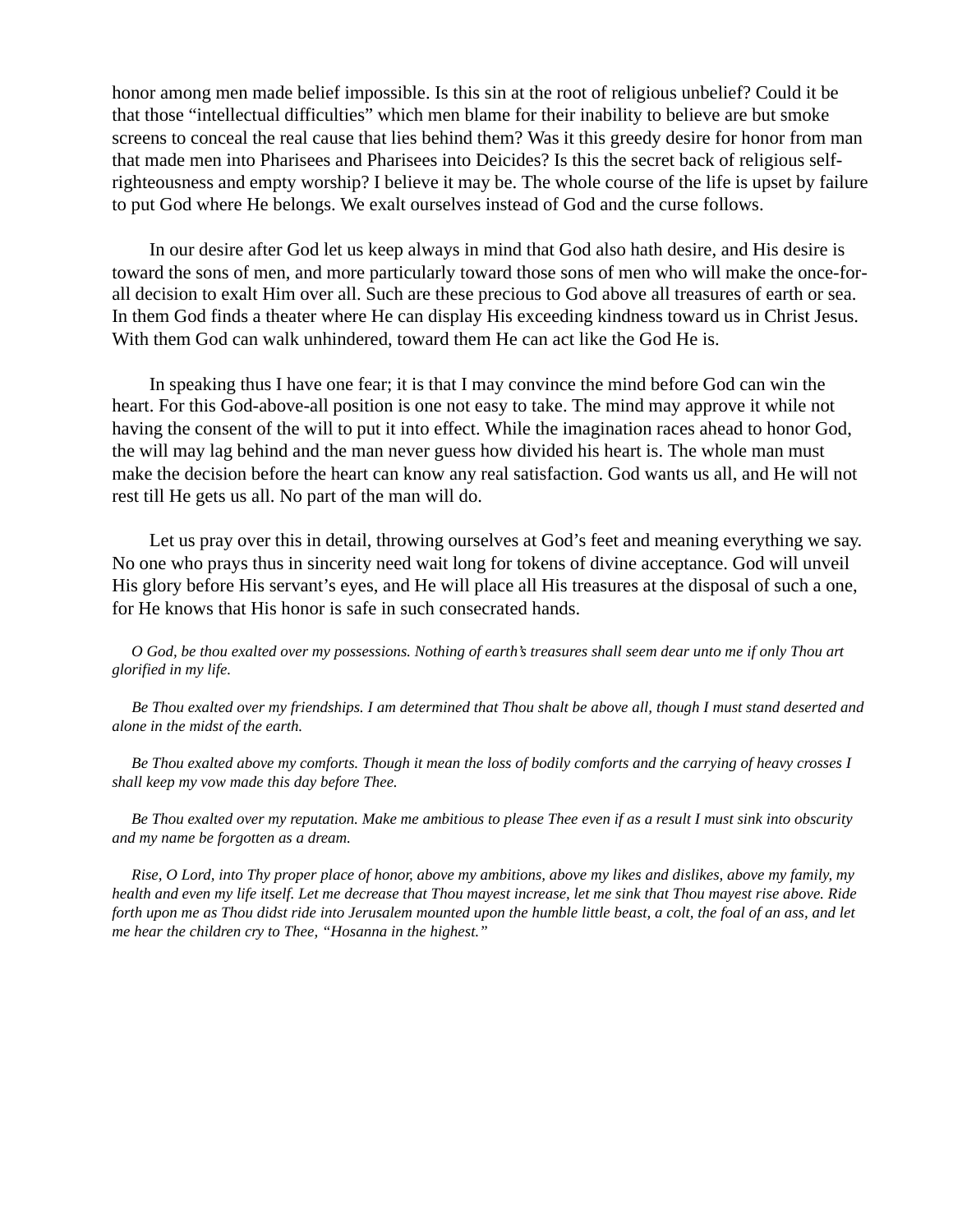#### **Meekness and Rest**

 *Blessed are the meek: for they shall inherit the earth. — Matt 5:5*

A fairly accurate description of the human race might be furnished one unacquainted with it by taking the Beatitudes, turning them wrong side out and saying, "Here is your human race." For the exact opposite of the virtues in the Beatitudes are the very qualities which distinguish human life and conduct.

In the world of men we find nothing approaching the virtues of which Jesus spoke in the opening words of the famous Sermon on the Mount. Instead of poverty of spirit we find the rankest kind of pride; instead of mourners we find pleasure seekers; instead of meekness, arrogance; instead of hunger after righteousness we hear men saying, "I am rich and increased with goods and have need of nothing"; instead of mercy we find cruelty; instead of purity of heart, corrupt imaginings; instead of peacemakers we find men quarrelsome and resentful; instead of rejoicing in mistreatment we find them fighting back with every weapon at their command.

Of this kind of moral stuff civilized society is composed. The atmosphere is charged with it; we breathe it with every breath and drink it with our mother's milk. Culture and education refine these things slightly but leave them basically untouched. A whole world of literature has been created to justify this kind of life as the only normal one. And this is the more to be wondered at seeing that these are the evils which make life the bitter struggle it is for all of us. All our heartaches and a great many of our physical ills spring directly out of our sins. Pride, arrogance, resentfulness, evil imaginings, malice, greed: these are the sources of more human pain than all the diseases that ever afflicted mortal flesh.

Into a world like this the sound of Jesus' words comes wonderful and strange, a visitation from above. It is well that He spoke, for no one else could have done it as well; and it is good that we listen. His words are the essence of truth. He is not offering an opinion; Jesus never uttered opinions. He never guessed; He knew, and He knows. His words are not as Solomon's were, the sum of sound wisdom or the results of keen observation. He spoke out of the fulness of His Godhead, and His words are very Truth itself. He is the only one who could say "blessed" with complete authority, for He is the Blessed One come from the world above to confer blessedness upon mankind. And His words were supported by deeds mightier than any performed on this earth by any other man. It is wisdom for us to listen.

As was often so with Jesus, He used this word "meek" in a brief crisp sentence, and not till some time later did He go on to explain it. In the same book of Matthew He tells us more about it and applies it to our lives. "Come unto me, all ye that labour and are heavy laden, and I will give you rest. Take my yoke upon you, and learn of me; for I am meek and lowly in heart: and ye shall find rest unto your souls. For my yoke is easy, and my burden is light." Here we have two things standing in contrast to each other, a burden and a rest. The burden is not a local one, peculiar to those first hearers, but one which is borne by the whole human race. It consists not of political oppression or poverty or hard work. It is far deeper than that. It is felt by the rich as well as the poor for it is something from which wealth and idleness can never deliver us.

The burden borne by mankind is a heavy and a crushing thing. The word Jesus used means a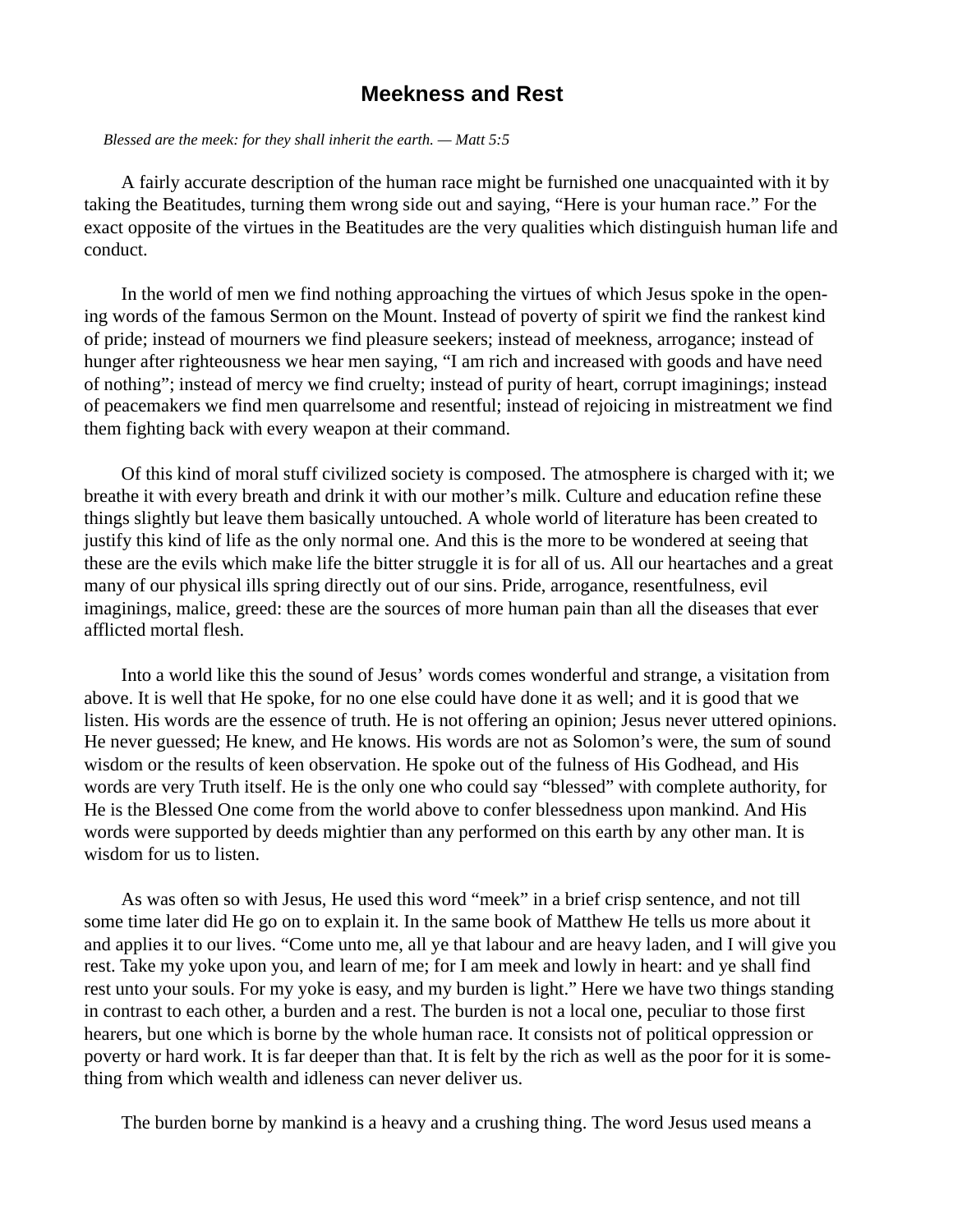load carried or toil borne to the point of exhaustion. Rest is simply release from that burden. It is not something we do, it is what comes to us when we cease to do. His own meekness, that is the rest.

Let us examine our burden. It is altogether an interior one. It attacks the heart and the mind and reaches the body only from within. First, there is the burden of pride. The labor of self-love is a heavy one indeed. Think for yourself whether much of your sorrow has not arisen from someone speaking slightingly of you. As long as you set yourself up as a little god to which you must be loyal there will be those who will delight to offer affront to your idol. How then can you hope to have inward peace? The heart's fierce effort to protect itself from every slight, to shield its touchy honor from the bad opinion of friend and enemy, will never let the mind have rest. Continue this fight through the years and the burden will become intolerable. Yet the sons of earth are carrying this burden continually, challenging every word spoken against them, cringing under every criticism, smarting under each fancied slight, tossing sleepless if another is preferred before them.

Such a burden as this is not necessary to bear. Jesus calls us to His rest, and meekness is His method. The meek man cares not at all who is greater than he, for he has long ago decided that the esteem of the world is not worth the effort. He develops toward himself a kindly sense of humor and learns to say, "Oh, so you have been overlooked? They have placed someone else before you? They have whispered that you are pretty small stuff after all? And now you feel hurt because the world is saying about you the very things you have been saying about yourself? Only yesterday you were telling God that you were nothing, a mere worm of the dust. Where is your consistency? Come on, humble yourself, and cease to care what men think."

The meek man is not a human mouse afflicted with a sense of his own inferiority. Rather he may be in his moral life as bold as a lion and as strong as Samson; but he has stopped being fooled about himself. He has accepted God's estimate of his own life. He knows he is as weak and helpless as God has declared him to be, but paradoxically, he knows at the same time that he is in the sight of God of more importance than angels. In himself, nothing; in God, everything. That is his motto. He knows well that the world will never see him as God sees him and he has stopped caring. He rests perfectly content to allow God to place His own values. He will be patient to wait for the day when everything will get its own price tag and real worth will come into its own. Then the righteous shall shine forth in the Kingdom of their Father. He is willing to wait for that day.

In the meantime he will have attained a place of soul rest. As he walks on in meekness he will be happy to let God defend him. The old struggle to defend himself is over. He has found the peace which meekness brings.

Then also he will get deliverance from the burden of pretense. By this I mean not hypocrisy, but the common human desire to put the best foot forward and hide from the world our real inward poverty. For sin has played many evil tricks upon us, and one has been the infusing into us a false sense of shame. There is hardly a man or woman who dares to be just what he or she is without doctoring up the impression. The fear of being found out gnaws like rodents within their hearts. The man of culture is haunted by the fear that he will some day come upon a man more cultured than himself. The learned man fears to meet a man more learned than he. The rich man sweats under the fear that his clothes or his car or his house will sometime be made to look cheap by comparison with those of another rich man. So-called "society" runs by a motivation not higher than this, and the poorer classes on their level are little better.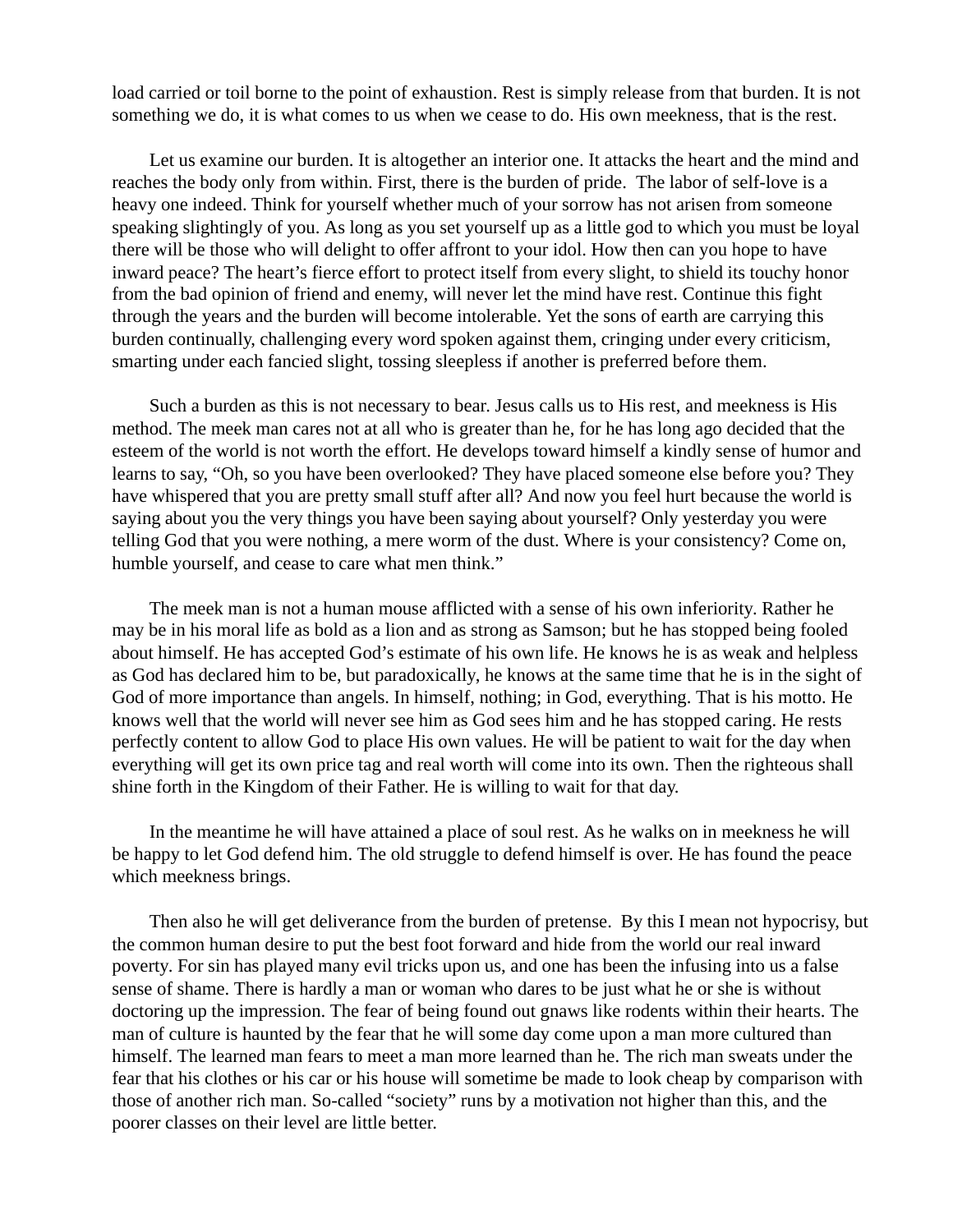Let no one smile this off. These burdens are real, and little by little they kill the victims of this evil and unnatural way of life. And the psychology created by years of this kind of thing makes true meekness seem as unreal as a dream, as aloof as a star. To all the victims of the gnawing disease Jesus says, "Ye must become as little children." For little children do not compare; they receive direct enjoyment from what they have without relating it to something else or someone else. Only as they get older and sin begins to stir within their hearts do jealousy and envy appear. Then they are unable to enjoy what they have if someone else has something larger or better. At that early age does the galling burden come down upon their tender souls, and it never leaves them till Jesus sets them free.

Another source of burden is artificiality. I am sure that most people live in secret fear that some day they will be careless and by chance an enemy or friend will be allowed to peep into their poor empty souls. So they are never relaxed. Bright people are tense and alert in fear that they may be trapped into saying something common or stupid. Traveled people are afraid that they may meet some Marco Polo who is able to describe some remote place where they have never been.

This unnatural condition is part of our sad heritage of sin, but in our day it is aggravated by our whole way of life. Advertising is largely based upon this habit of pretense. "Courses" are offered in this or that field of human learning frankly appealing to the victim's desire to shine at a party. Books are sold, clothes and cosmetics are peddled, by playing continually upon this desire to appear what we are not. Artificiality is one curse that will drop away the moment we kneel at Jesus' feet and surrender ourselves to His meekness. Then we will not care what people think of us so long as God is pleased. Then what we are will be everything; what we appear will take its place far down the scale of interest for us. Apart from sin we have nothing of which to be ashamed. Only an evil desire to shine makes us want to appear other than we are.

The heart of the world is breaking under this load of pride and pretense. There is no release from our burden apart from the meekness of Christ. Good keen reasoning may help slightly, but so strong is this vice that if we push it down one place it will come up somewhere else. To men and women everywhere Jesus says, "Come unto me, and I will give you rest." The rest He offers is the rest of meekness, the blessed relief which comes when we accept ourselves for what we are and cease to pretend. It will take some courage at first, but the needed grace will come as we learn that we are sharing this new and easy yoke with the strong Son of God Himself. He calls it "my yoke," and He walks at one end while we walk at the other.

 *Lord, make me childlike. Deliver me from the urge to compete with another for place or prestige or position. I would be simple and artless as a little child. Deliver me from pose and pretense. Forgive me for thinking of myself. Help me to forget myself and find my true peace in beholding Thee. That Thou mayest answer this prayer I humble myself before Thee. Lay upon me Thy easy yoke of self-forgetfulness that through it I may find rest. Amen.*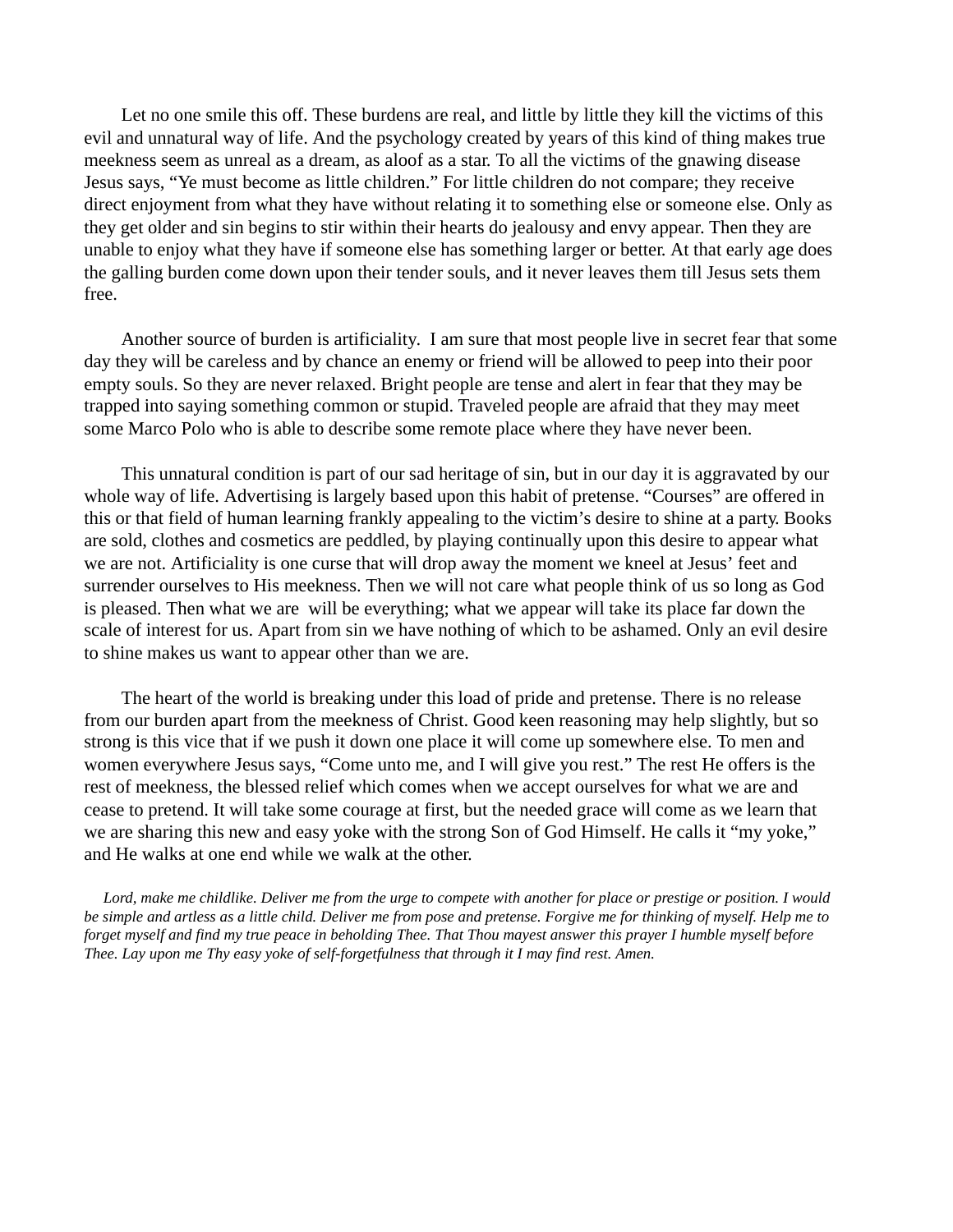# **The Sacrament of Living**

 *Whether therefore ye eat, or drink, or whatsoever ye do, do all to the glory of God. — 1 Cor 10:31*

One of the greatest hindrances to internal peace which the Christian encounters is the common habit of dividing our lives into two areas, the sacred and the secular. As these areas are conceived to exist apart from each other and to be morally and spiritually incompatible, and as we are compelled by the necessities of living to be always crossing back and forth from the one to the other, our inner lives tend to break up so that we live a divided instead of a unified life.

Our trouble springs from the fact that we who follow Christ inhabit at once two worlds, the spiritual and the natural. As children of Adam we live our lives on earth subject to the limitations of the flesh and the weaknesses and ills to which human nature is heir. Merely to live among men requires of us years of hard toil and much care and attention to the things of this world. In sharp contrast to this is our life in the Spirit. There we enjoy another and higher kind of life; we are children of God; we possess heavenly status and enjoy intimate fellowship with Christ.

This tends to divide our total life into two departments. We come unconsciously to recognize two sets of actions. The first are performed with a feeling of satisfaction and a firm assurance that they are pleasing to God. These are the sacred acts and they are usually thought to be prayer, Bible reading, hymn singing, church attendance and such other acts as spring directly from faith. They may be known by the fact that they have no direct relation to this world, and would have no meaning whatever except as faith shows us another world, "an house not made with hands, eternal in the heavens."

Over against these sacred acts are the secular ones. They include all of the ordinary activities of life which we share with the sons and daughters of Adam: eating, sleeping, working, looking after the needs of the body and performing our dull and prosaic duties here on earth. These we often do reluctantly and with many misgivings, often apologizing to God for what we consider a waste of time and strength. The upshot of this is that we are uneasy most of the time. We go about our common tasks with a feeling of deep frustration, telling ourselves pensively that there's a better day coming when we shall slough off this earthly shell and be bothered no more with the affairs of this world.

This is the old sacred-secular antithesis. Most Christians are caught in its trap. They cannot get a satisfactory adjustment between the claims of the two worlds. They try to walk the tight rope between two kingdoms and they find no peace in either. Their strength is reduced, their outlook confused and their joy taken from them.

 I believe this state of affairs to be wholly unnecessary. We have gotten ourselves on the horns of a dilemma, true enough, but the dilemma is not real. It is a creature of misunderstanding. The sacredsecular antithesis has no foundation in the New Testament. Without doubt a more perfect understanding of Christian truth will deliver us from it.

The Lord Jesus Christ Himself is our perfect example, and He knew no divided life. In the Presence of His Father He lived on earth without strain from babyhood to His death on the cross. God accepted the offering of His total life, and made no distinction between act and act. "I do always the things that please him," was His brief summary of His own life as it related to the Father. As He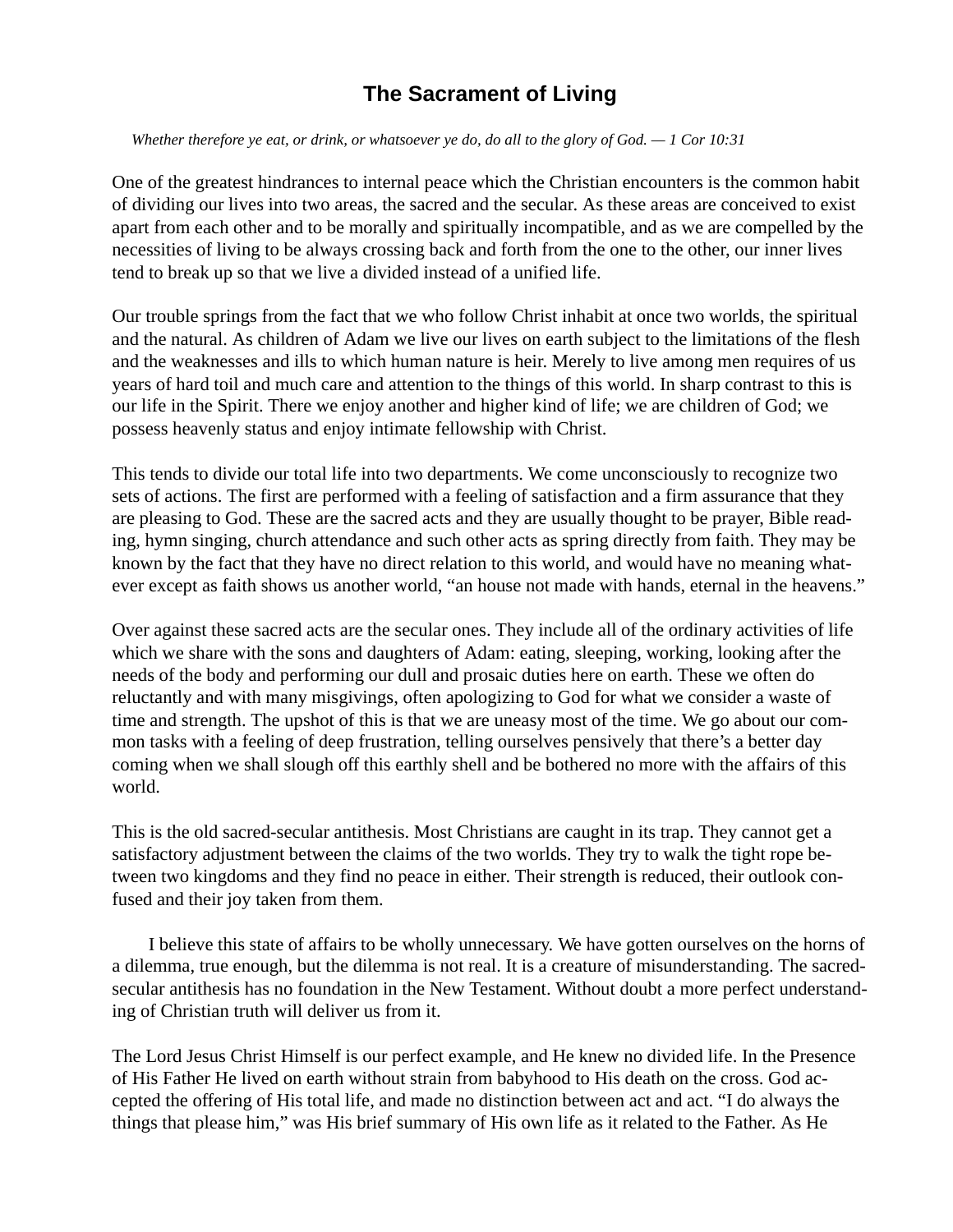moved among men He was poised and restful. What pressure and suffering He endured grew out of His position as the world's sin-bearer; they were never the result of moral uncertainty or spiritual maladjustment.

Paul's exhortation to "do all to the glory of God" is more than pious idealism. It is an integral part of the sacred revelation and is to be accepted as the very Word of Truth. It opens before us the possibility of making every act of our lives contribute to the glory of God. Lest we should be too timid to include everything, Paul mentions specifically eating and drinking. This humble privilege we share with the beasts that perish. If these lowly animal acts can be so performed as to honor God, then it becomes difficult to conceive of one that cannot.

That monkish hatred of the body which figures so prominently in the works of certain early devotional writers is wholly without support in the Word of God. Common modesty is found in the Sacred Scriptures, it is true, but never prudery or a false sense of shame. The New Testament accepts as a matter of course that in His incarnation our Lord took upon Him a real human body, and no effort is made to steer around the downright implications of such a fact. He lived in that body here among men and never once performed a non-sacred act. His presence in human flesh sweeps away forever the evil notion that there is about the human body something innately offensive to the Deity. God created our bodies, and we do not offend Him by placing the responsibility where it belongs. He is not ashamed of the work of His own hands.

Perversion, misuse and abuse of our human powers should give us cause enough to be ashamed. Bodily acts done in sin and contrary to nature can never honor God. Wherever the human will introduces moral evil we have no longer our innocent and harmless powers as God made them; we have instead an abused and twisted thing which can never bring glory to its Creator.

Let us, however, assume that perversion and abuse are not present. Let us think of a Christian believer in whose life the twin wonders of repentance and the new birth have been wrought. He is now living according to the will of God as he understands it from the written Word. Of such a one it may be said that every act of his life is or can be as truly sacred as prayer or baptism or the Lord's Supper. To say this is not to bring all acts down to one dead level; it is rather to lift every act up into a living kingdom and turn the whole life into a sacrament.

If a sacrament is an external expression of an inward grace, then we need not hesitate to accept the above thesis. By one act of consecration of our total selves to God, we can make every subsequent act express that consecration. We need no more be ashamed of our body — the fleshly servant that carries us through life — than Jesus was of the humble beast upon which He rode into Jerusalem. "The Lord hath need of him" may well apply to our mortal bodies. If Christ dwells in us we may bear about the Lord of glory as the little beast did of old and give occasion to the multitudes to cry, "Hosanna in the highest."

That we see this truth is not enough. If we would escape from the toils of the sacred-secular dilemma the truth must "run in our blood" and condition the complexion of our thoughts. We must practice living to the glory of God, actually and determinedly. By meditation upon this truth, by talking it over with God often in our prayers, by recalling it to our minds frequently as we move about among men, a sense of its wondrous meaning will begin to take hold of us. The old painful duality will go down before a restful unity of life. The knowledge that we are all God's, that He has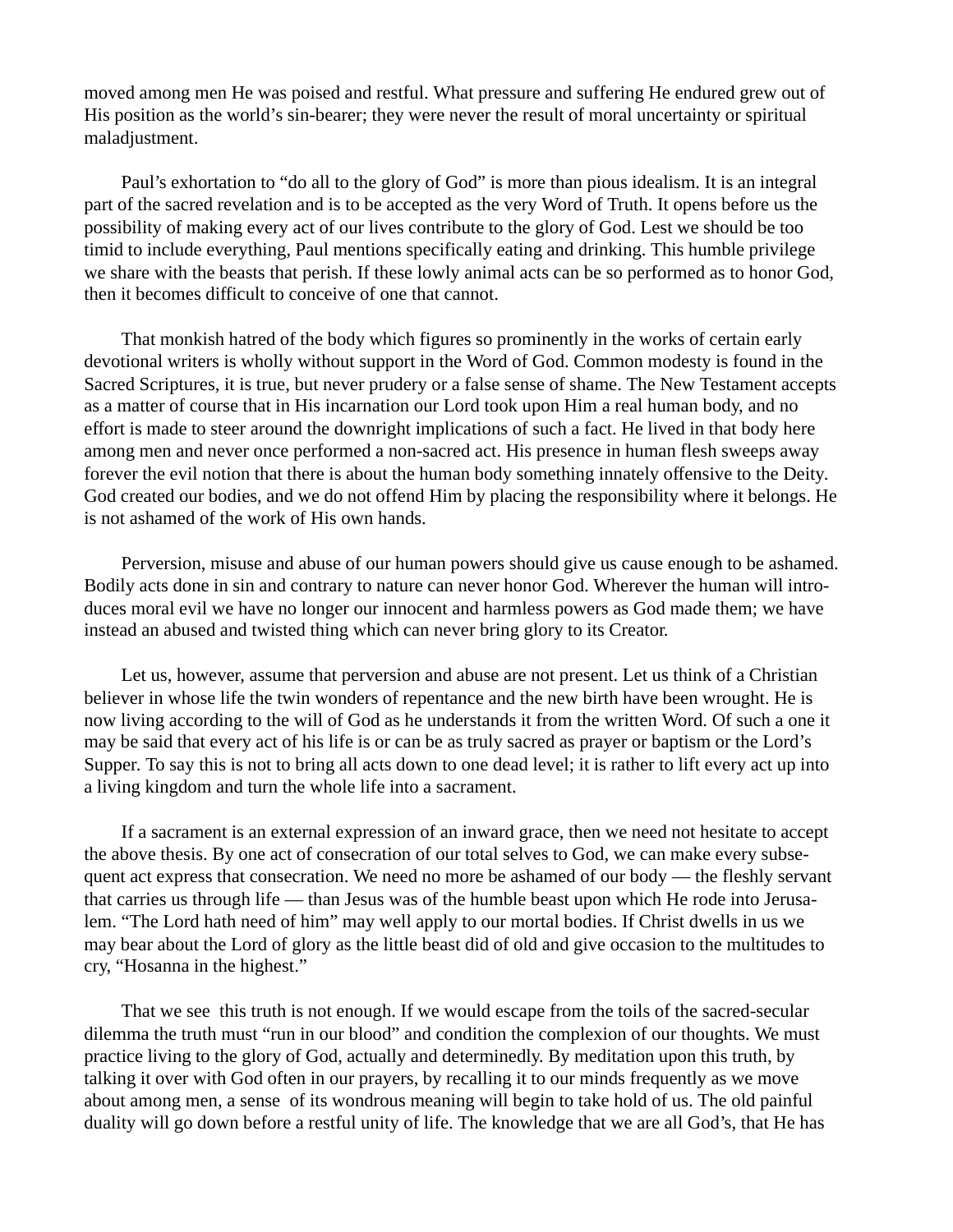received all and rejected nothing, will unify our inner lives and make everything sacred to us.

This is not quite all. Long-held habits do not die easily. It will take intelligent thought and a great deal of reverent prayer to escape completely from the sacred-secular psychology. For instance it may be difficult for the average Christian to get hold of the idea that his daily labors can be performed as acts of worship acceptable to God by Jesus Christ. The old antithesis will crop up in the back of his head sometimes to disturb his peace of mind. Nor will that old serpent the devil take all this lying down. He will be there in the cab or at the desk or in the field to remind the Christian that he is giving the better part of his day to the things of this world and allotting to his religious duties only a trifling portion of his time. And unless great care is taken this will create confusion and bring discouragement and heaviness of heart.

We can meet this successfully only by the exercise of an aggressive faith. We must offer all our acts to God and believe that He accepts them. Then hold firmly to that position and keep insisting that every act of every hour of the day and night be included in the transaction. Keep reminding God in our times of private prayer that we mean every act for His glory; then supplement those times by a thousand thought-prayers as we go about the job of living. Let us practice the fine art of making every work a priestly ministration. Let us believe that God is in all our simple deeds and learn to find Him there.

A concomitant of the error which we have been discussing is the sacred-secular antithesis as applied to places. It is little short of astonishing that we can read the New Testament and still believe in the inherent sacredness of places as distinguished from other places. This error is so widespread that one feels all alone when he tries to combat it. It has acted as a kind of dye to color the thinking of religious persons and has colored the eyes as well so that it is all but impossible to detect its fallacy. In the face of every New Testament teaching to the contrary, it has been said and sung throughout the centuries and accepted as part of the Christian message, the which it most surely is not. Only the Quakers, so far as my knowledge goes, have had the perception to see the error and the courage to expose it.

Here are the facts as I see them. For four hundred years Israel had dwelt in Egypt, surrounded by the crassest idolatry. By the hand of Moses they were brought out at last and started toward the land of promise. The very idea of holiness had been lost to them. To correct this, God began at the bottom. He localized Himself in the cloud and fire and later when the tabernacle had been built He dwelt between holy and unholy. There were holy days, holy vessels, holy garments. There were washings, sacrifices, offerings of many kinds. By these means Israel learned that God is holy. It was this that He was teaching them. Not the holiness of things or places, but the holiness of Jehovah was the lesson they must learn.

Then came the great day when Christ appeared. Immediately He began to say, "Ye have heard that it was said by them of old time ... but I say unto you ..." The Old Testament schooling was over. When Christ died on the cross the veil of the temple was rent from top to bottom. The Holy of Holies was opened to everyone who would enter in faith. Christ's words were remembered, "The hour cometh, when ye shall neither in this mountain, nor yet at Jerusalem, worship the Father. ... But the hour cometh, and now is, when the true worshippers shall worship the Father in spirit and in truth: for the Father seeketh such to worship Him. God is Spirit, and they that worship him must worship in spirit and in truth."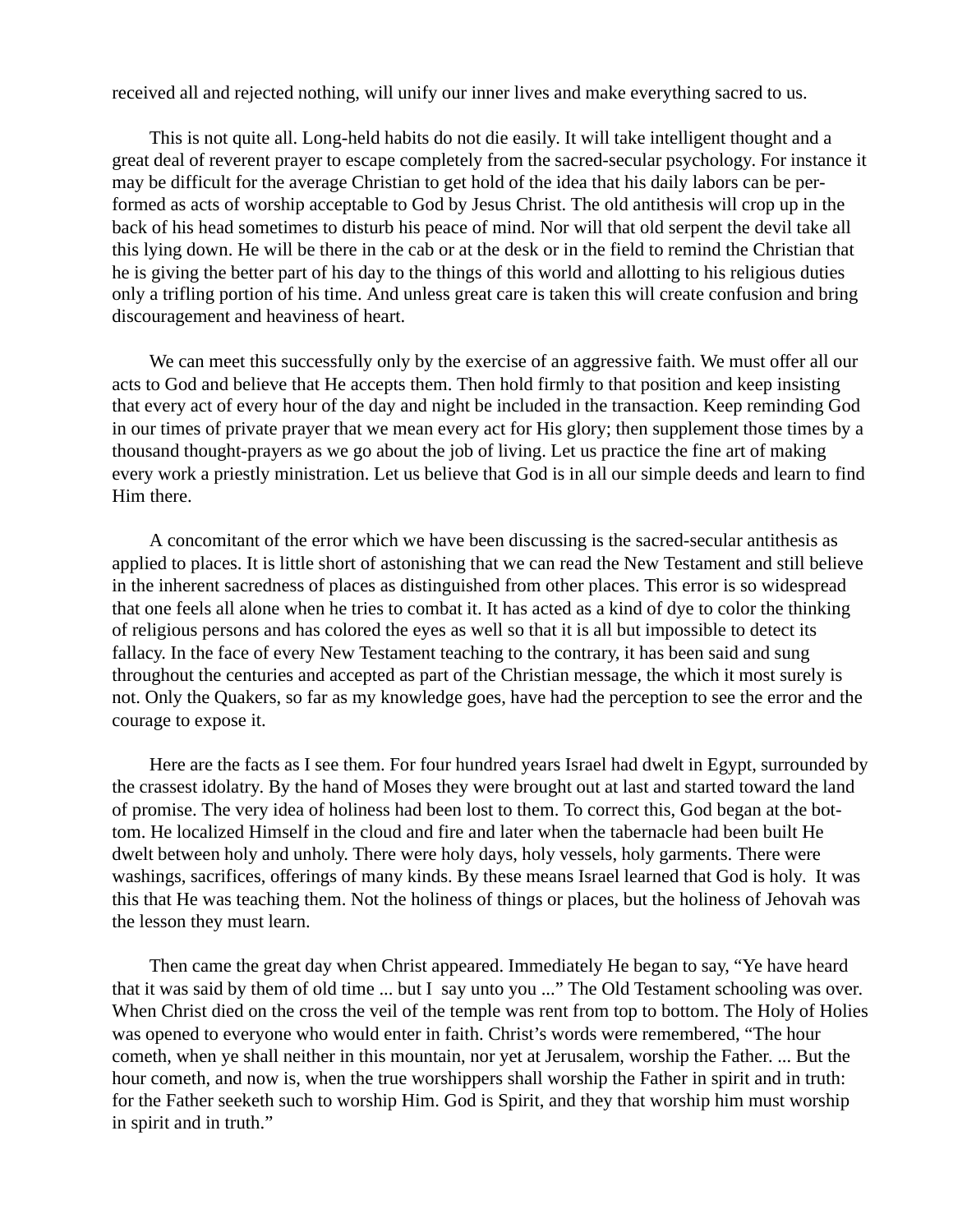Shortly after, Paul took up the cry of liberty and declared all meats clean, every day holy, all places sacred and every act acceptable to God. The sacredness of times and places, a half-light necessary to the education of the race, passed away before the full sun of spiritual worship.

The essential spirituality of worship remained the possession of the Church until it was slowly lost with the passing of the years. Then the natural legality of the fallen hearts of men began to introduce the old distinctions. The Church came to observe again days and seasons and times. Certain places were chosen and marked out as holy in a special sense. Differences were observed between one and another day or place or person. "The sacraments" were first two, then three, then four, until with the triumph of Romanism they were fixed at seven.

In all charity, and with no desire to reflect unkindly upon any Christian, however misled, I would point out that the Roman Catholic church represents today the sacred-secular heresy carried to its logical conclusion. Its deadliest effect is the complete cleavage it introduces between religion and life. Its teachers attempt to avoid this snare by many footnotes and multitudinous explanations, but the mind's instinct for logic is too strong. In practical living the cleavage is a fact.

From this bondage reformers and puritans and mystics have labored to free us. Today the trend in conservative circles is back toward that bondage again. It is said that a horse after it has been led out of a burning building will sometimes by a strange obstinacy break loose from its rescuer and dash back into the building again to perish in the flame. By some such stubborn tendency toward error, Fundamentalism in our day is moving back toward spiritual slavery. The observation of days and times is becoming more and more prominent among us. "Lent" and "holy week" and "good" Friday are words heard more and more frequently upon the lips of gospel Christians. We do not know when we are well off.

In order that I may be understood and not be misunderstood I would throw into relief the practical implications of the teaching for which I have been arguing, i.e., the sacramental quality of everyday living. Over against its positive meanings I should like to point out a few things it does not mean.

 It does not mean, for instance, that everything we do is of equal importance with everything else we do or may do. One act of a good man's life may differ widely from another in importance. Paul's sewing of tents was not equal to his writing an Epistle to the Romans, but both were accepted of God and both were true acts of worship. Certainly it is more important to lead a soul to Christ than to plant a garden, but the planting of the garden can be as holy an act as the winning of a soul.

Again, it does not mean that every man is as useful as every other man. Gifts differ in the body of Christ. A Billy Bray is not to be compared with a Luther or a Wesley for sheer usefulness to the Church and to the world; but the service of the less gifted brother is as pure as that of the more gifted, and God accepts both with equal pleasure.

The "layman" need never think of his humbler task as being inferior to that of his minister. Let every man abide in the calling wherein he is called and his work will be as sacred as the work of the ministry. It is not what a man does that determines whether his work is sacred or secular, it is why he does it. The motive is everything. Let a man sanctify the Lord God in his heart and he can thereafter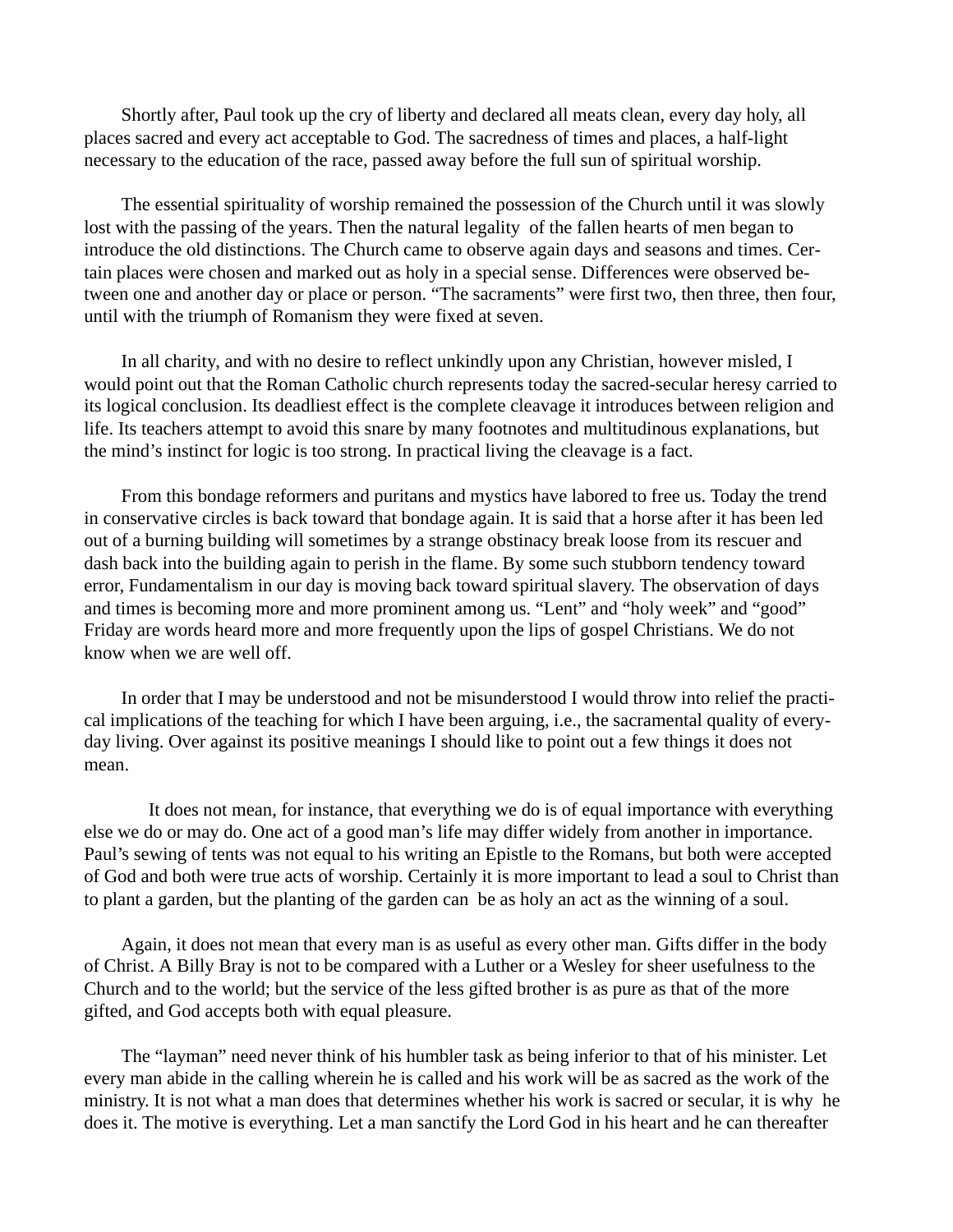do no common act. All he does is good and acceptable to God through Jesus Christ. For such a man, living itself will be sacramental and the whole world a sanctuary. His entire life will be a priestly ministration. As he performs his never so simple task he will hear the voice of the seraphim saying, "Holy, Holy, Holy, is the Lord of hosts: the whole earth is full of His glory."

 *Lord, I would trust Thee completely; I would be altogether Thine; I would exalt Thee above all. I desire that I may feel no sense of possessing anything outside of Thee.*

 *I want constantly to be aware of Thine overshadowing Presence and to hear Thy speaking Voice. I long to live in restful sincerity of heart. I want to live so fully in the Spirit that all my thought may be as sweet incense ascending to Thee and every act of my life may be an act of worship. Therefore I pray in the words of Thy great servant of old, "I beseech Thee so for to cleanse the intent of mine heart with the unspeakable gift of Thy grace, that I may perfectly love Thee and worthily praise Thee." And all this I confidently believe Thou wilt grant me through the merits of Jesus Christ Thy Son. Amen.*